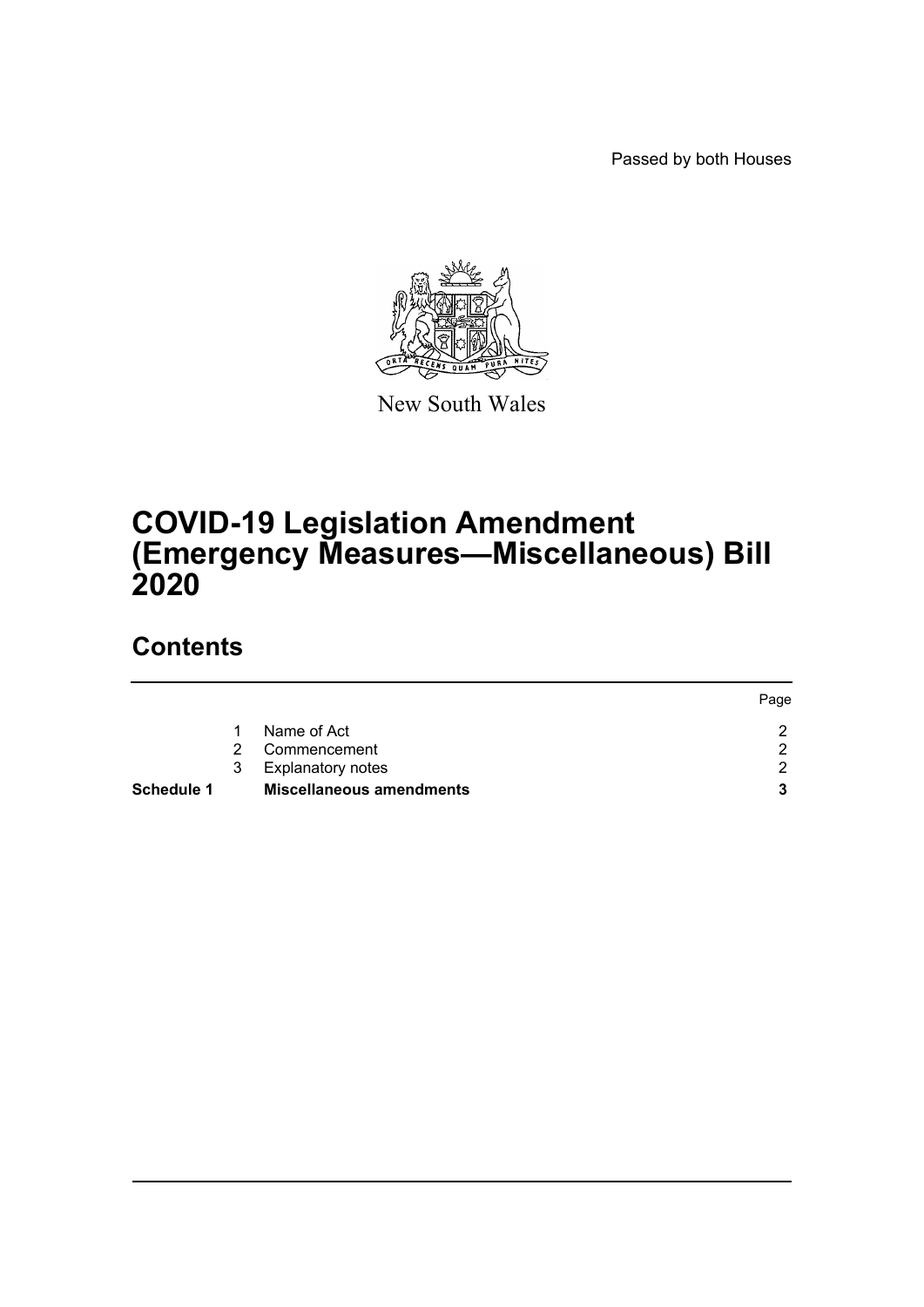*I certify that this public bill, which originated in the Legislative Assembly, has finally passed the Legislative Council and the Legislative Assembly of New South Wales.*

> *Clerk of the Legislative Assembly. Legislative Assembly, Sydney, , 2020*



New South Wales

# **COVID-19 Legislation Amendment (Emergency Measures—Miscellaneous) Bill 2020**

Act No , 2020

An Act to amend certain legislation to implement further emergency measures as a result of the COVID-19 pandemic.

*I have examined this bill and find it to correspond in all respects with the bill as finally passed by both Houses.*

*Assistant Speaker of the Legislative Assembly.*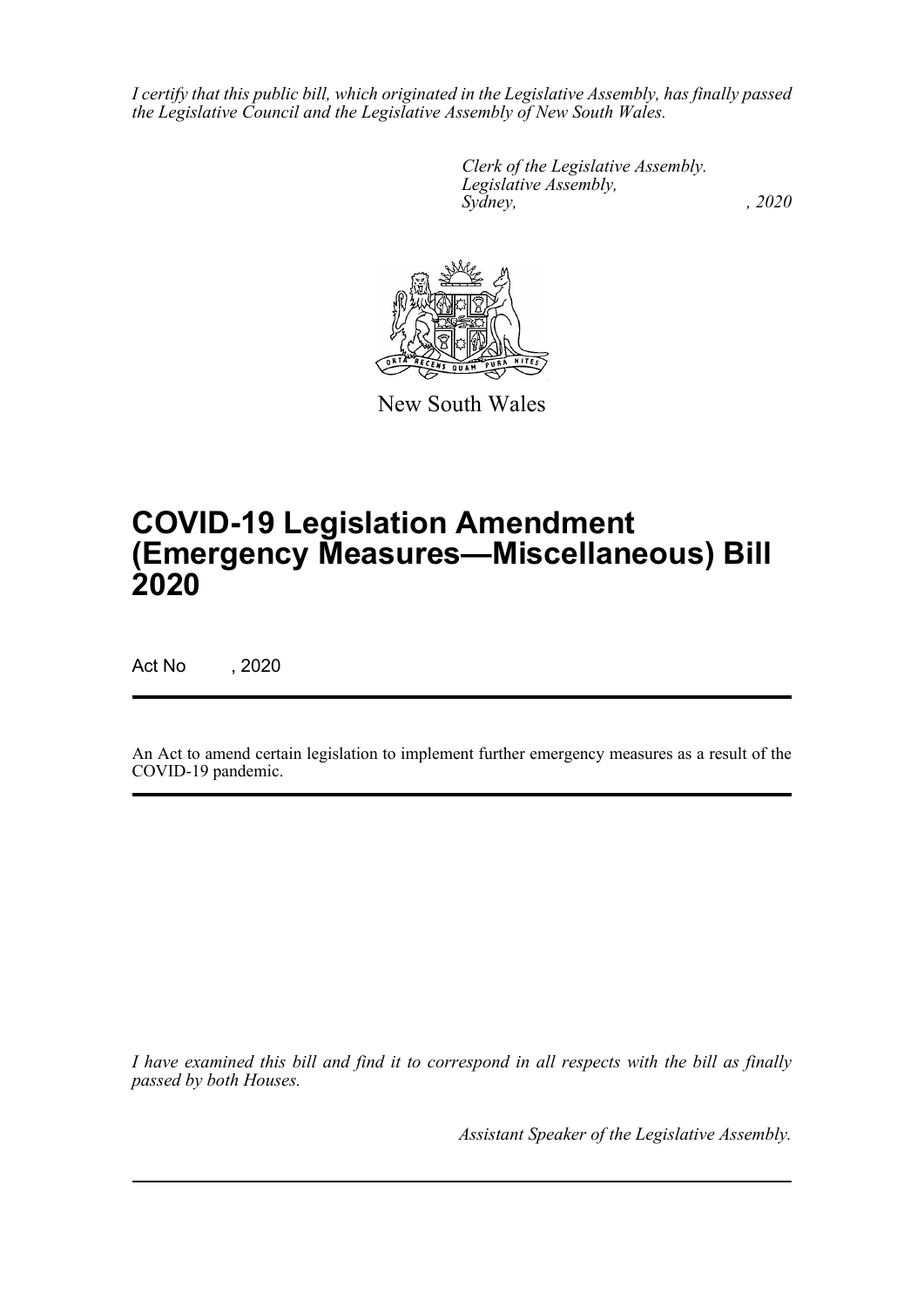COVID-19 Legislation Amendment (Emergency Measures—Miscellaneous) Bill 2020 [NSW]

#### <span id="page-2-0"></span>**The Legislature of New South Wales enacts—**

#### **1 Name of Act**

This Act is the *COVID-19 Legislation Amendment (Emergency Measures— Miscellaneous) Act 2020*.

### <span id="page-2-1"></span>**2 Commencement**

- (1) This Act, other than Schedule 1.12, commences on the date of assent to this Act.
- (2) Schedule 1.12 commences on the commencement of Schedule 1.1[5] to the *Fair Trading Legislation Amendment (Reform) Act 2018*.

#### <span id="page-2-2"></span>**3 Explanatory notes**

The matter appearing under the heading "Explanatory note" in Schedule 1 does not form part of this Act.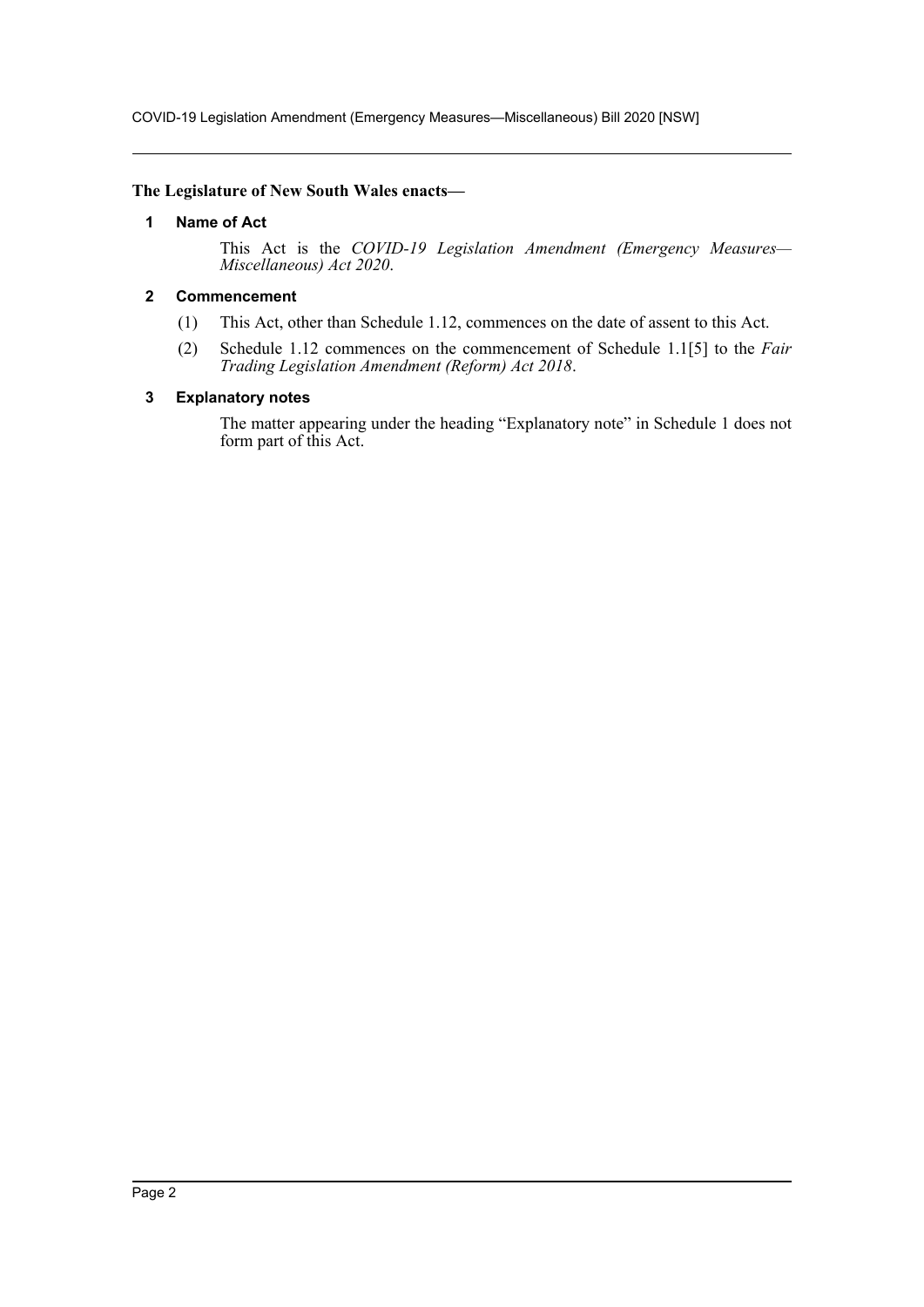## <span id="page-3-0"></span>**Schedule 1 Miscellaneous amendments**

## **1.1 Annual Holidays Act 1944 No 31**

## **[1] Section 5A**

Insert after section 5—

## **5A COVID-19 pandemic—protection of annual holiday entitlements**

- (1) The annual holidays of a worker who is stood down by an employer without pay during the prescribed period as a direct or indirect result of the COVID-19 pandemic continue to accrue while the worker is stood down during that period.
- (2) This section extends to annual holidays or annual leave under an award, agreement or contract of employment or any other Act.
- (3) In this section—

*prescribed period* means the period—

(a) starting on 25 March 2020, and

- (b) ending on—
	- (i) 26 September 2020, or
	- (ii) a later day, not later than 26 March 2021, prescribed by the regulations.

#### **Explanatory note**

The proposed section ensures that a worker's annual leave or annual holidays continue to accrue during any period in the prescribed period (as defined in the proposed section) in which the worker is stood down without pay as a direct or indirect result of the COVID-19 pandemic.

## **[2] Section 14A**

Insert after section 14—

## **14A Annual holidays for local council workers**

- (1) This section—
	- (a) applies to a worker who is an employee of a council (within the meaning of the *Local Government Act 1993*), and
	- (b) prevails to the extent of any inconsistency with any other provision of this Act.

## (2) **Payment in lieu of annual holidays**

Despite section 3(5), an employer and worker may agree to a payment in lieu of a period of annual holiday to which the worker is entitled under this Act.

- (3) An employer and worker may agree to a payment under subsection (2) only if—
	- (a) after the payment, the worker will have an accrued annual holiday entitlement of not less than 4 weeks, and
	- (b) the payment in lieu of a period of annual holiday is not less than the worker's ordinary pay for that period.

#### (4) **Annual holidays at half pay or double pay**

Despite section 3, an employer and worker may agree to the worker taking a specified period of annual holiday at double pay or at half pay.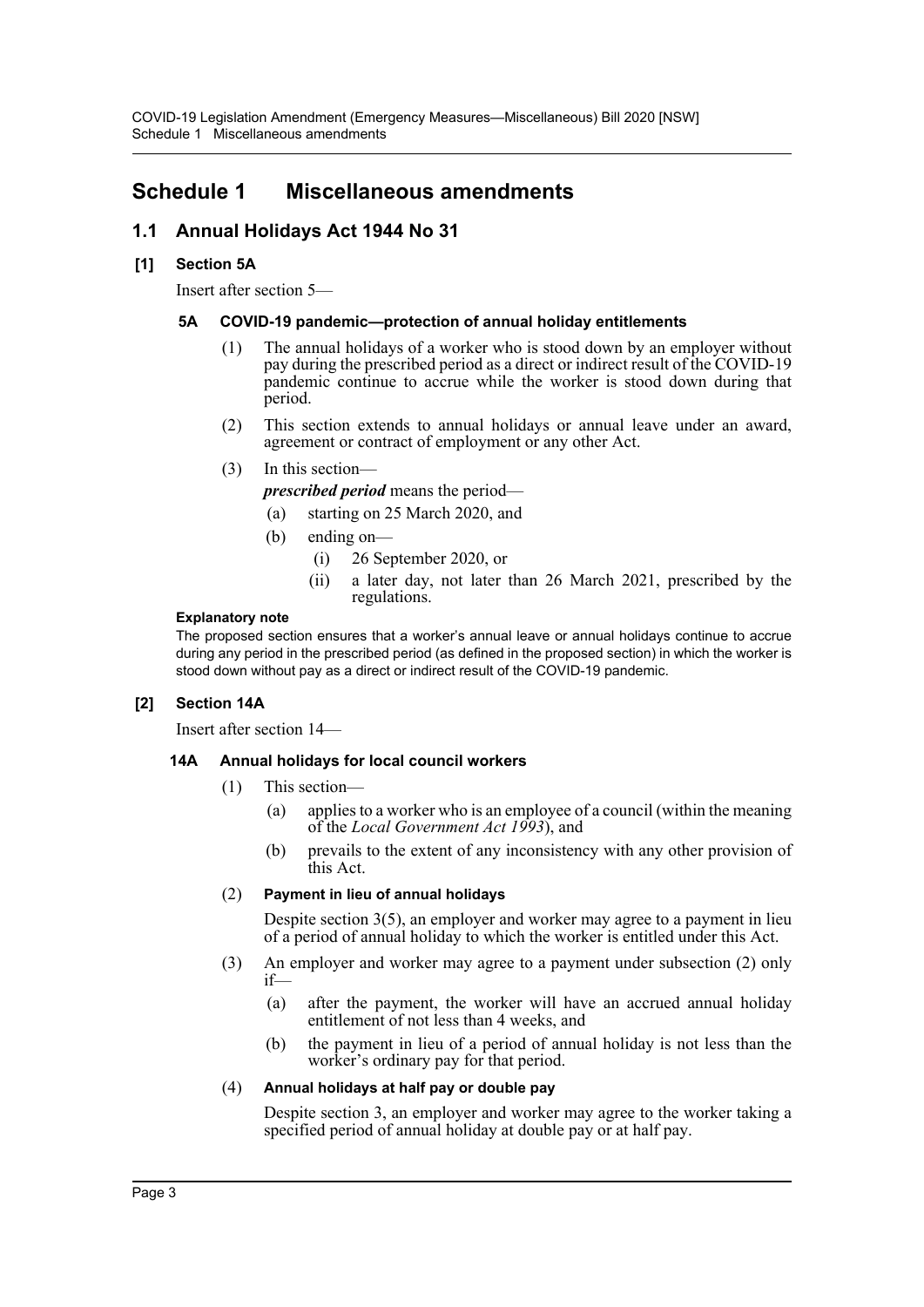- (5) An employer and worker may agree on a worker taking a specified period of annual holiday at double pay only if, after taking the holiday, the worker will have an accrued annual holiday entitlement of not less than 4 weeks.
- (6) For the purposes of this section—
	- (a) a worker takes a specified period of annual holiday at double pay if the worker—
		- (i) redeems the specified period of accrued annual holiday entitlement, and
		- (ii) takes leave for half that specified period of time, and
		- (iii) is paid during that period of leave at twice the worker's ordinary pay, and
	- (b) a worker takes a specified period of annual holiday at half pay if the worker—
		- (i) redeems the specified period of accrued annual holiday entitlement, and
		- (ii) takes leave for twice that specified period of time, and
		- (iii) is paid during that period of leave at half the worker's ordinary pay.

#### **Explanatory note**

The proposed amendment allows an employee of a local council and the local council to agree, in certain circumstances, to a payment in lieu of an annual holiday or part of an annual holiday or for an annual holiday to be taken at double or half pay.

## **1.2 Associations Incorporation Act 2009 No 7**

#### **Schedule 4 Savings, transitional and other provisions**

Insert after Part 5—

## **Part 6 Meetings and voting during COVID-19 pandemic**

## **17 Definition**

In this Part—

*prescribed period* means the period—

- (a) starting on the commencement of this Part, and
- (b) ending on—
	- (i) 26 September 2020, or
	- (ii) the later day, not later than 26 March 2021, prescribed by the regulations.

## **18 Committee meetings**

- (1) Despite section 30(2), a committee meeting of an association may, during the prescribed period, be held at 2 or more venues using any technology that gives each of the committee members a reasonable opportunity to participate, even if the association's constitution does not provide for the committee meeting to be held in that way.
- (2) Section 30(3) extends to a committee meeting held in accordance with subclause  $(1)$ .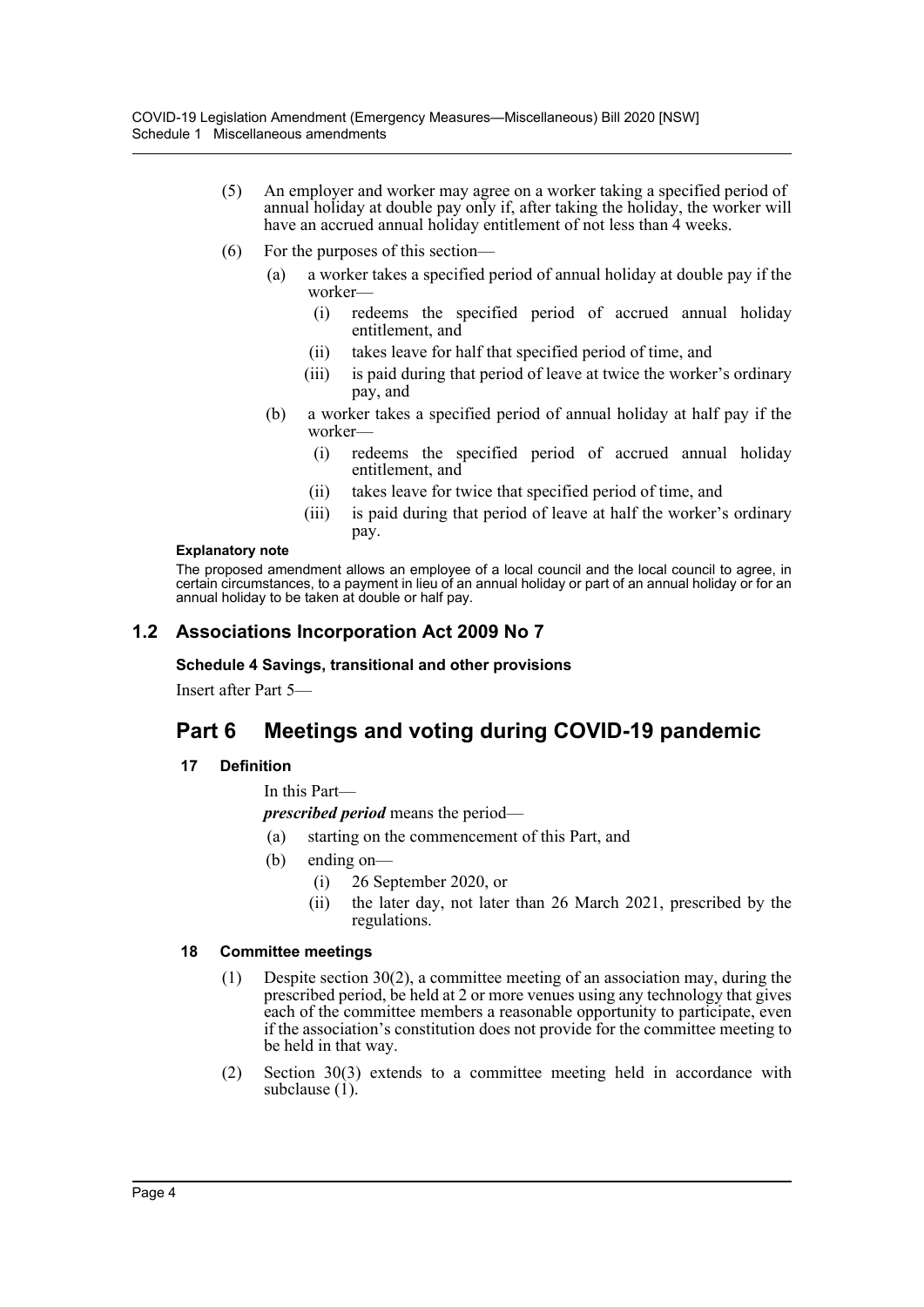## **19 General meetings**

- (1) Despite section 37(3), a general meeting of an association may, during the prescribed period, be held at 2 or more venues using any technology that gives each of the association's members a reasonable opportunity to participate, even if the association's constitution does not provide for the general meeting to be held in that way.
- (2) Section 37(4) extends to a general meeting held in accordance with subclause (1).

#### **20 Voting on ordinary resolutions**

- (1) Despite section 38(2), a postal or electronic ballot may, during the prescribed period, be conducted in relation to an ordinary resolution even if the association's constitution does not permit the ordinary resolution to be voted on in that way.
- (2) However, the postal or electronic ballot must still be conducted in accordance with the regulations.

### **21 Voting on special resolutions**

- (1) Despite section 39(3), a postal or electronic ballot may, during the prescribed period, be conducted in relation to a special resolution even if the association's constitution does not permit the special resolution to be voted on in that way.
- (2) However, the postal or electronic ballot must still be conducted in accordance with the regulations.

#### **22 Application of Part**

To avoid doubt, this Part—

- (a) extends to an association's constitution that was recorded in the Register of Incorporated Associations immediately before this Part commenced, and
- (b) continues to apply to a meeting, or a ballot, that is begun, but not completed, during the prescribed period.

#### **Explanatory note**

The proposed amendment allows an association to hold a meeting at multiple venues using technology (such as audiovisual link software) that gives a reasonable opportunity for participation in the meeting. The amendment also allows voting on resolutions by the members of an association to be conducted by postal or electronic ballot. These alternative arrangements are permitted, on a temporary basis, even if the association's constitution does not currently allow meetings and votes to take place remotely.

## **1.3 Biodiversity Conservation Act 2016 No 63**

#### **Section 12.19 Power of authorised officers to require answers**

Insert after section 12.19(5)—

- (6) The authorised officer may, in the notice under subsection (4) or in a subsequent notice, authorise the person to answer the questions using an audio link or audio visual link of a kind approved by the authorised officer.
- (7) If the questions are to be answered by the person using an audio link or audio visual link—
	- (a) the place at which the person is required to attend is taken to be any place having adequate facilities for the answering of questions in that manner at the time nominated under subsection  $(5)$ , and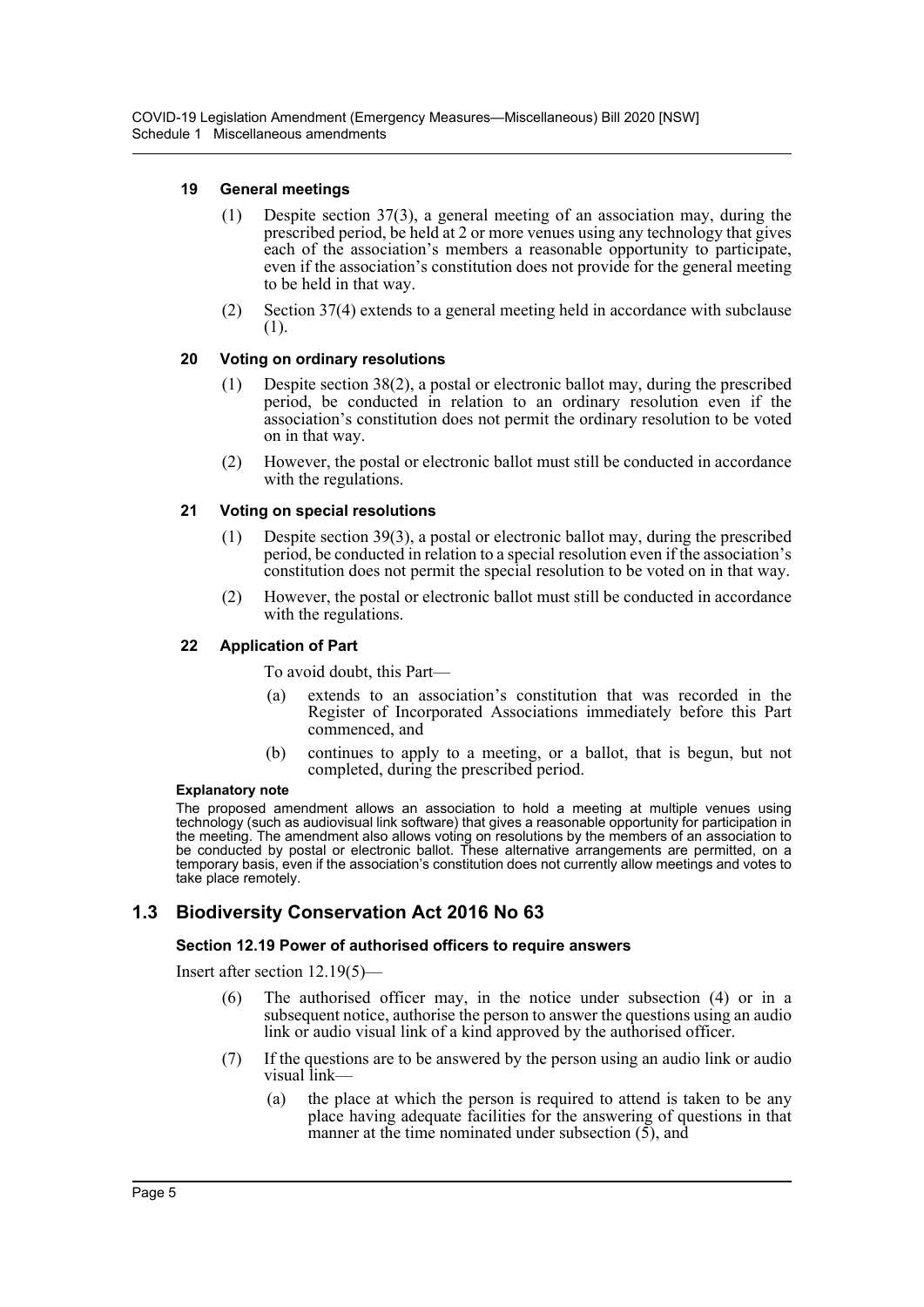- (b) the person must ensure that the audio link or audio visual link is operated appropriately so that the answers given to the questions are clear to the authorised officer.
- (8) In this section—

*audio link* means technology that enables continuous and contemporaneous audio communication between persons at different places, including telephones.

*audio visual link* means technology that enables continuous and contemporaneous audio and visual communication between persons at different places, including video conferencing.

(9) This subsection and subsections (6)–(8) are repealed on 13 November 2020.

#### **Explanatory note**

Section 12.19 of the *Biodiversity Conservation Act 2016* permits an authorised officer under that Act to require a person to answer questions about certain matters if the authorised officer suspects on reasonable grounds that the person has knowledge of those matters. The proposed amendment enables the authorised officer to authorise the questions to be answered using an audio link (for example a telephone) or an audio visual link (for example a video conferencing application).

## **1.4 Children (Community Service Orders) Act 1987 No 56**

## **[1] Section 9A**

Insert after section 9—

### **9A COVID-19 pandemic—availability of work**

- (1) This section has effect for the prescribed period and prevails to the extent of any inconsistency with any other provision of this Act.
- (2) Despite section  $9(b)(ii)$ , a court may make a community service order under section 5 in respect of a person if—
	- (a) the court is not satisfied that community service work can be provided for the person under the arrangements referred to in section 9(a) only because those arrangements have been or may be affected by the COVID-19 pandemic, and
	- (b) the court is satisfied that community service work is likely to be provided for the person before the end of the relevant maximum period.
- (3) In this section—

*prescribed period* means the period—

- (a) starting on the commencement of this section, and
- (b) ending on—
	- (i) 26 September 2020, or
	- (ii) the later day, not later than 26 March 2021, prescribed by the regulations.

## **[2] Section 14A**

Insert after section 14—

#### **14A COVID-19 pandemic—presentation for work**

- (1) This section has effect for the prescribed period and prevails to the extent of any inconsistency with any other provision of this Act.
- (2) For the purposes of section  $14(1)$ , a person may present himself or herself by audio link or audio visual link.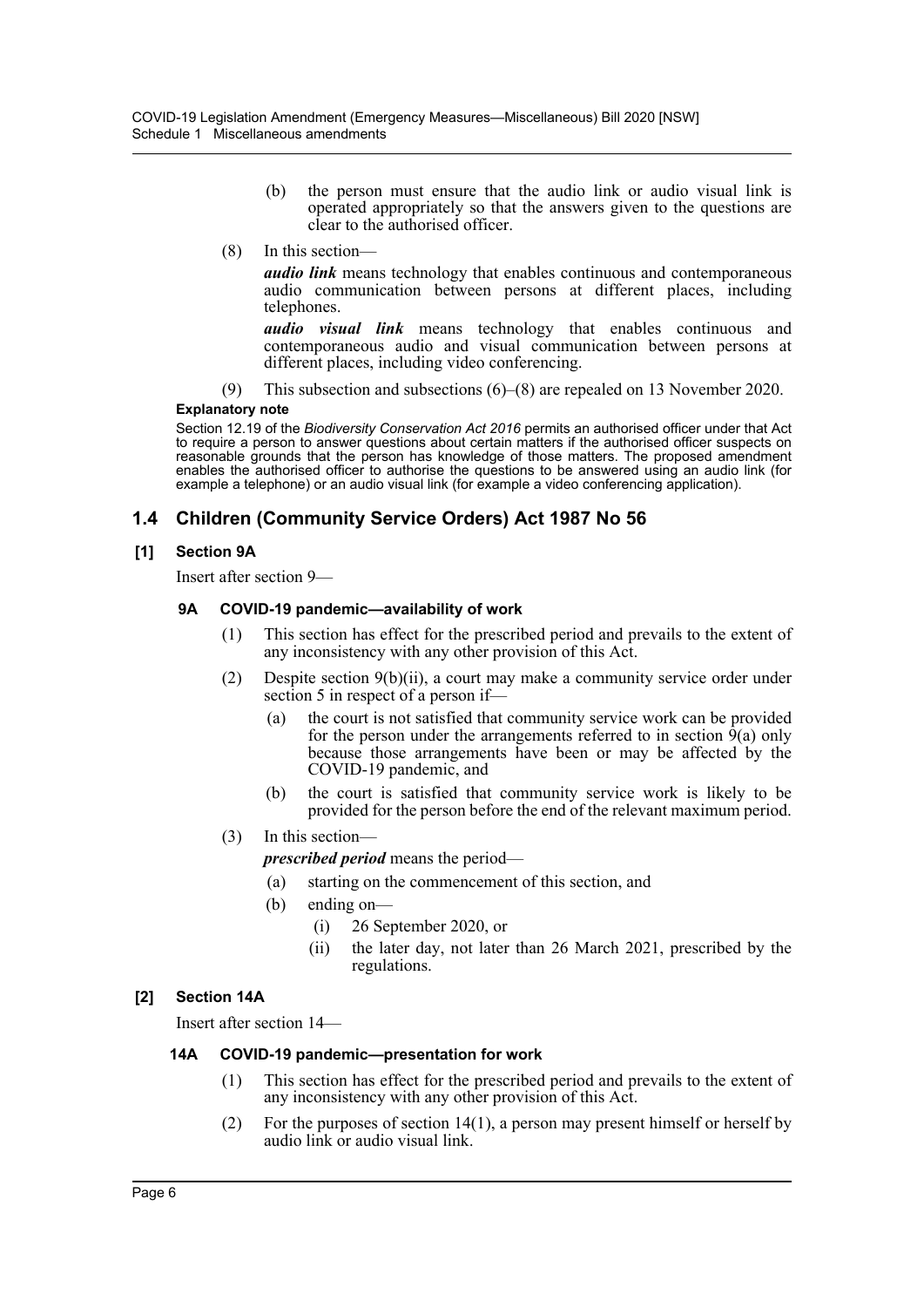COVID-19 Legislation Amendment (Emergency Measures—Miscellaneous) Bill 2020 [NSW] Schedule 1 Miscellaneous amendments

(3) In this section—

*audio link* has the same meaning as it has in the *Evidence (Audio and Audio Visual Links) Act 1998*.

*audio visual link* has the same meaning as it has in the *Evidence (Audio and Audio Visual Links) Act 1998*.

*prescribed period* means the period—

- (a) starting on the commencement of this section, and
- (b) ending on—
	- (i) 26 September 2020, or
	- (ii) the later day, not later than 26 March 2021, prescribed by the regulations.

#### **Explanatory note**

Item [1] of the proposed amendments enables a court to make a children's community service order if it is satisfied that community service work will become available during the period of the proposed order, even if work is not available when the order is proposed to be made.

Item [2] provides that, during the COVID-19 pandemic period, a person may present himself or herself by audio link or audio visual link for the purpose of enabling the administration of a community service order to be commenced.

#### **1.5 Children's Guardian Act 2019 No 25**

#### **Schedule 4 Savings, transitional and other provisions**

Omit "30 June 2020" from clause 2(3). Insert instead "1 March 2021".

#### **Explanatory note**

The proposed amendment extends a transitional arrangement that provides for certain provisions of regulations made under the *Adoption Act 2000*, the *Children and Young Persons (Care and Protection) Act 1998*, the *Community Services (Complaints, Reviews and Monitoring) Act 1993* and the *Ombudsman Act 1974* to continue in force despite the commencement of the *Children's Guardian Act 2019* or a regulation under that Act.

#### **1.6 Community Land Management Act 1989 No 202**

#### **[1] Section 122A**

Insert after section 122—

#### **122A Regulation-making power for COVID-19 pandemic**

- (1) The regulations under this Act may provide for the following matters for the purposes of responding to the public health emergency caused by the COVID-19 pandemic—
	- (a) altered arrangements for convening an association meeting, including arrangements for the issue or service of notices and other documents in relation to the meeting,
	- (b) altered arrangements for the way voting may be conducted at an association meeting, including—
		- (i) the circumstances in which the altered arrangements for voting may apply, and
		- (ii) conditions that apply to the way the vote is exercised,
	- (c) an alternative to affixing the seal of the association, including any requirements for witnessing or attesting to the alternative way,
	- (d) extension of a time period in which a thing is required to be done under the Act.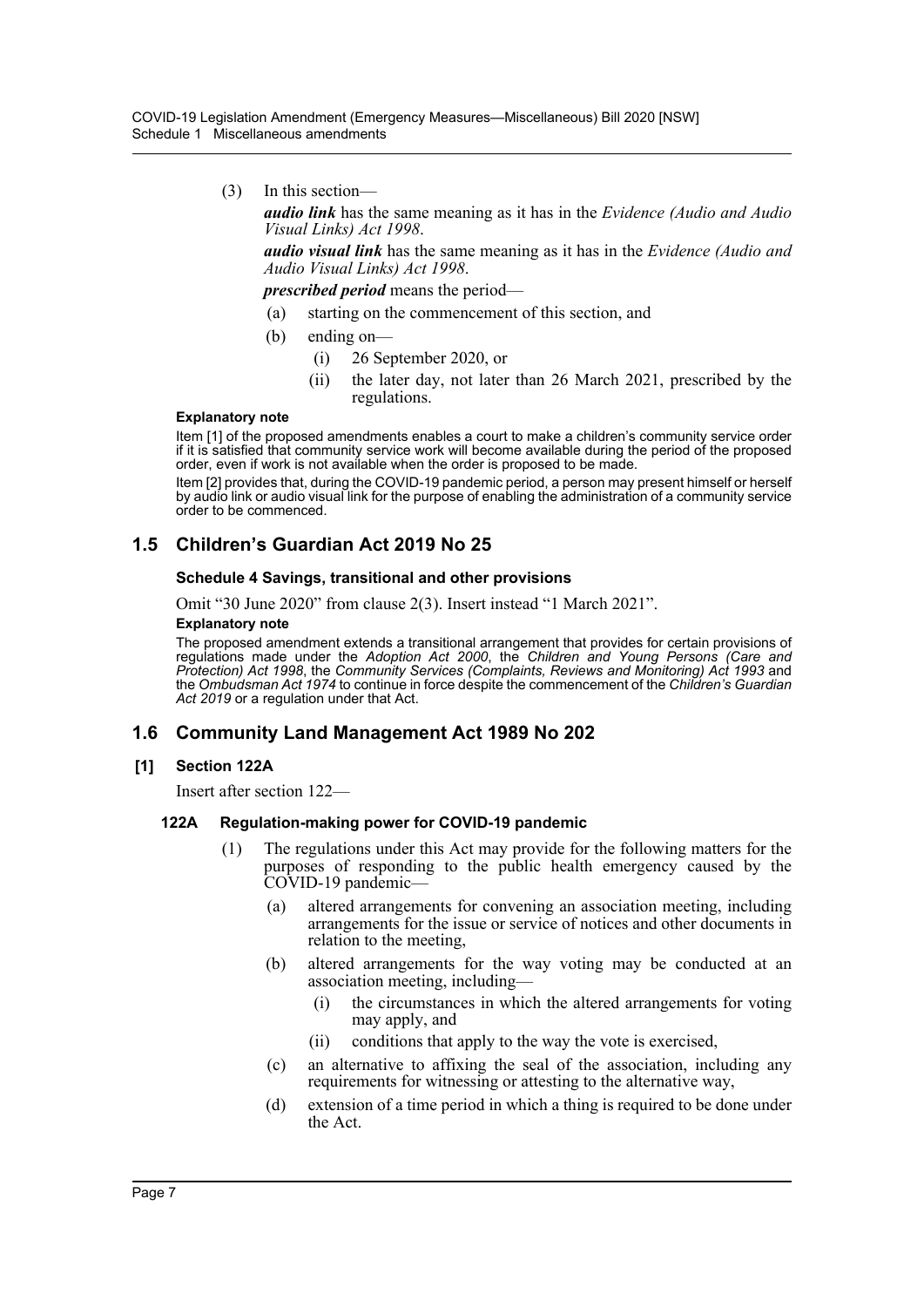- (2) However, a regulation made under subsection  $(1)(d)$  must not result in the total time period within which the thing is required to be done to be extended to be a time period of more than 6 months.
- (3) Regulations made under this section—
	- (a) are not limited by the regulation-making power in this Act, and
	- (b) may override a provision of this Act.
- (4) Regulations made under this section expire on—
	- (a) the day that is 6 months after its commencement, or
	- (b) the earlier day decided by Parliament by resolution of either House of Parliament.
- (5) This section is repealed on—
	- (a) 13 November 2020, or
	- (b) a later day, not later than 13 May 2021, prescribed by the regulations.
- (6) In this section—

### *association meeting* means—

- (a) a first annual general meeting of the association, or
- (b) an annual general meeting of the association, other than the first annual general meeting, or
- (c) a special general meeting of the association, or
- (d) a meeting of the executive committee of an association.

*special general meeting*, in relation to an association, means a meeting that is not the first annual general meeting of the association or an annual general meeting of the association.

#### **[2] Schedule 7 Savings, transitional and other provisions**

Insert after clause 6—

#### **7 Saving of a variation of a time period prescribed by regulation for COVID-19**

A regulation made under section 122A(1)(d) continues to have effect until the end of the time period specified by the regulation, despite the repeal of section 122A or the regulation.

#### **Explanatory note**

The proposed amendments provide that regulations may be made to provide for the following matters—

- (a) altered arrangements for convening meetings of associations, including for the issue or service of notices and other documents in relation to those meetings,
- (b) altered arrangements for the way a vote may be conducted at meetings,
- (c) an alternative to affixing the seal of the association,
- (d) extending the time period in which a thing is required to be done under the Act.

The proposed amendments also provide that a variation of a time period prescribed by the regulations continues to have effect for the specified time despite the repeal of the section or the expiry of the regulation.

The regulations expire 6 months after commencement, unless earlier resolved by Parliament.

The proposed amendments are repealed on 13 November 2020, unless the regulations prescribe a later date for the repeal, being not later than 13 May 2021.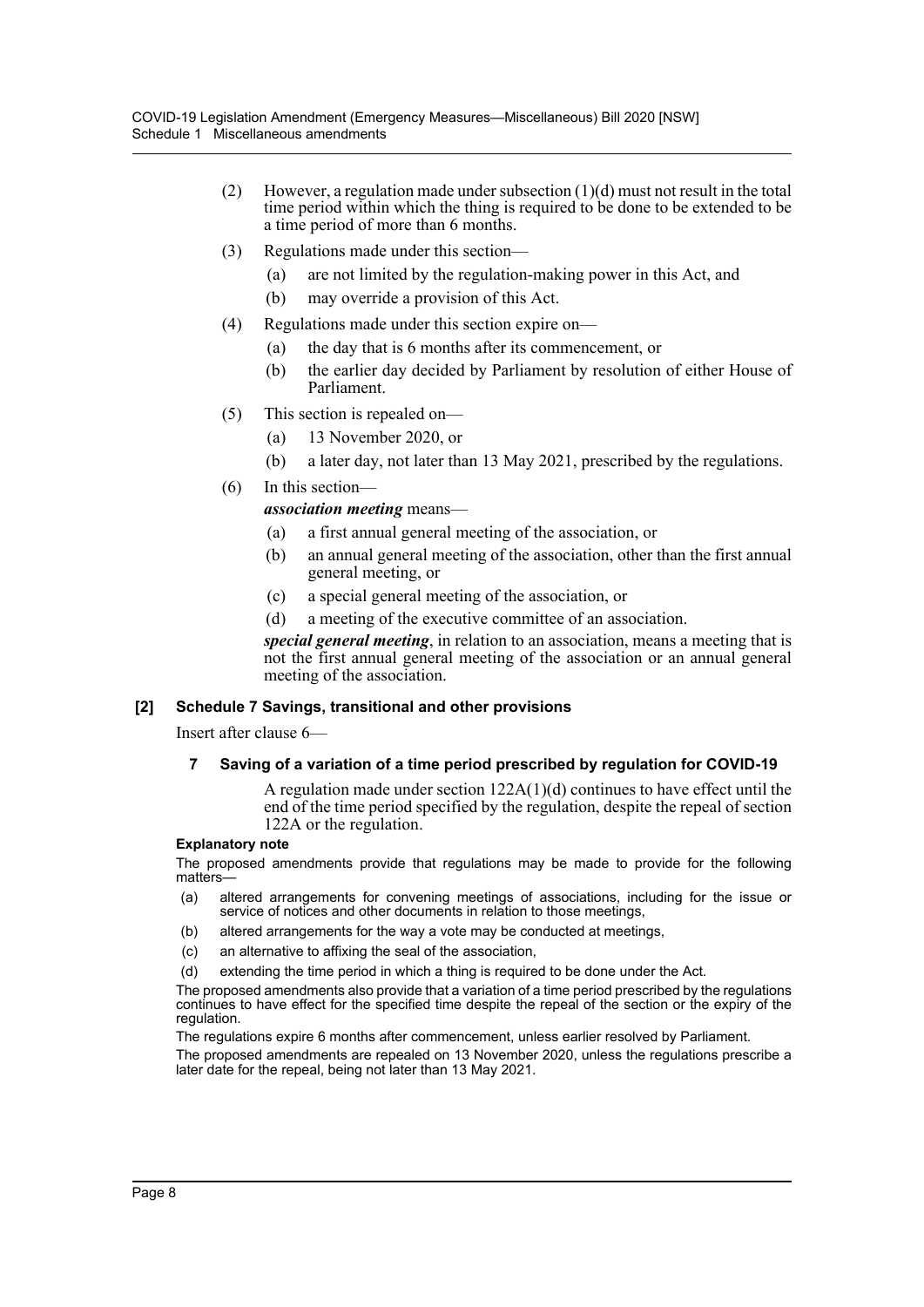## **1.7 Contract Cleaning Industry (Portable Long Service Leave Scheme) Act 2010 No 122**

#### **Section 118**

Insert after section 117—

#### **118 Special provision for pro rata payment during COVID-19 pandemic**

- (1) Section  $63(1)(b)$  and (c) do not apply during the prescribed period.
- (2) During the prescribed period, a reference in this Act to section 63 is to be read as a reference to section 63 as modified by this section.
- (3) In this section—

*prescribed period* means the period—

- (a) starting on the commencement of this section, and
- (b) ending on the day that is 6 months after the commencement.

#### **Explanatory note**

The proposed amendment provides that a registered worker for the contract cleaning industry who has 5 years of recognised service and who has permanently left the industry is entitled to payment instead of long service leave during the COVID-19 pandemic. Currently, the registered worker would only be entitled to this payment if 20 weeks had passed since the worker left the industry and the worker had not been credited with service in the Long Service Corporation's workers register for any days during that period.

## **1.8 Crimes (Administration of Sentences) Act 1999 No 93**

#### **[1] Section 3 Interpretation**

Insert ", 159" after "158" in the definition of *parole order* in section 3(1).

#### **[2] Section 159**

Insert after section 158—

#### **159 Making of parole orders by Parole Authority**

- (1) This section applies to an offender who—
	- (a) is subject to a sentence of 3 years or less, being a sentence for which a non-parole period was set, and
	- (b) is no longer subject to a statutory parole order or a parole order under this section because the order has been revoked.
- (2) The Parole Authority may make a parole order directing the release on parole of an offender to whom this section applies.
- (3) Division 2 applies to an offender to whom this section applies and to the making of a parole order under this section, subject to subsection (4).
- (4) Section 137 or 143 (as the case requires) does not apply to an offender to whom this section applies whose statutory parole order is revoked prior to release under section 130.

#### **[3] Schedule 5 Savings, transitional and other provisions**

Insert after Part 25—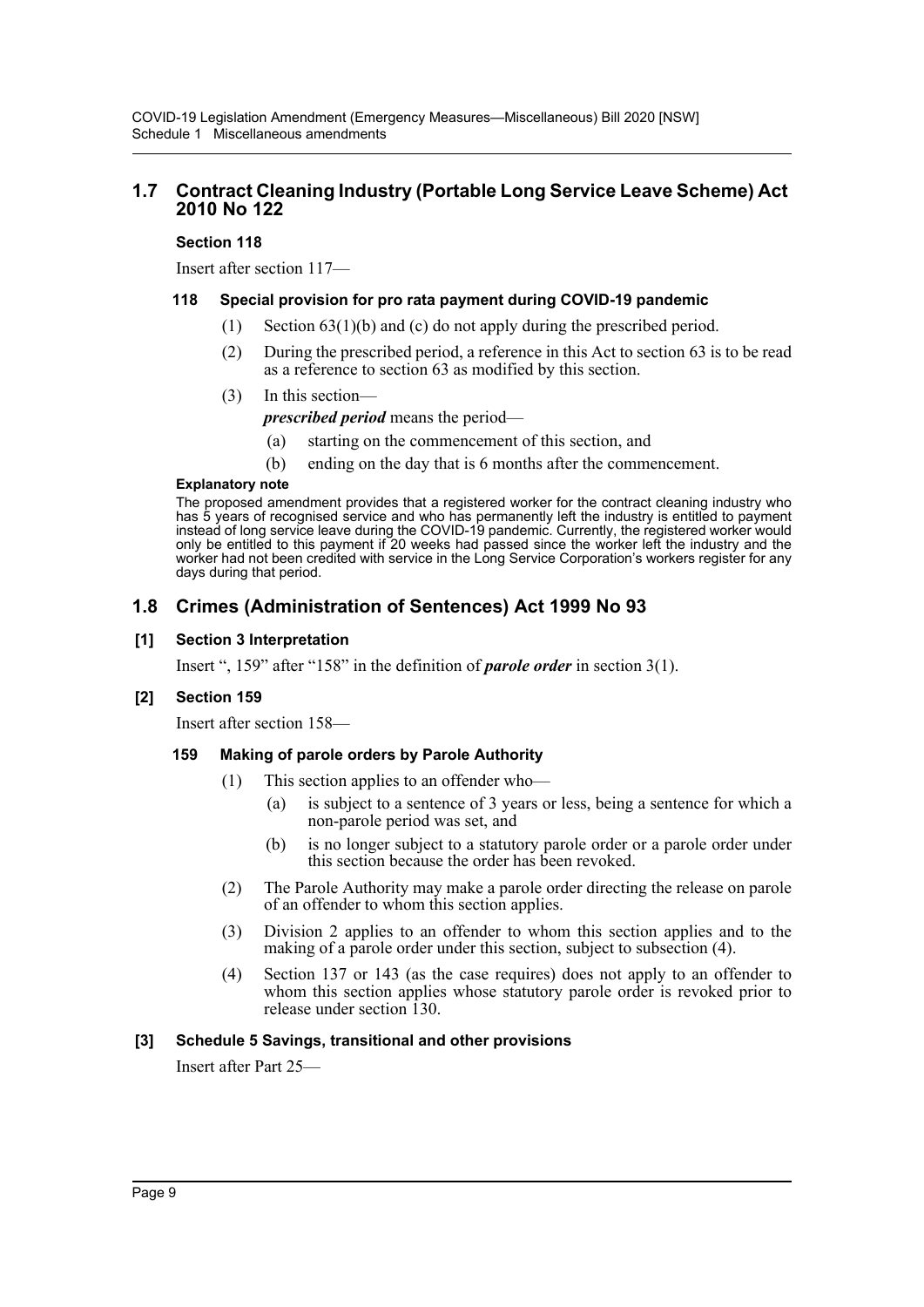## **Part 26 Provision consequent on enactment of COVID-19 Legislation Amendment (Emergency Measures— Miscellaneous) Act 2020**

#### **137 Parole orders for sentences of 3 years or less**

- (1) Anything done or omitted to be done by or on behalf of the Parole Authority in respect of an offender subject to a sentence of 3 years or less during the relevant period is taken to have been validly done or omitted, if it would have been validly done or omitted after the relevant period.
- (2) In this clause, *relevant period* means the period commencing on 26 February 2018 and ending on the date on which section 159 was inserted by the *COVID-19 Legislation Amendment (Emergency Measures—Miscellaneous) Act 2020*.

#### **Explanatory note**

Item [2] of the proposed amendments applies to an offender who is sentenced to imprisonment for 3 years or less and who is in custody following revocation of the offender's statutory parole order or a parole order under the proposed section. Under the proposed section, the State Parole Authority (the *Parole Authority*) will be able to make an order releasing an offender on parole in the same way as it can for an offender sentenced to more than 3 years of imprisonment. The Parole Authority will also be required to consider releasing an offender on parole at least 60 days before the offender's parole eligibility date, except in the case of an offender whose statutory parole order is revoked prior to release. Item [1] is a consequential amendment.

Item [3] validates anything done by the Parole Authority between 26 February 2018 and the commencement of the proposed amendments if it would have been valid had the proposed amendments been in force.

## **1.9 Crown Land Management Act 2016 No 58**

## **[1] Section 10.23 Power of authorised officers to require answers**

Insert after section 10.23(5)—

- (6) The authorised officer may, in the notice under subsection (4) or in a subsequent notice, authorise the person to answer the questions using an audio link or audio visual link of a kind approved by the authorised officer.
- (7) If the questions are to be answered by the person using an audio link or audio visual link—
	- (a) the place at which the person is required to attend is taken to be any place having adequate facilities for the answering of questions in that manner at the time nominated under subsection  $(5)$ , and
	- (b) the person must ensure that the audio link or audio visual link is operated appropriately so that the answers given to the questions are clear to the authorised officer.
- (8) In this section—

*audio link* means technology that enables continuous and contemporaneous audio communication between persons at different places, including telephones.

*audio visual link* means technology that enables continuous and contemporaneous audio and visual communication between persons at different places, including video conferencing.

(9) This subsection and subsections (6)–(8) are repealed on 13 November 2020.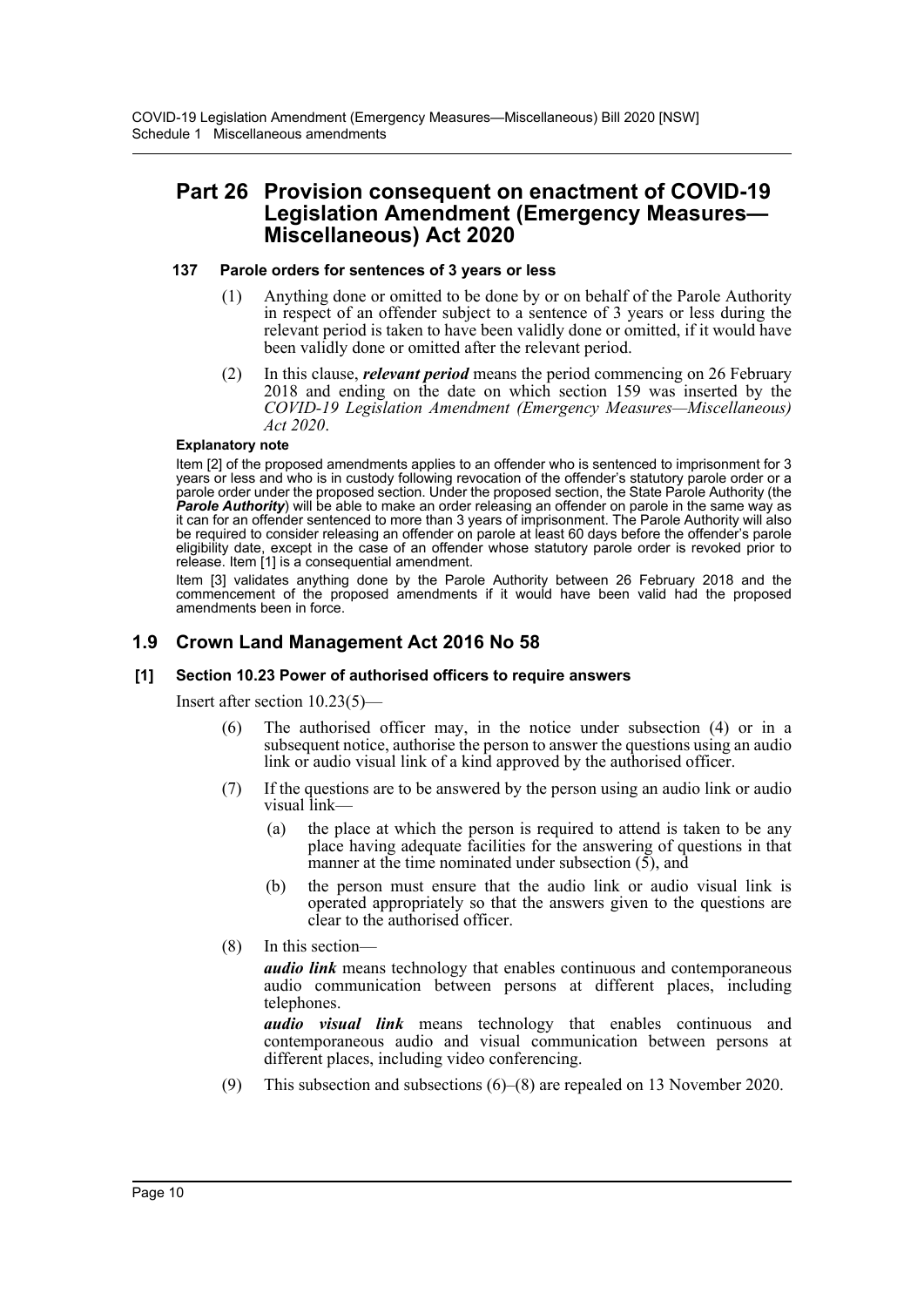COVID-19 Legislation Amendment (Emergency Measures—Miscellaneous) Bill 2020 [NSW] Schedule 1 Miscellaneous amendments

#### **[2] Section 12.18 Preparation of draft State strategic plan for Crown land**

Omit "within 2 years of the commencement of this Part" from section 12.18(2).

Insert instead "before 1 July 2021".

#### **Explanatory note**

Section 10.23 of the *Crown Land Management Act 2016* permits an authorised officer under that Act to require a person to answer questions about certain matters if the authorised officer suspects on reasonable grounds that the person has knowledge of those matters. Item [1] of the proposed amendments enables the authorised officer to authorise the questions to be answered using an audio link (for example a telephone) or an audio visual link (for example a video conferencing application). Item [2] extends by 1 year the period during which the Secretary of the Department of Planning, Industry and Environment must prepare a draft State strategic plan for Crown land and submit the draft plan to the Minister for Planning and Public Spaces for approval.

## **1.10 Electricity Supply Act 1995 No 94**

#### **[1] Part 8B**

Insert after Part 8A—

## **Part 8B Energy security safeguard**

## **Division 1 Preliminary**

### **98A Definitions**

In this Part *energy activity*—see section 98C. *safeguard*—see section 98B. *scheme object*—see section 98D(1).

## **Division 2 Constitution and object of safeguard**

#### **98B Constitution of safeguard**

The energy security safeguard (the *safeguard*) is constituted by the schemes provided for in Schedule 4A.

#### **98C Object of safeguard**

The object of the safeguard is to improve the affordability, reliability and sustainability of energy through the creation of financial incentives that encourage the consumption, contracting or supply of energy in particular ways (that consumption, contracting or supply of energy being an *energy activity*).

## **Division 3 Schemes to give effect to object of safeguard**

## **98D Giving effect to object of safeguard through schemes**

- (1) The object of the safeguard may be given effect to by the establishment, by a regulation that amends Schedule 4A (other than Part 1 of Schedule 4A), of a scheme whose object is to encourage a specified energy activity (the *scheme object*).
- (2) A scheme so established may deal with the following matters—
	- (a) the persons who may or are required to participate in the scheme (*scheme participants*) and the classes of scheme participants,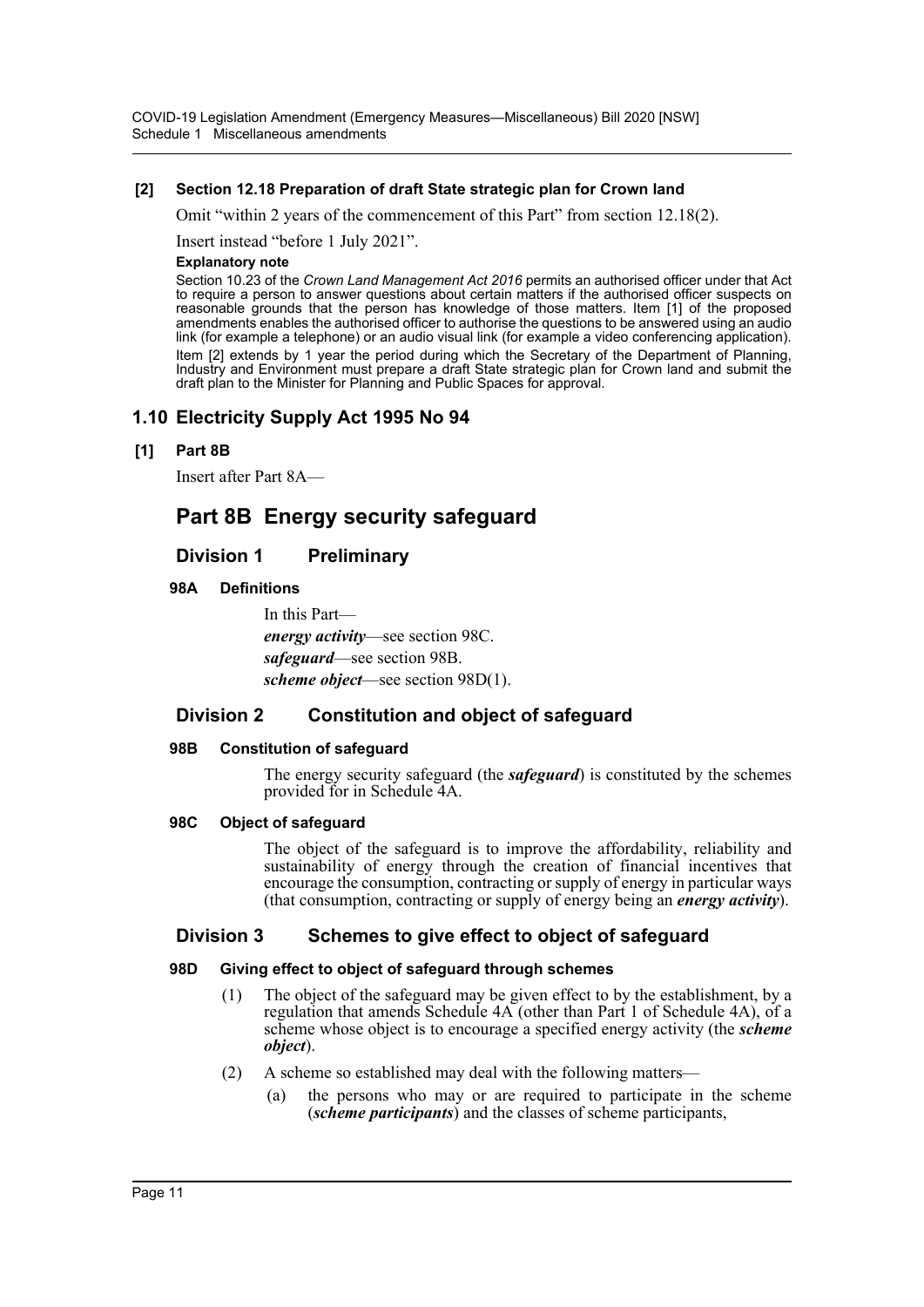- (b) the scheme's annual target or targets in respect of or related to energy activities for each class of scheme participant (the *scheme target* or *scheme targets*),
- (c) annual individual targets (*individual targets*), which may involve contingencies,
- (d) the requirement for scheme participants to meet individual targets,
- (e) the penalty payable per certificate which is not surrendered as required to satisfy an individual target,
- (f) the carrying forward, to a later year, of an individual target shortfall,
- (g) exemptions from the scheme, and the effect of those exemptions,
- (h) the lodging, by a scheme participant, of an annual statement regarding the scheme participant's individual target and the estimated penalty payable in respect of an individual target shortfall,
- (i) the assessment of a scheme participant's liability for the payment of penalties under the scheme,
- (j) certificates in respect of energy activities, including the circumstances in which, and terms upon which, certificates may be or are created, allocated, traded, transferred, sold, forfeited, or surrendered (including the specific energy activities in respect of which those certificates may be created, and the circumstances in which, and terms upon which, the energy activity needs to occur for certificates to be created), the persons by whom certificates may be created (*certificate providers*), offences for the improper creation of certificates, and the surrender of certificates by scheme participants to a scheme regulator to meet an individual target,
- (k) the accreditation of certificate providers and accreditation in respect of energy activities including eligibility and applications for accreditation, duration and conditions of accreditation, the transfer of accreditation, and information and records of accredited certificate providers and accreditation in respect of energy activities,
- (l) the registration, form and duration of certificates,
- (m) transfers and other dealings in certificates, including the purchase, transfer, sale, surrender or forfeiture of certificates and the price of certificates (including by a scheme administrator),
- (n) administration of the scheme, including the appointment, functions (including functions with respect to contracting), entitlements and removal or replacement of a scheme regulator and a scheme administrator, the establishment, custody and keeping of accounts, the maintenance and custody of records, application of funds from the scheme administrator's sale of certificates, novation or transfer of a scheme regulator or administrator's rights, powers and obligations to a replacement scheme regulator or scheme administrator, and the conduct of audits and the provision of information in connection with the scheme (including the requirements made by the scheme regulator or scheme administrator for a person to provide information in connection with the scheme),
- (o) the establishment and keeping of registers in connection with the scheme, including a register of certificates and of accredited certificate providers, and the information in those registers,
- (p) the application of the scheme to a person who ceases to be a scheme participant,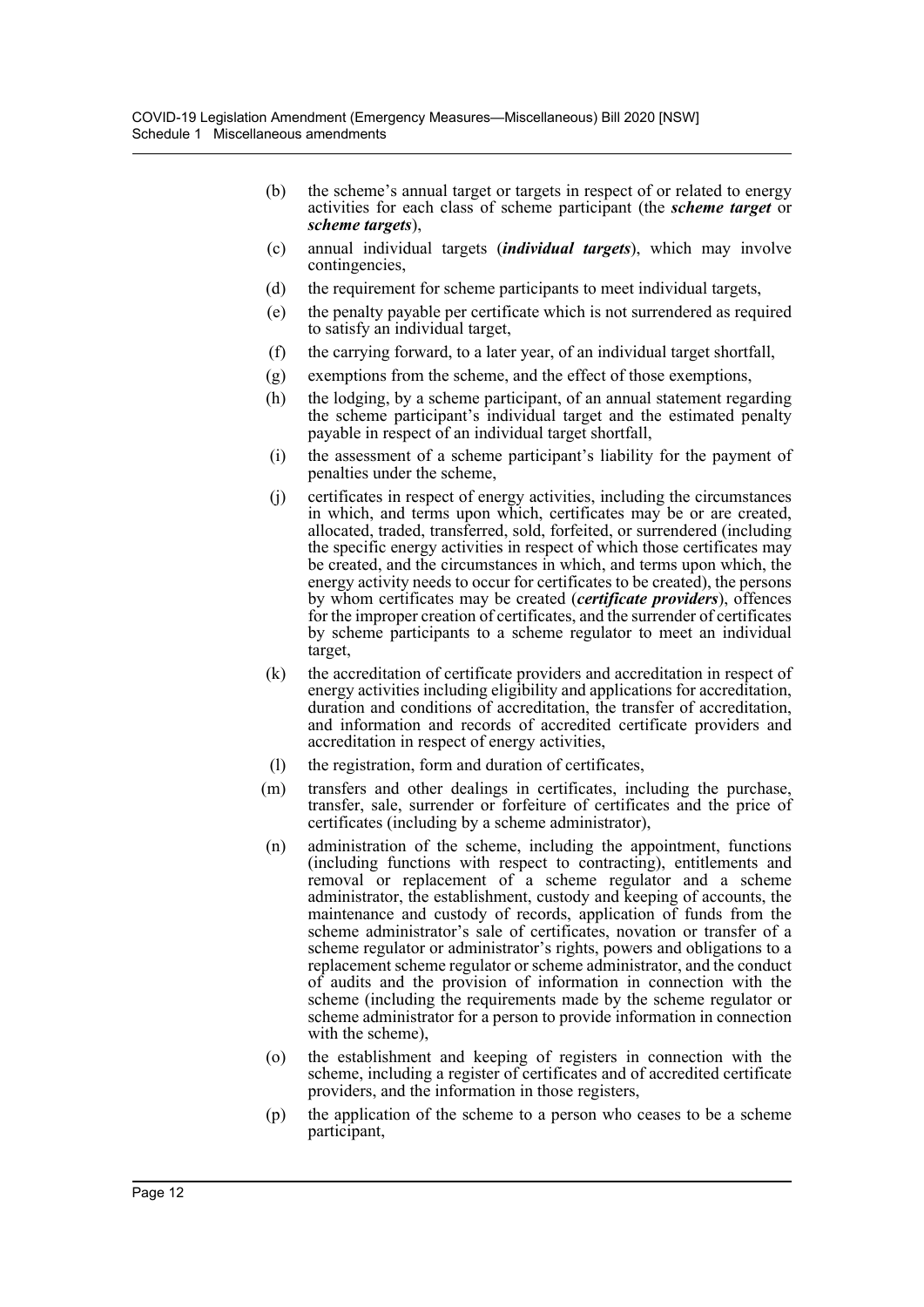- (q) administrative review under the *Administrative Decisions Review Act 1997* of a decision by the scheme regulator or the scheme administrator,
- (r) the periodic review of the scheme by the Minister,
- (s) waiver or suspension by the Minister of a scheme participant's obligations,
- (t) the termination of the scheme,
- (u) the functions of the Minister.

#### **98E Regulations to amend Schedule 4A**

In establishing a scheme, the regulations may amend Schedule 4A (other than Part 1 of Schedule 4A) to make provision for or with respect to any matter that is necessary or convenient for carrying out or giving effect to the object of the safeguard and, in particular, for or with respect to the following—

- (a) a matter referred to in section 98D,
- (b) any other matter that is consequent on, or ancillary or incidental to, a matter referred to in section 98D,
- (c) the subdelegation, to rules approved by the Minister (*scheme rules*), of provision with respect to a matter referred to in section 98D or paragraph (b) (but only if the scheme rules are not inconsistent with this Act or the regulations),
- (d) the creation of an offence punishable by a penalty not exceeding 10,000 penalty units (in the case of a corporation) and 5,000 penalty units (in any other case).

## **Division 4 Limitations on schemes**

#### **98F Schemes must have scheme objects consistent with object of safeguard**

The regulations cannot amend Schedule 4A to establish a scheme unless the scheme includes a scheme object that is consistent with the object of the safeguard.

#### **98G No further provision for schemes after 2021**

The regulations cannot amend Schedule 4A after 31 December 2021.

#### **[2] Section 116 Energy savings shortfalls may be carried forward**

Omit "2025" wherever occurring in section 116(6) and the note. Insert instead "2050".

**[3] Section 178, heading**

Omit "**2025**". Insert instead "**2050**".

**[4] Section 178(1) and (3)**

Omit "2025" wherever occurring. Insert instead "2050".

## **[5] Section 191 Regulations**

Omit "Part 9" from section 191(1)(h1). Insert instead "Schedule 4A".

## **[6] Section 191(1)(h2)**

Omit "the Scheme Regulator or the Scheme Administrator under Part 9".

Insert instead "a scheme regulator or scheme administrator under Schedule 4A".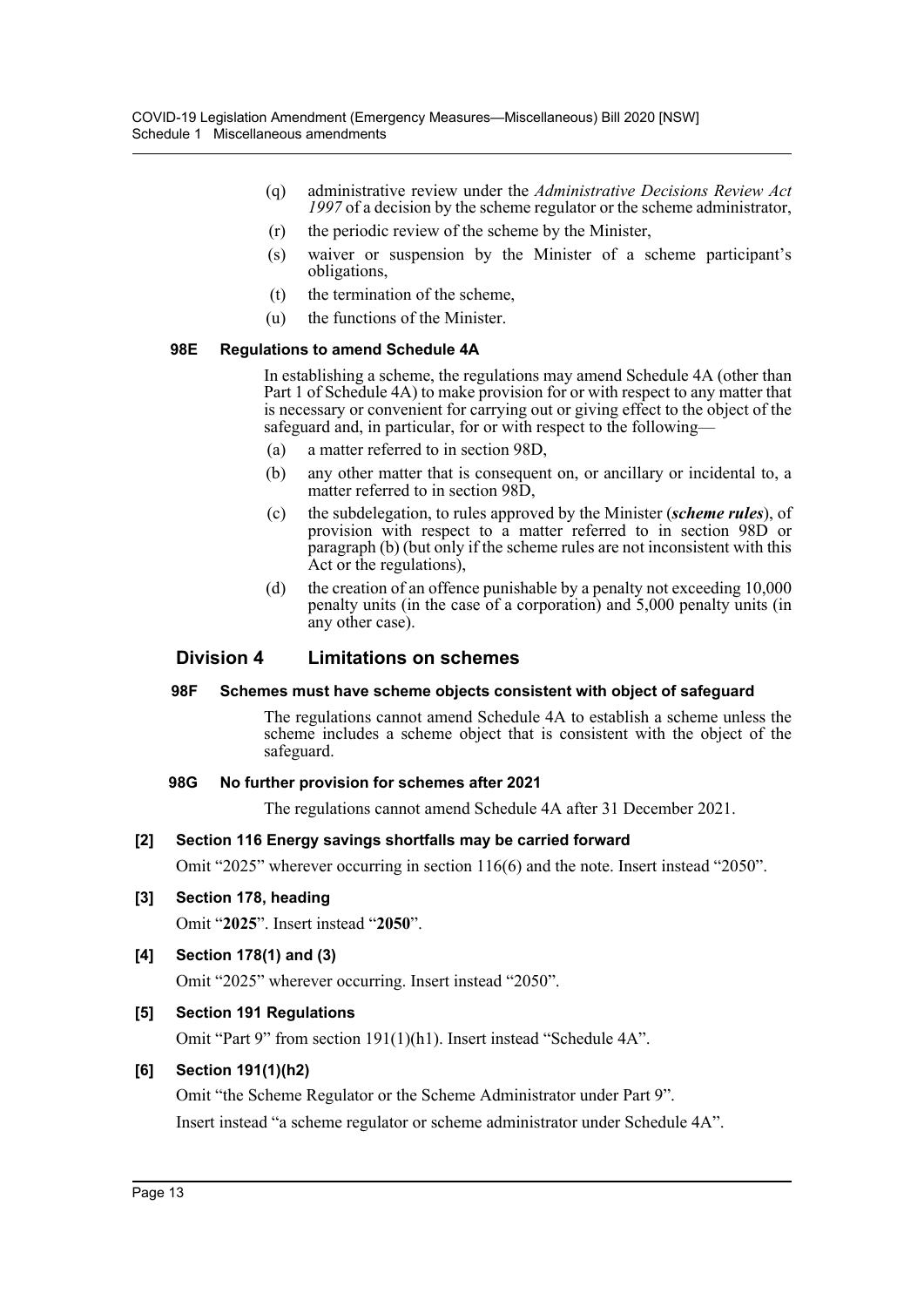## **[7] Schedule 4A**

Insert after Schedule 4—

## **Schedule 4A Energy security safeguard schemes**

## **[8] Schedule 4A, Part 1**

Transfer Part 9 (sections 98–178) of the Act (as amended by this Schedule) to Schedule 4A (as inserted by item [7]), and renumber as Part 1 (clauses 1–80) of that Schedule, and amend cross-references in the Part accordingly.

## **[9] Schedule 4A, Part 2**

Insert after Part 1 (as transferred by item [8])—

## **Part 2**

(When this Part was inserted it was blank)

#### **Explanatory note**

Item [1] of the proposed amendments constitutes the energy security safeguard, whose object is to improve the affordability, reliability and sustainability of energy through the creation of financial incentives that encourage the consumption, contracting or supply of energy in particular ways. The safeguard consists of the energy savings scheme under the *Electricity Supply Act 1995* and any other schemes that may be created, by regulation, to give effect to the object of the safeguard. Items [5]–[9] make consequential amendments.

Item [4] postpones the date of automatic termination of the energy savings scheme from the end of 2025 to the end of 2050. Items [2] and [3] make consequential amendments.

## **1.11 Environmental Planning and Assessment Act 1979 No 203**

## **[1] Section 4.53 Lapsing of consent**

Omit section 4.53(1)–(3A). Insert instead—

- (1) A development consent lapses—
	- (a) 5 years after the date from which it operates if the development consent commences operation after the prescribed period, or
	- (b) 5 years after the date from which it operates if the development consent commences operation during the prescribed period, or
	- (c) 2 years after the date on which the development consent would otherwise have lapsed if the development consent commenced operation before, and has not lapsed at, the commencement of the prescribed period.
- (2) A consent authority may reduce a period specified in subsection  $(1)(a)$  or  $(b)$ in granting development consent.
- (3) Subsection (2) does not—
	- (a) apply to development consent granted to a concept development application under Division 4.4 for development that requires a subsequent development application and consent, or
	- (b) authorise a reduction to be made that would cause—
		- (i) a development consent to erect or demolish a building or to subdivide land to lapse within 2 years after the date from which the consent operates, or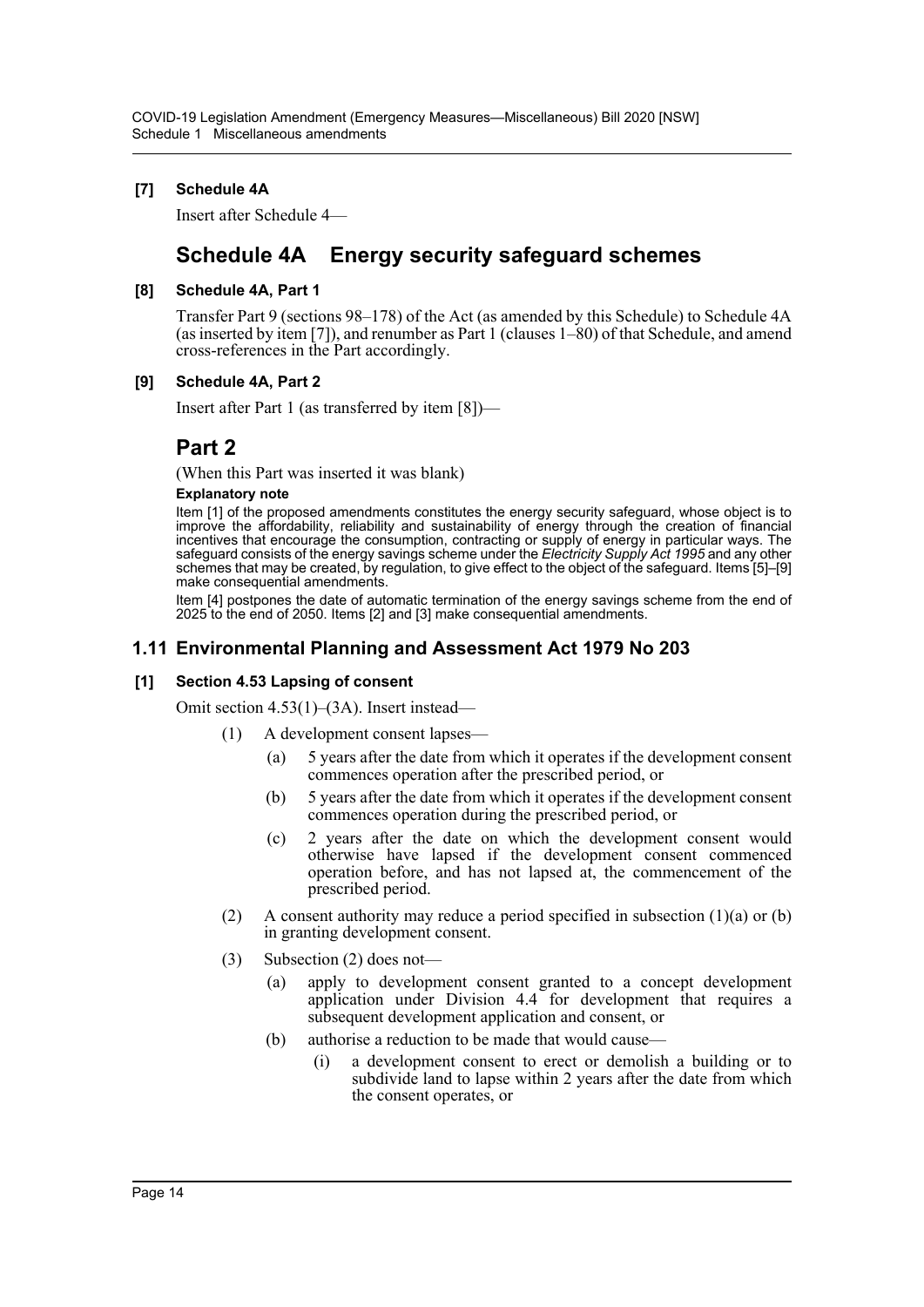- (ii) a development consent that commences operation during the prescribed period to lapse within 5 years after the date from which the consent operates, or
- (iii) a development consent of a kind prescribed by the regulations to lapse within the period prescribed by the regulations in relation to the consent.
- (3A) For a development consent that lapsed after the commencement of the prescribed period and before the commencement of subsection  $(1)(c)$ —
	- (a) the development consent is taken not to have lapsed, and
	- (b) subsection (1)(c) applies to the development consent.

## **[2] Section 4.53(6)–(6C)**

Omit section 4.53(6). Insert instead—

- (6) Despite any other provision of this section, a development consent that is subject to a deferred commencement condition under section 4.16(3) lapses if the applicant fails to satisfy the consent authority as to the matter specified in the condition within—
	- (a) 5 years after the grant of consent if the consent is granted after the prescribed period, or
	- (b) 5 years after the grant of consent if the consent is granted during the prescribed period, or
	- (c) 2 years after the date on which the development consent would otherwise have lapsed if—
		- (i) the grant of consent was before the commencement of the prescribed period, and
		- (ii) the development consent has not lapsed at that commencement.
- $(6A)$  A consent authority may reduce a period specified in subsection  $(6)(a)$  or  $(b)$ in granting development consent.
- (6B) Subsection (6A) does not authorise a reduction to be made that would cause a development consent granted during the prescribed period to lapse within 5 years after the date on which it was granted.
- (6C) For a development consent that lapsed after the commencement of the prescribed period and before the commencement of subsection  $(6)(c)$ —
	- (a) the development consent is taken not to have lapsed, and
	- (b) subsection (6)(c) applies to the development consent.

## **[3] Section 4.53(8)**

Insert after section 4.53(7)—

(8) In this section—

*prescribed period* means the period commencing on 25 March 2020 and ending on 25 March 2022.

#### **[4] Section 4.66 Continuance of and limitations on existing use**

Insert after section 4.66(3)—

(4) During the period commencing on 25 March 2020 and ending on 25 March 2022, the reference to 12 months in subsection (3) is taken to be a reference to 3 years.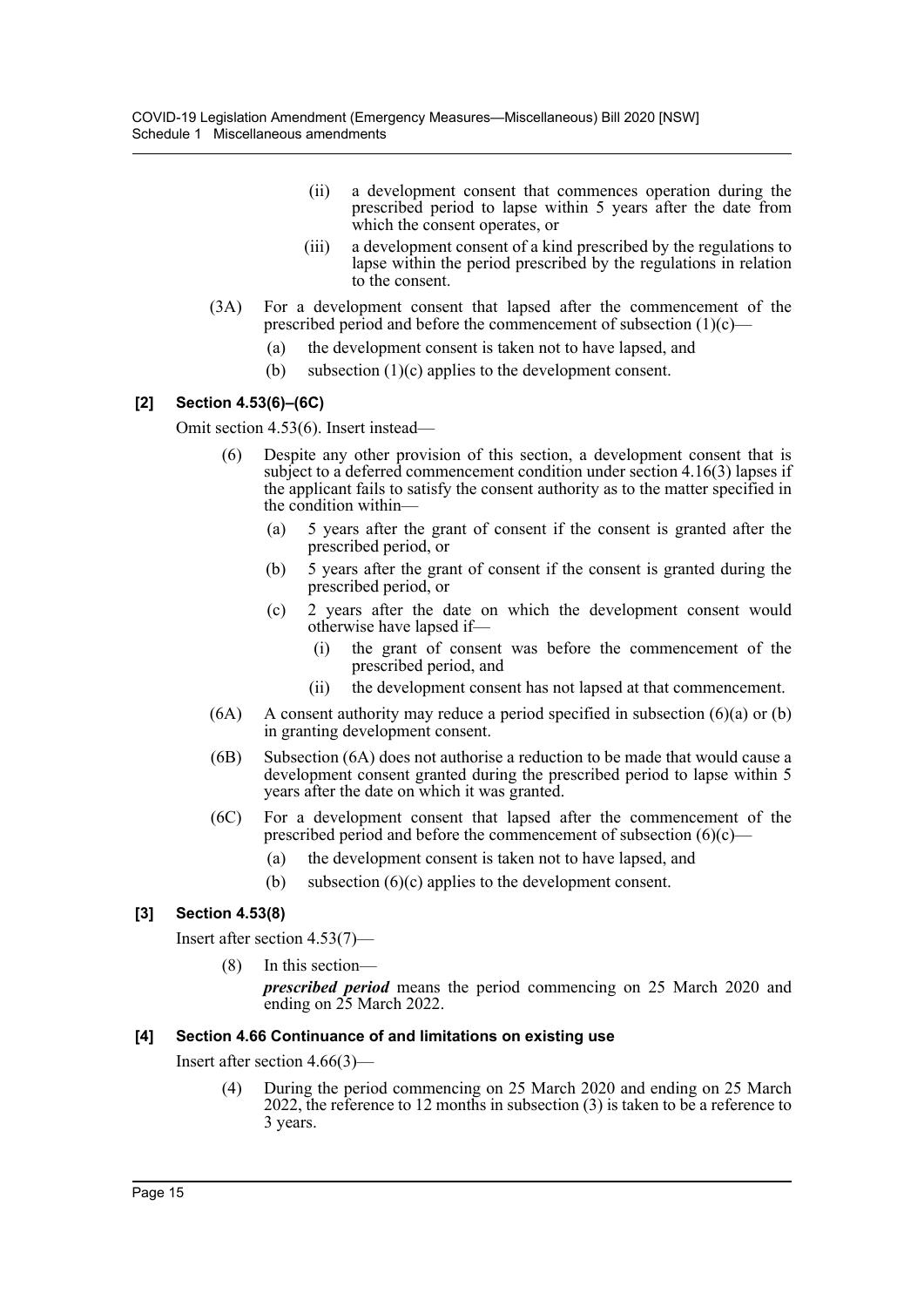## **[5] Section 4.68 Continuance of and limitations on other lawful uses**

Insert after section 4.68(3)—

(4) During the period commencing on 25 March 2020 and ending on 25 March 2022, the reference to 12 months in subsection (3) is taken to be a reference to 3 years.

## **[6] Section 7.17 Directions by Minister**

Insert at the end of section 7.17(1)(f)—

, and

- (g) how money paid under this Division for different purposes in accordance with the conditions of development consents is to be pooled and applied progressively for those purposes, and
- (h) the time at which a monetary contribution or levy is to be paid.
- (1A) A direction under subsection (1)(h) may be given only during the prescribed period within the meaning of section 10.17.
- (1B) A provision of a development consent granted before and inconsistent with a direction under subsection (1)(h) is taken to be modified so as to be consistent with the direction, but only for a contribution or levy (or a component of a contribution or levy) that has not been paid before the direction is given.

### **[7] Section 8.10**

Omit the section. Insert instead—

#### **8.10 Time within which appeals may be made**

- (1) An appeal under this Division (except by an objector) may be made only within the following periods after the *relevant date* (being the date the decision appealed against is notified or registered on the NSW planning portal or the date of deemed refusal under section 8.11)—
	- (a) 6 months after the relevant date, if the relevant date occurs after the prescribed period, or
	- (b) 12 months after the relevant date, if the relevant date occurs—
		- (i) during the prescribed period, or
		- (ii) during the 6-month period immediately before the prescribed period.
- (2) An appeal under this Division by an objector may be made only within the following periods after the *relevant date* (being the date the objector is notified of the decision appealed against)—
	- (a) 28 days after the relevant date, if the relevant date occurs after the prescribed period, or
	- (b) 56 days after the relevant date, if the relevant date occurs—
		- (i) during the prescribed period, or
		- (ii) during the 28-day period immediately before the prescribed period.
- (3) In this section—

*prescribed period* means the period commencing on 25 March 2020 and ending on 25 March 2022.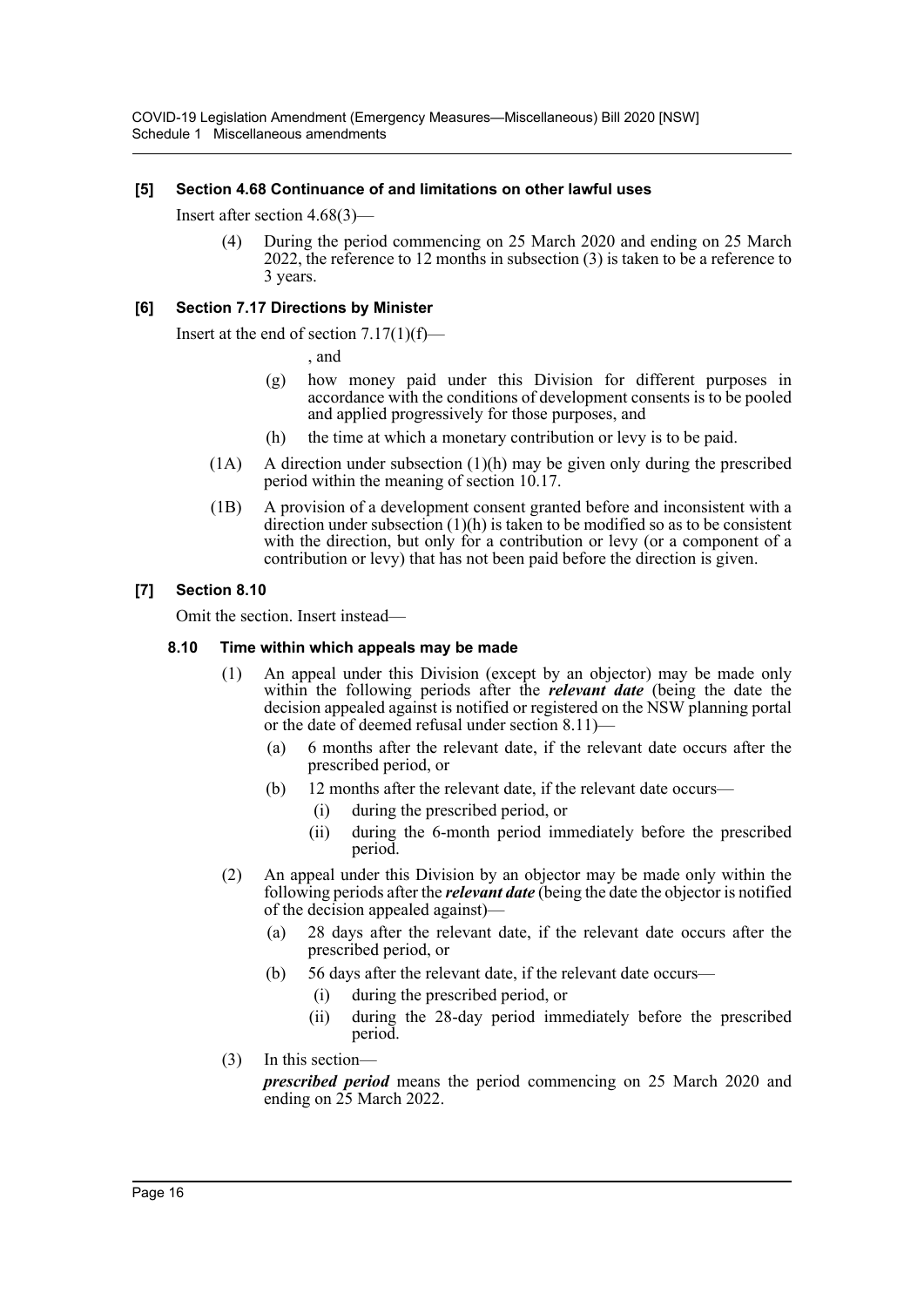#### **[8] Section 9.23 Power of investigation officers to require answers and record evidence**

Insert after section 9.23(5)—

- (6) An investigation officer may, in the notice under subsection (3) or in a subsequent notice, authorise the person to answer the questions using an audio link or audio visual link of a kind approved by the investigation officer.
- (7) If the questions are to be answered by the person using an audio link or audio visual link—
	- (a) the place at which the person is required to attend is taken to be any place having adequate facilities for the answering of questions in that manner at the time nominated under subsection (4), and
	- (b) the person must ensure that the audio link or audio visual link is operated appropriately so that the answers given to the questions are clear to the investigation officer.
- (8) In this section—

*audio link* means technology that enables continuous and contemporaneous audio communication between persons at different places, including telephones.

*audio visual link* means technology that enables continuous and contemporaneous audio and visual communication between persons at different places, including video conferencing.

(9) This subsection and subsections (6)–(8) are repealed on 13 November 2020.

#### **Explanatory note**

Item [1] of the proposed amendments to the *Environmental Planning and Assessment Act 1979* (the **Principal Act**) extends the period for the lapsing of development consents that come into operation during the period of 2 years after 25 March 2020 (the *prescribed period*) or that were already in operation when the prescribed period commenced. The lapsing of those development consents is extended by 2 years. A development consent granted during the prescribed period will now lapse 7 years after it comes into operation unless the consent authority specifies a lesser period when granting consent. However, that lesser period must not be less than 5 years after the development consent comes into operation. Item [2] of the proposed amendments makes similar changes to the lapsing of development consents with deferred commencement provisions. Item [3] makes a consequential amendment.

Items [4] and [5] provide that, during the prescribed period, an existing use, or other lawful use, under the Principal Act is abandoned if that use ceases for a continuous period of 3 years (rather than 12 months as is currently the case).

Item [6] permits the Minister for Planning and Public Spaces (the *Minister*) to give 2 additional directions to a consent authority in relation to local infrastructure contributions. The first relates to the pooling of funds received by the consent authority for different purposes under a contributions plan or under different contributions plans. The second permits the Minister to specify the time at which a monetary contribution or levy is to be paid.

Item [7] extends the period within which a person may appeal against a decision relating to a development consent if the right to the appeal arises during the prescribed period or had arisen before the prescribed period and had not lapsed at the commencement of the prescribed period. In the case of an appeal by an objector, the period is extended from 28 days to 56 days and for any other appeal the period is extended from 6 months to 12 months.

Section 9.23 of the Principal Act permits an investigation officer under that Act to require a person to answer questions about certain matters if the investigation officer suspects on reasonable grounds that the person has knowledge of the matter. Item [8] enables the investigation officer to authorise the questions to be answered using an audio link (for example a telephone) or an audio visual link (for example a video conferencing application).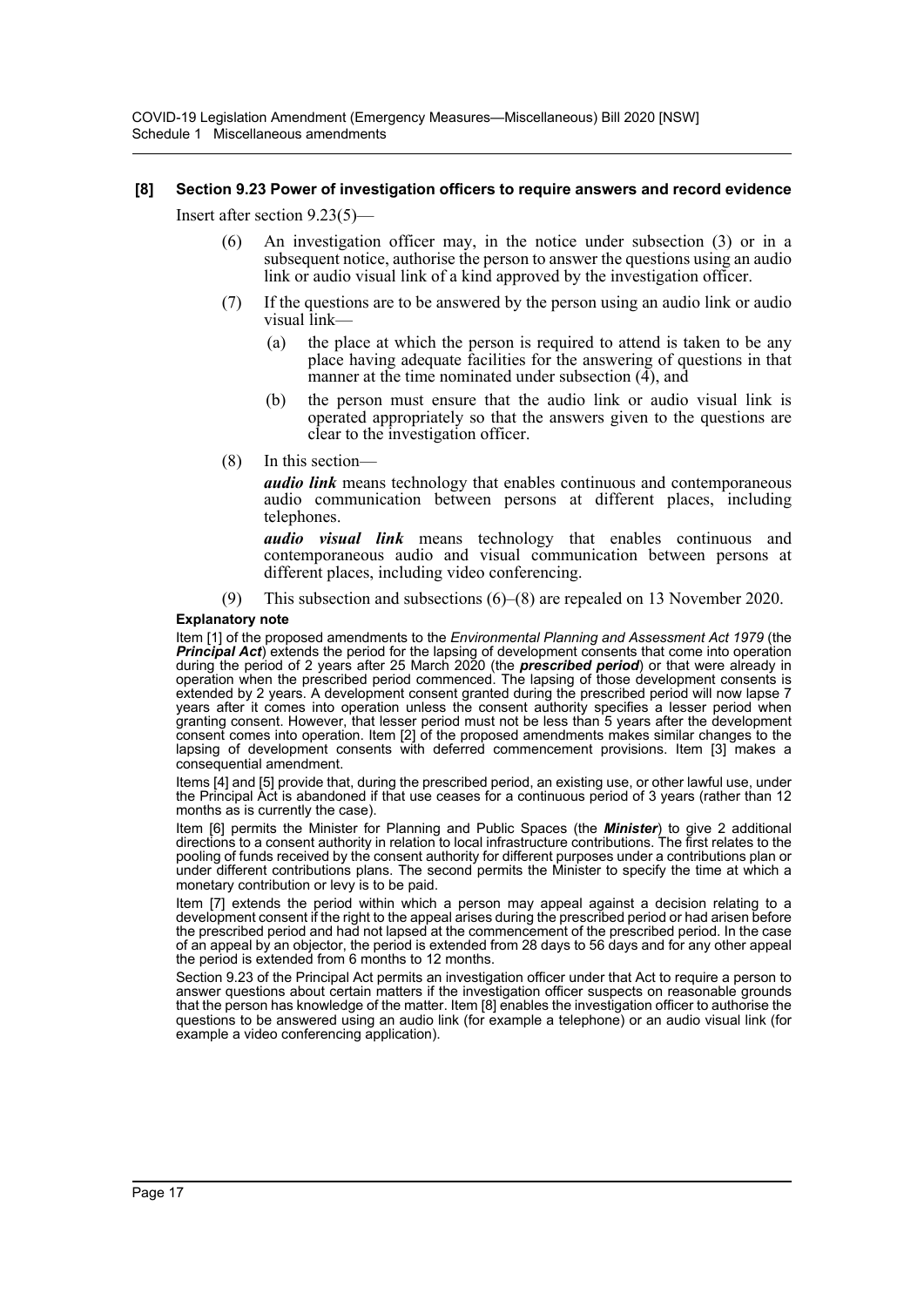## **1.12 Fair Trading Act 1987 No 68 (as amended by the Fair Trading Legislation Amendment (Reform) Act 2018)**

#### **Section 70 Remedy provisions of ACL that extend to local matters**

Insert "to the extent that it relates to a provision of Part 3-1 (other than section 47(1)) of that Law" after "(Pecuniary penalties)" in section  $70(3)(a)$ .

#### **Explanatory note**

The proposed amendment specifies which pecuniary penalties in the ACL apply to a contravention of proposed sections 47A and 47B of the *Fair Trading Act 1987* that are to be inserted by Schedule 1.1[3] of the *Fair Trading Legislation Amendment (Reform) Act 2018*. Proposed section 47A requires a supplier, before supplying a consumer with goods or services, to take reasonable steps to ensure the consumer is aware of any term or condition relating to the supply that may substantially prejudice the consumer's interests. Proposed section 47B applies to an intermediary who, under an arrangement that provides for the intermediary to receive a financial incentive, arranges contracts for the supply of goods or services as an agent or refers consumers to another supplier of goods and services. The intermediary is required, before acting under the arrangement, to take reasonable steps to ensure the consumer who will be supplied with the goods or services to which the financial incentive relates is aware of the arrangement.

## **1.13 Fair Trading Legislation Amendment (Reform) Act 2018 No 65**

#### **[1] Section 2 Commencement**

Omit "Schedule 2.7[2]" from section 2(2).

Insert instead "Schedules 2.13, 4.1 and 4.2[2]".

### **[2] Section 2(3)**

Insert after section 2(2)—

Schedules 2.13, 4.1 and 4.2[2] commence on a day or days to be appointed by proclamation.

#### **Explanatory note**

The proposed amendments provide for the commencement of amendments to the *Home Building Act 1989* and the *Surveying and Spatial Information Act 2002* relating to—

- (a) the terms of authorities, licences, registrations and certificates (the *relevant authorities*), and the periods within which the relevant authorities may be restored, under those Acts to commence on a day or days to be appointed by proclamation to enable the registration system to be updated to facilitate the new terms, and
- (b) the amount of the fee that must accompany an application for the continuation of particular relevant authorities.

## **1.14 Fisheries Management Act 1994 No 38**

#### **[1] Section 256 Production of records relating to commercial fishing activities and fish receivers**

Insert after section 256(2A)(c)—

(d) that the answer be given by audio link or audio visual link.

#### **[2] Section 256(5) and (6)**

Insert after section 256(4)—

(5) In this section—

*audio link* means technology that enables continuous and contemporaneous audio communication between persons at different places, including telephones.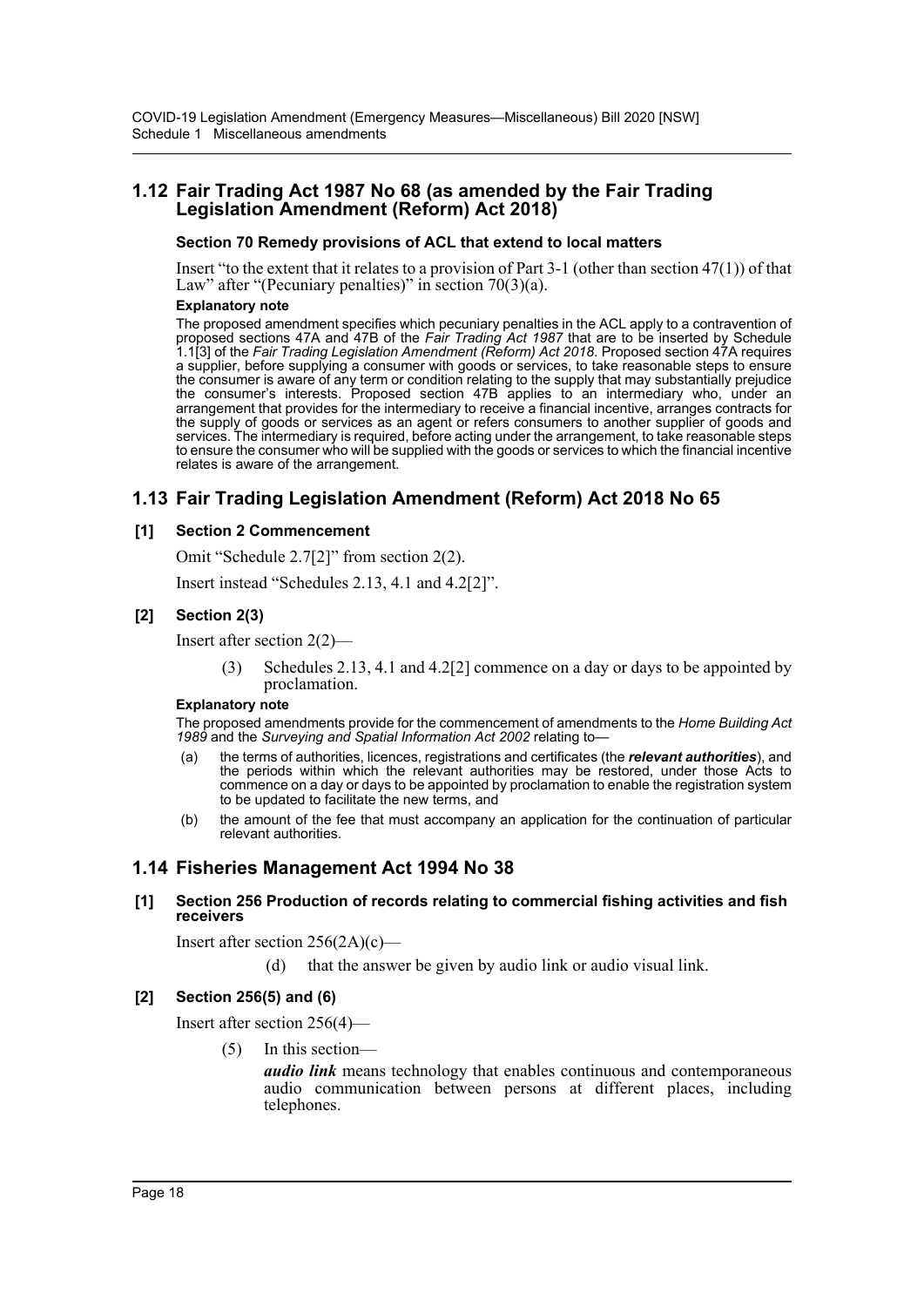*audio visual link* means technology that enables continuous and contemporaneous audio and visual communication between persons at different places, including video conferencing.

(6) This subsection and subsections  $(2A)(d)$  and (5) are repealed on 13 November 2020.

#### **Explanatory note**

Section 256 of the *Fisheries Management Act 1994* permits a fisheries officer under that Act to require a person to answer questions about certain matters. The proposed amendments enable the fisheries officer to specify that the questions to be answered using an audio link (for example a telephone) or an audio visual link (for example a video conferencing application).

## **1.15 Human Tissue Act 1983 No 164**

#### **[1] Section 34 Act does not prevent specified removals of tissue**

Insert after section 34(1)(b4)—

- (b5) the use of any tissue that is lawfully removed from the body of a person (whether living or deceased) for the purpose of carrying out any test, analysis, investigation or research that—
	- (i) is required in connection with managing or monitoring the risks to public health arising from COVID-19, and
	- (ii) is approved, either generally or in a particular case or class of cases, by the Health Secretary.

#### **[2] Section 34(3)–(5)**

Insert after section 34(2)—

- (3) Information relating to any test, analysis, investigation or research carried out under subsection  $(1)(b5)$  may not be published in a generally available publication (within the meaning of the *Health Records and Information Privacy Act 2002*) if it is in a form that could reasonably be expected to identify any person the subject of the test, analysis, investigation or research.
- (4) The use of any tissue (other than blood or blood products) for the purpose of carrying out any test, analysis, investigation or research ceases to be authorised under subsection  $(1)(b5)$  on the date specified by the Minister by notice published in the Gazette.
- (5) In determining that date, the Minister must—
	- (a) be reasonably satisfied that the date is the earliest possible day that a vaccine for COVID-19 is generally available to members of the public, and
	- (b) consult with the Chief Health Officer of the Ministry of Health.

#### **Explanatory note**

Item [1] of the proposed amendments permits any test, analysis, investigation or research required in response to the risks to public health arising from COVID-19 to be carried out, with the approval of the Secretary of the Ministry of Health, on tissue that has been lawfully removed from a person without requiring the person's consent to the use of the tissue for that purpose. Item [2] provides that use of tissue other than blood or blood products for that purpose ceases to be authorised on the earliest possible day that a vaccine for COVID-19 is generally available.

Item [2] also provides that information relating to a test, analysis, investigation or research must not be published in a generally available publication if it could reasonably be expected to identify any person the subject of the test, analysis, investigation or research.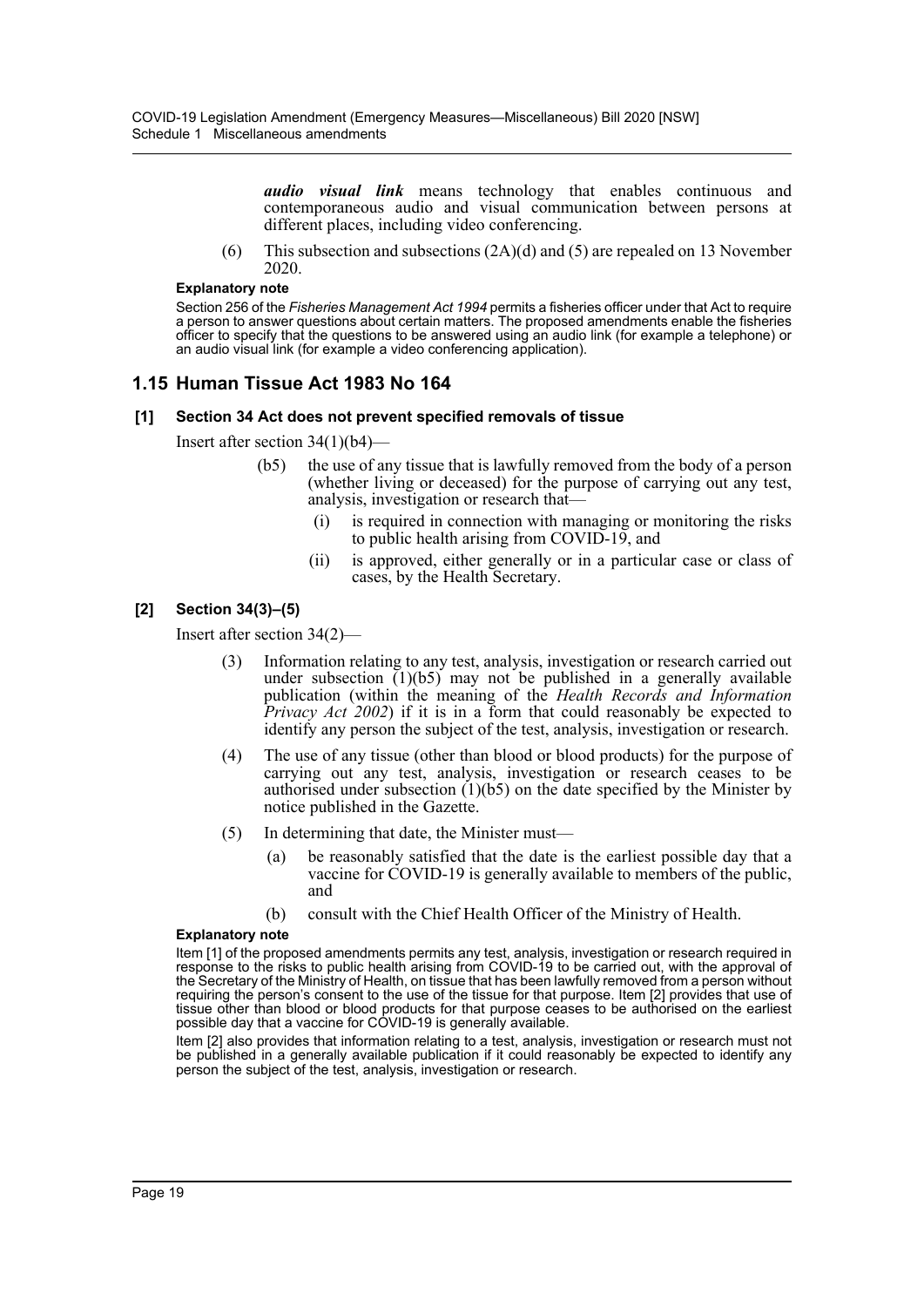## **1.16 Industrial Relations Act 1996 No 17**

## **Section 412**

Insert after section 411—

## **412 Special provision for COVID-19 pandemic**

- (1) This section applies if this Act or the rules of a State organisation provide for a period in relation to—
	- (a) the term of office for an officer in the organisation, or
	- (b) when an election for an office of the organisation must be held.
- (2) The regulations may provide for the modification of the period.
- (3) A regulation under subsection (2)—
	- (a) may modify the period to extend it to a day that is no later than 12 months after the commencement of this section, and
	- (b) prevails to the extent of any inconsistency with any provision of this Act or the rules.
- (4) The Minister may recommend the making of a regulation under this section only if—
	- (a) the Minister considers the regulation is necessary for the purposes of responding to the public health emergency caused by the COVID-19 pandemic, and
	- (b) the Electoral Commissioner has agreed to the making of the regulation.
- (5) This section is repealed on 30 June 2021.

## **413 COVID-19 pandemic—deferral of elections**

Despite section 412 but without limiting the operation of that section, the Industrial Registrar may, on application by a State organisation, defer an election for an office of the organisation for a period of up to 12 months if the Electoral Commission is unable to conduct the election because of the COVID-19 pandemic.

#### **Explanatory note**

The proposed amendment allows regulations to be made that will permit an election of officers in State organisations to be postponed for up to 12 months from the commencement of the amendment.

## **1.17 Interpretation Act 1987 No 15**

## **Part 12**

Insert after section 83—

## **Part 12 Special provisions for COVID-19 pandemic**

## **84 Power of person to modify statutory time periods**

- (1) This section applies if a person is authorised or required under an Act to take any of the following actions—
	- (a) modify, on any ground, a period within which the person, or another person, is authorised or required to do a thing or omit to do a thing,
	- (b) modify, on any ground, a period at the end of which a thing expires,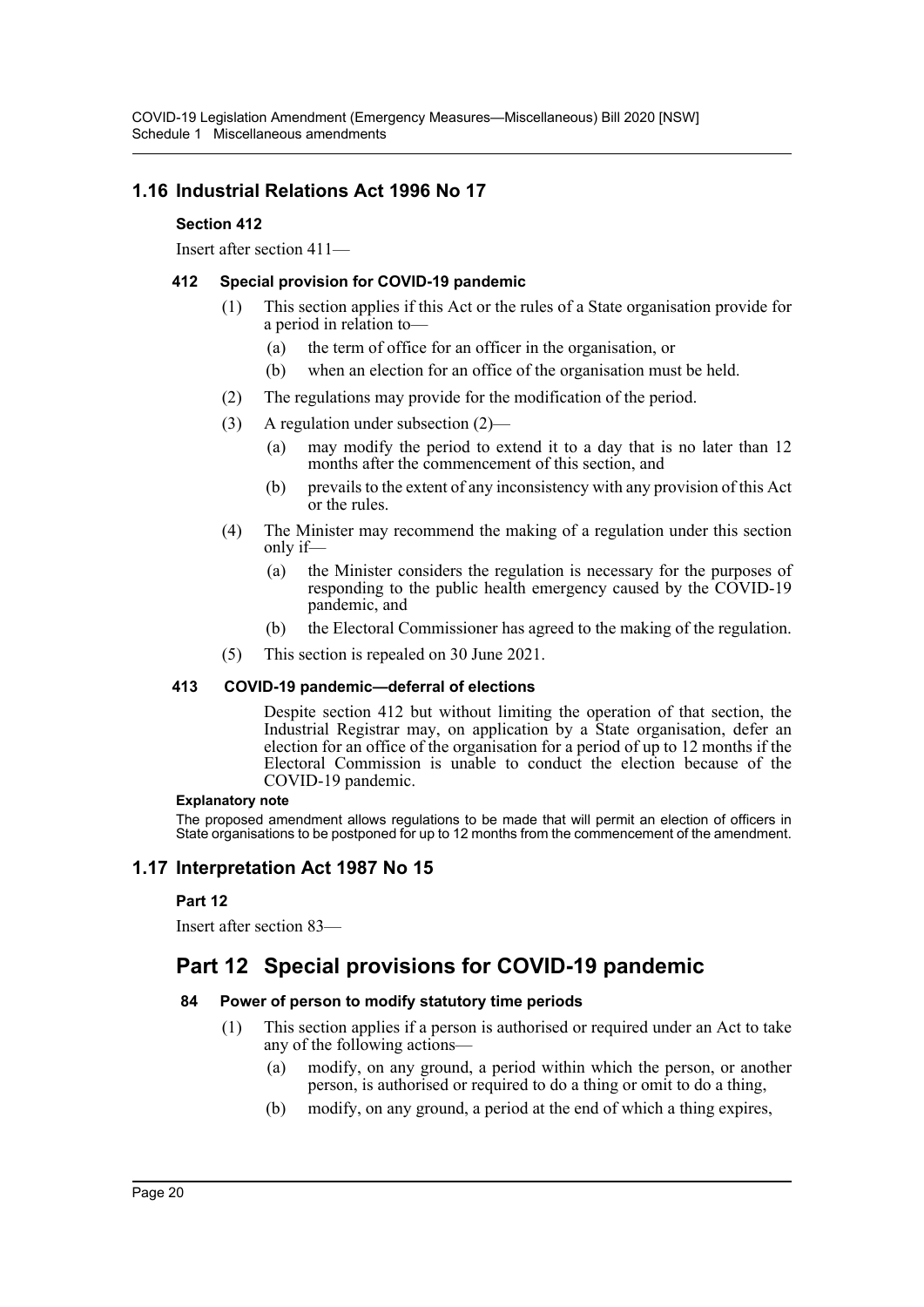- (c) waive, on any ground, a period within which a thing must be done or omitted to be done,
- (d) agree that a thing may be done or omitted to be done despite the expiry of a period.
- (2) The power of the person to take the action referred to in subsection (1) is taken to include a power to take the action on the ground the person is satisfied the modification, waiver or agreement is reasonable for the purposes of responding to the public health emergency caused by the COVID-19 pandemic.
- (3) If a period is extended, suspended or waived under subsection (2), the period may only be extended, suspended or waived to a day that is no later than 31 December 2020.
- (4) If it is agreed under subsection (2) that a thing may be done or omitted to be done despite the expiry of a period, the day by which it is agreed the thing may be done or omitted to be done may be no later than 31 December 2020.
- (5) A reference in this section to a period within which a person is authorised or required to do a thing or omit to do a thing includes a reference to any expression of time provided for under a provision for doing or omitting to do the thing.

**Note.** Examples of an expression of time include a requirement for a person to do a thing immediately or promptly.

(6) The power of a person to take the action referred to in subsection (1) operates retrospectively to the extent it applies to a period that ends on or after 16 March 2020.

#### **85 Regulation-making power to modify or suspend limitation and other statutory time periods**

- (1) This section applies if an Act (a *relevant Act*) provides for a period—
	- (a) within which a person is authorised or required to do a thing or omit to do a thing, or
	- (b) at the end of which a thing expires.
	- **Note.** Examples of periods for which an Act may provide include—
	- (a) time limits for civil and criminal procedures and processes, including limitation periods and time limits for giving notices, lodging applications and filing documents, and
	- (b) the expiry of a document at the end of a period.
- (2) A regulation may be made under either of the following to provide for the modification or suspension of the period—
	- (a) the relevant Act,
	- (b) this section.
- (3) Subsection (2) does not provide power for a regulation to be made in relation to—
	- (a) a period under the *Constitution Act 1902* relating to—
		- (i) the duration of the Legislative Assembly, or
		- (ii) the date of a general election for Members of the Legislative Assembly, or
		- (iii) the date of a periodic Council election, or
	- (b) a period under the *Electoral Act 2017* relating to a State election, or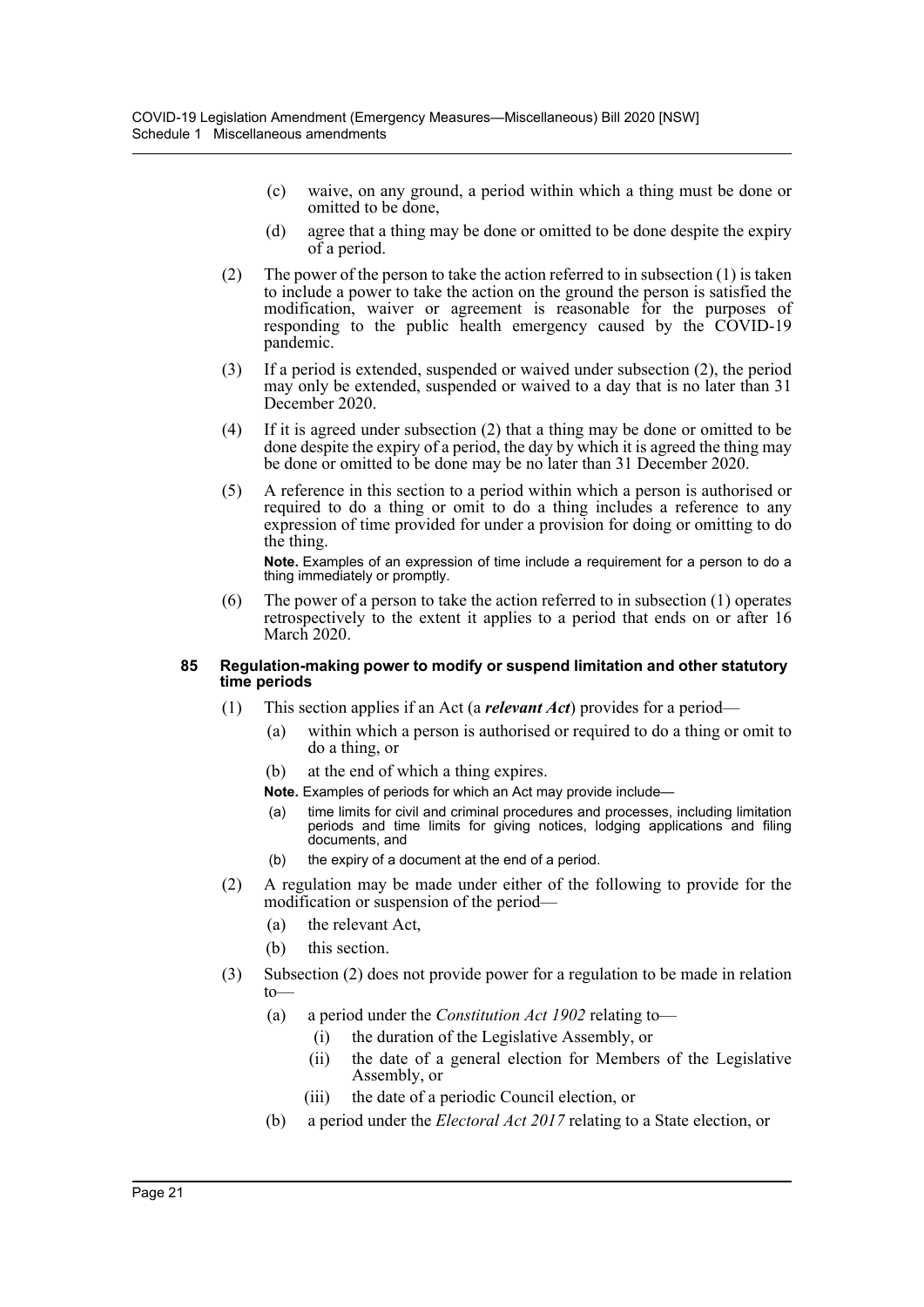- (c) a period under the *Biodiversity Conservation Act 2016*.
- (4) To remove any doubt, for the purposes of subsection  $(2)(a)$ , the relevant Act is taken to include a power to make a regulation as provided in this section.
- (5) Without limiting subsection (2), a regulation under a relevant Act or this section may—
	- (a) expressly modify or suspend the period, or
	- (b) authorise a person having a function under the relevant Act to modify or suspend the period, or
	- (c) authorise a person mentioned in paragraph (b) to delegate or subdelegate a power given under paragraph (b) to suspend or modify the period.
- (6) However, a regulation under a relevant Act or this section may not—
	- (a) modify the period to shorten the period, or
	- (b) extend or suspend the period to a day that is later than 31 December 2020, or
	- (c) authorise a person mentioned in subsection  $(5)(b)$ , or a person to whom a power is delegated or subdelegated as mentioned in subsection  $(5)(c)$ ,  $to$ 
		- (i) shorten the period, or
		- (ii) extend or suspend the period to a day that is later than 31 December 2020.
- (7) A reference in this section to a period within which a person is authorised or required to do a thing or omit to do a thing includes a reference to any expression of time provided for under a provision for doing or omitting to do the thing.

**Note.** Examples of an expression of time include a requirement for a person to do a thing immediately or promptly.

(8) A regulation may operate retrospectively to the extent that it applies to a period that ends on or after 16 March 2020.

#### **86 Regulation-making power relating to altered arrangements for physical attendance and meetings**

- (1) This section applies if an Act (a *relevant Act*), or a statutory rule made under a relevant Act, requires or permits a person to—
	- (a) physically attend a place or meeting for a particular purpose or particular matter, or
	- (b) call or hold a meeting for a particular purpose or particular matter.
- (2) A regulation may be made under either of the following to provide for altered arrangements for undertaking the particular purpose or matter or calling or holding the meeting—
	- (a) the relevant Act,
	- (b) this section.
- (3) To remove any doubt, for the purposes of subsection (2)(a), the relevant Act is taken to include a power to make a regulation as provided in this section.
- (4) Without limiting subsection (2), a regulation under a relevant Act or this section may provide for the following—
	- (a) a meeting to be held—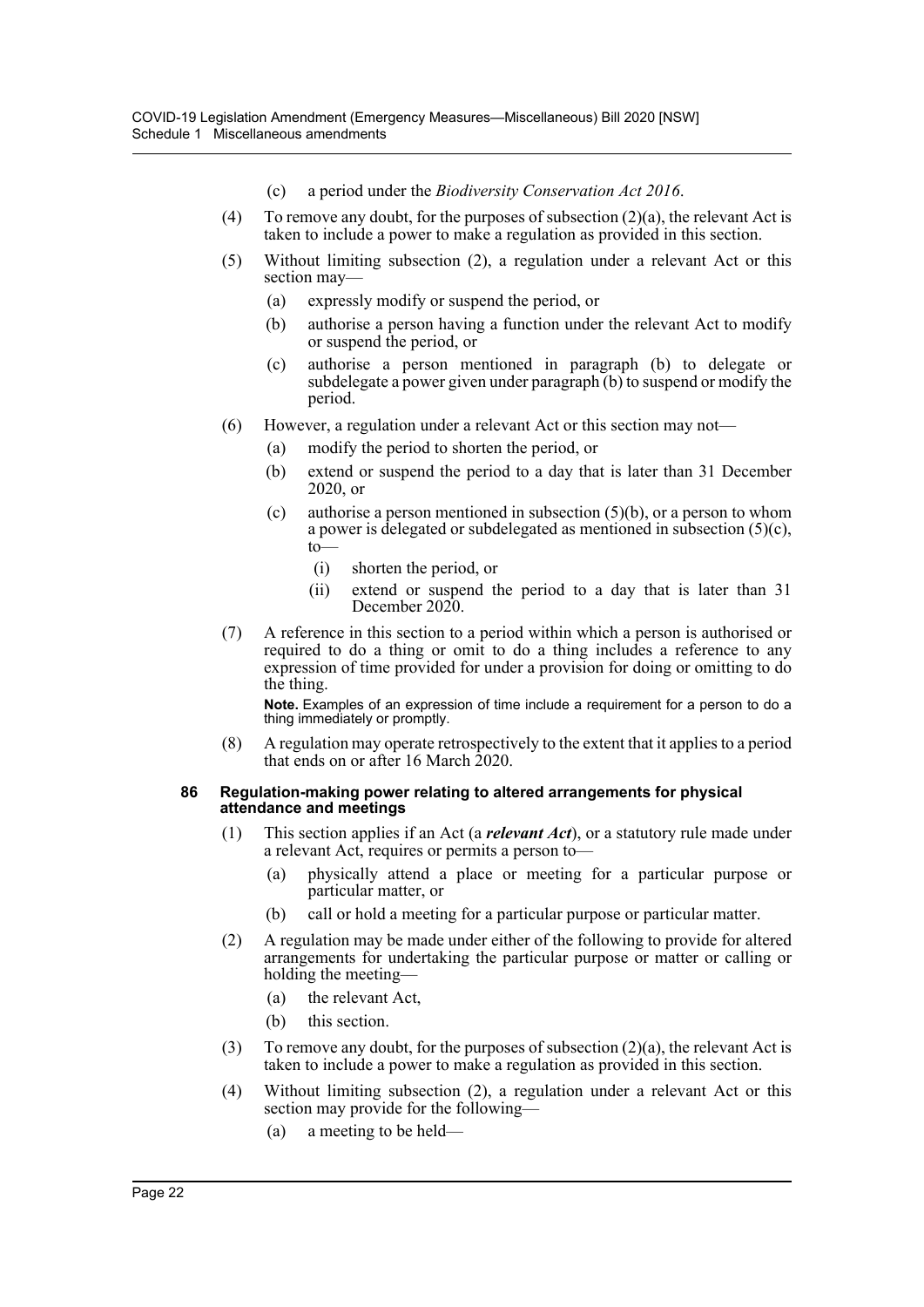- (i) using communication technology, or
- (ii) on the papers or out of session,
- (b) modified procedures and requirements relating to meetings, including procedures and requirements about quorums, voting, decision-making and the recording of decisions,
- (c) alternative ways that a person may produce information or a stated thing for the purposes of a meeting,
- (d) the suspension of a requirement for a meeting to be held or for a person to attend a meeting,
- (e) alternatives for an attendance or inspection, including requiring information to be shared or provided in other ways or communication technology to be used in place of a physical visit,
- (f) the empowerment of a decision-maker under a relevant Act to exercise discretion about whether, when or how attendance is to be required, to suspend a requirement for a person to call or hold a meeting or to issue guidelines regarding the altered arrangements.
- (5) In this section—

*altered arrangements* includes—

- (a) modified arrangements, permissions or requirements, and
- (b) suspended arrangements, permissions or requirements.

### **87 Regulation-making powers**

- (1) The Governor may make regulations, not inconsistent with this Part, for or with respect to any matter that by this Part is required or permitted to be prescribed or that is necessary or convenient to be prescribed for carrying out or giving effect to this Part.
- (2) A regulation mentioned in this Part may be made—
	- (a) only for the purposes of responding to the public health emergency caused by the COVID-19 pandemic, and
	- (b) if made under another Act—only on the recommendation of the Minister administering that Act.
- (3) Also, a Minister may recommend a regulation mentioned in section 85 be made only if Parliament is not sitting and, due to the COVID-19 pandemic or the response to it, is not likely to be sitting within 2 weeks after the day the regulation is made.

#### **88 Application of regulations**

Regulations mentioned in this Part—

- (a) are not limited by the regulation-making power in another Act, and
- (b) if the regulation is made under this Part—may override the provisions of any Act, regulation or other law, and
- (c) if the regulation is made under a relevant Act—may override the provisions of that Act or a regulation made under that Act.

#### **89 Expiry of regulations**

Regulations mentioned in this Part expire on the earliest of the following days—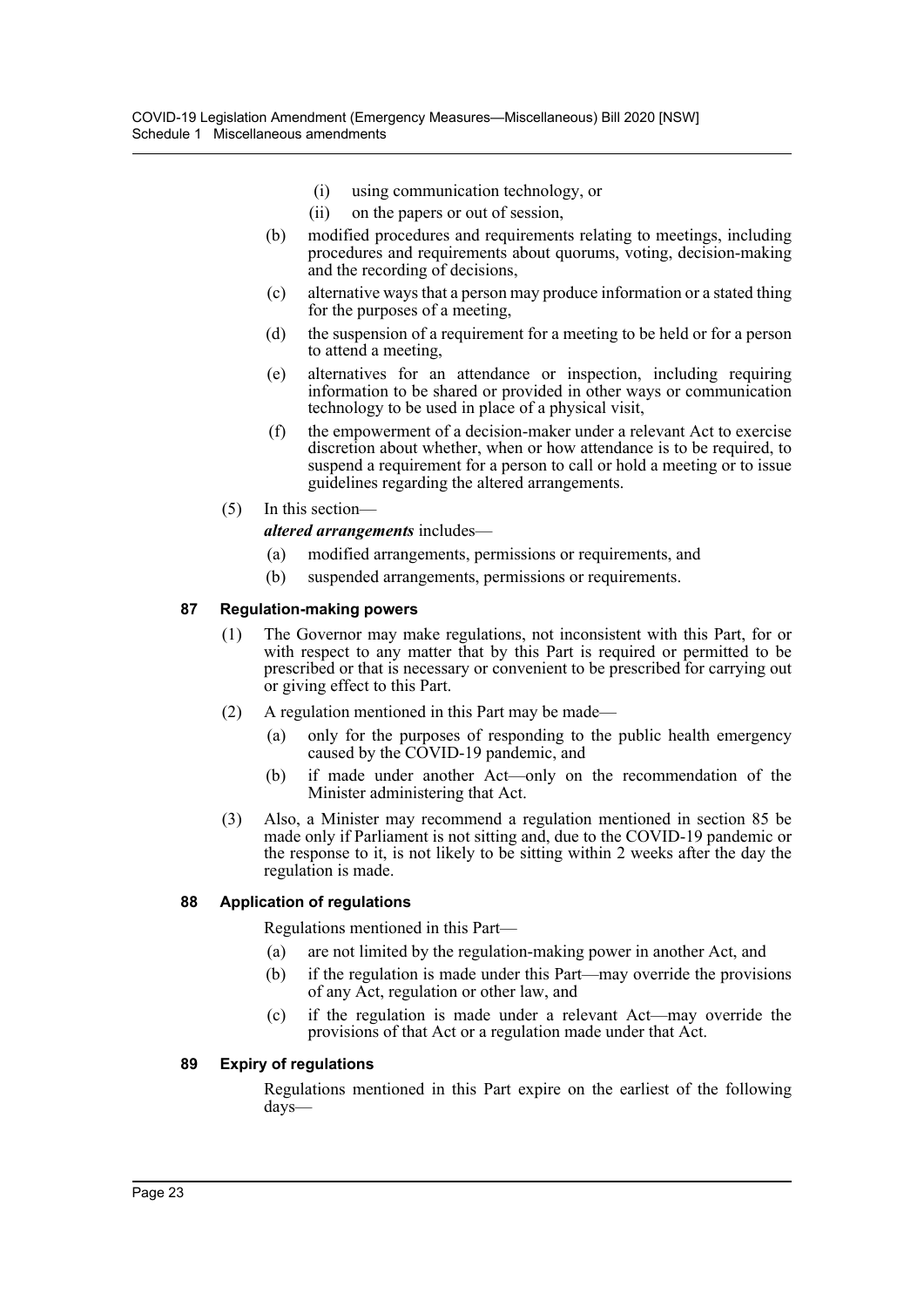- (a) the day the provision of this Part that provides power for the making of the regulation is repealed,
- (b) the day that is 6 months after the regulations commence,
- (c) the day decided by Parliament by resolution of either House of Parliament.

#### **90 Repeal of provision of Part**

A provision of this Part is repealed on—

- (a) 26 September 2020, or
- (b) the later day, no later than 31 December 2020, prescribed by the regulations as being the day on which that provision is repealed.

#### **91 Saving provision**

- (1) This section applies if—
	- (a) under a provision of this Part or a regulation mentioned in this Part, the period (the *modified period*) to do a thing or to omit to do a thing is modified, and
	- (b) at the time the provision or the regulation is repealed, the modified period has not yet ended.
- (2) Despite the repeal of the provision or the regulation, the modified period continues to apply to doing the thing or omitting to do the thing.
- (3) In this section—

*modified*, in relation to a period to do a thing or to omit to do a thing, includes—

- (a) suspended, and
- (b) waived, and
- (c) agreement that the thing may be done or omitted to be done despite the period having expired.

#### **Explanatory note**

The proposed amendment inserts a regulation-making power into the *Interpretation Act 1987* to provide power for modification of legislative requirements across the statute book dealing with statutory timeframes and attendance at places or meetings. These special arrangements apply for the purposes of responding to the public health emergency caused by the COVID-19 pandemic and apply only for a limited period.

## **1.18 Landlord and Tenant Regulation 2015**

#### **Repeal of regulation**

The Landlord and Tenant Regulation 2015 is repealed. **Explanatory note** The proposed amendment repeals the *Landlord and Tenant Regulation 2015*.

## **1.19 Local Government Act 1993 No 30**

#### **[1] Section 511 Catching up of shortfall in general income**

Omit "either or both of the next 2 years" from section 511(1).

Insert instead "any 1 or more of the next 10 years".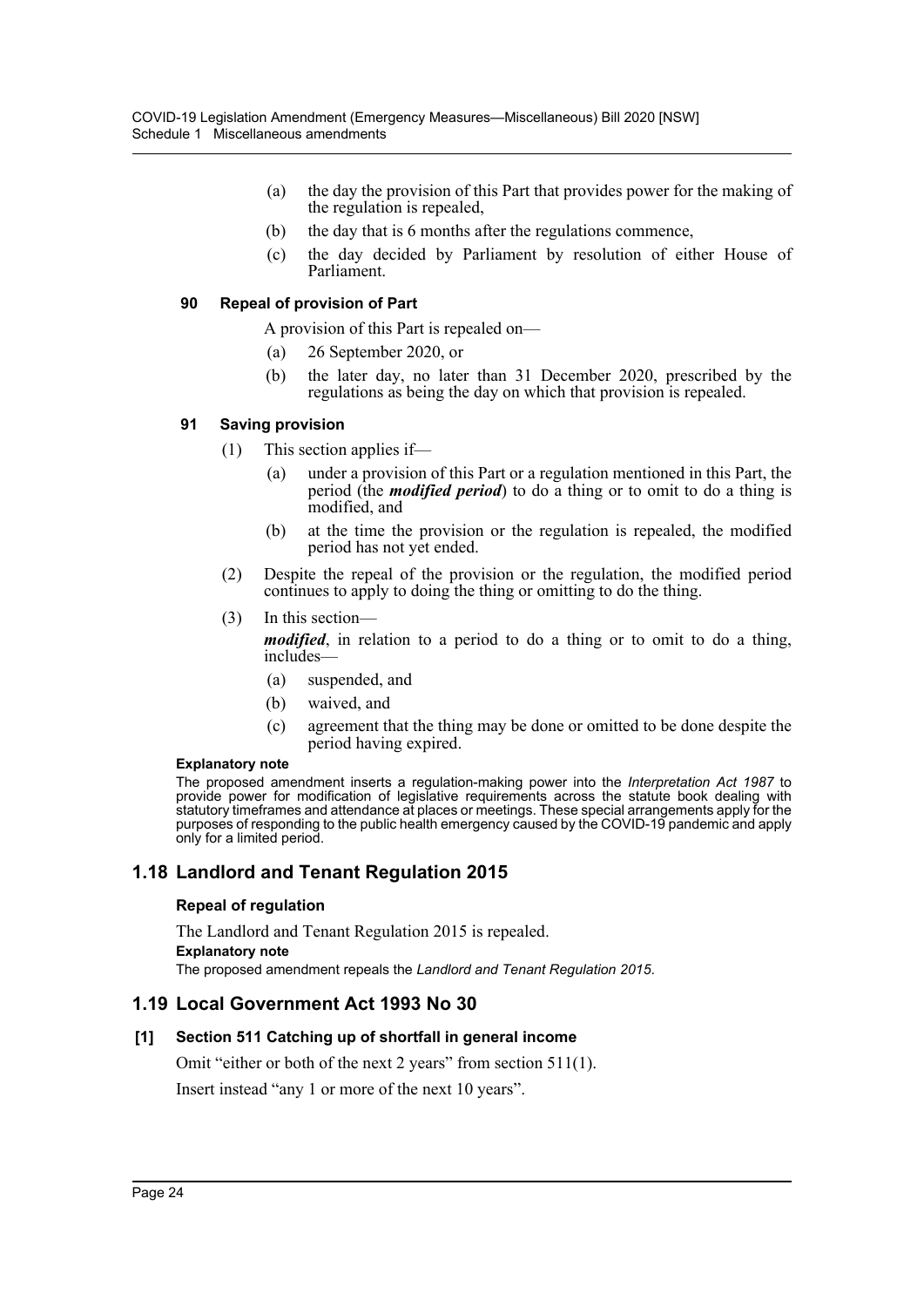COVID-19 Legislation Amendment (Emergency Measures—Miscellaneous) Bill 2020 [NSW] Schedule 1 Miscellaneous amendments

#### **[2] Section 511(1), note**

Insert after section 511(1)—

**Note.** For example, a council that had a shortfall referred to in subsection (1) of \$100,000 in a particular year could recover that amount by increasing the amount of rates and charges—

- (a) in 1 of the next 10 years to recover an additional \$100,000 in that year, or
- (b) in 4 of the next 10 years to recover an additional \$25,000 in each of those years, or
- (c) in each of the next 10 years to recover an additional \$10,000 in each of those years.

#### **[3] Chapter 18, Part 1A and section 747AA**

Insert before section 747A—

## **Part 1A COVID-19 pandemic—special provisions**

#### **747AA Definition**

In this Part—

*prescribed period* means the period—

- (a) starting on 25 March 2020, and
- (b) ending on—
	- (i) 26 September 2020, or
	- (ii) the later day, not later than 26 March 2021, prescribed by the regulations.

#### **[4] Section 747A, heading**

Omit "**special provisions**". Insert instead "**meetings**".

#### **[5] Section 747A(3)**

Omit the subsection.

#### **[6] Section 747AB**

Insert after section 747A—

#### **747AB COVID-19 pandemic—recovery of unpaid rates**

During the prescribed period, proceedings for the recovery of a rate or charge may not be commenced against a person by or on behalf of a council under section 712 unless the council has considered each of the following-

- (a) whether the payment of the rate or charge could be made in instalments or by way of some other financial arrangement,
- (b) whether the person should be referred to a financial counsellor,
- (c) whether mediation or alternative dispute resolution should be attempted first,
- (d) whether interest on the unpaid amount should be deferred or waived.

#### **Explanatory note**

Item [2] of the proposed amendments to the *Local Government Act 1993* provides for a council to recover shortfalls in rates and charges in a particular year by increasing rates and charges in later years. Item [3] inserts a note giving examples of how this could be done.

Item [8] contains 3 new sections. Proposed section 747AB requires a council to consider certain matters before commencing proceedings for the recovery of a rate or charge during the prescribed period relating to the COVID-19 pandemic. Proposed section 747AC prevents, for 2 years, a council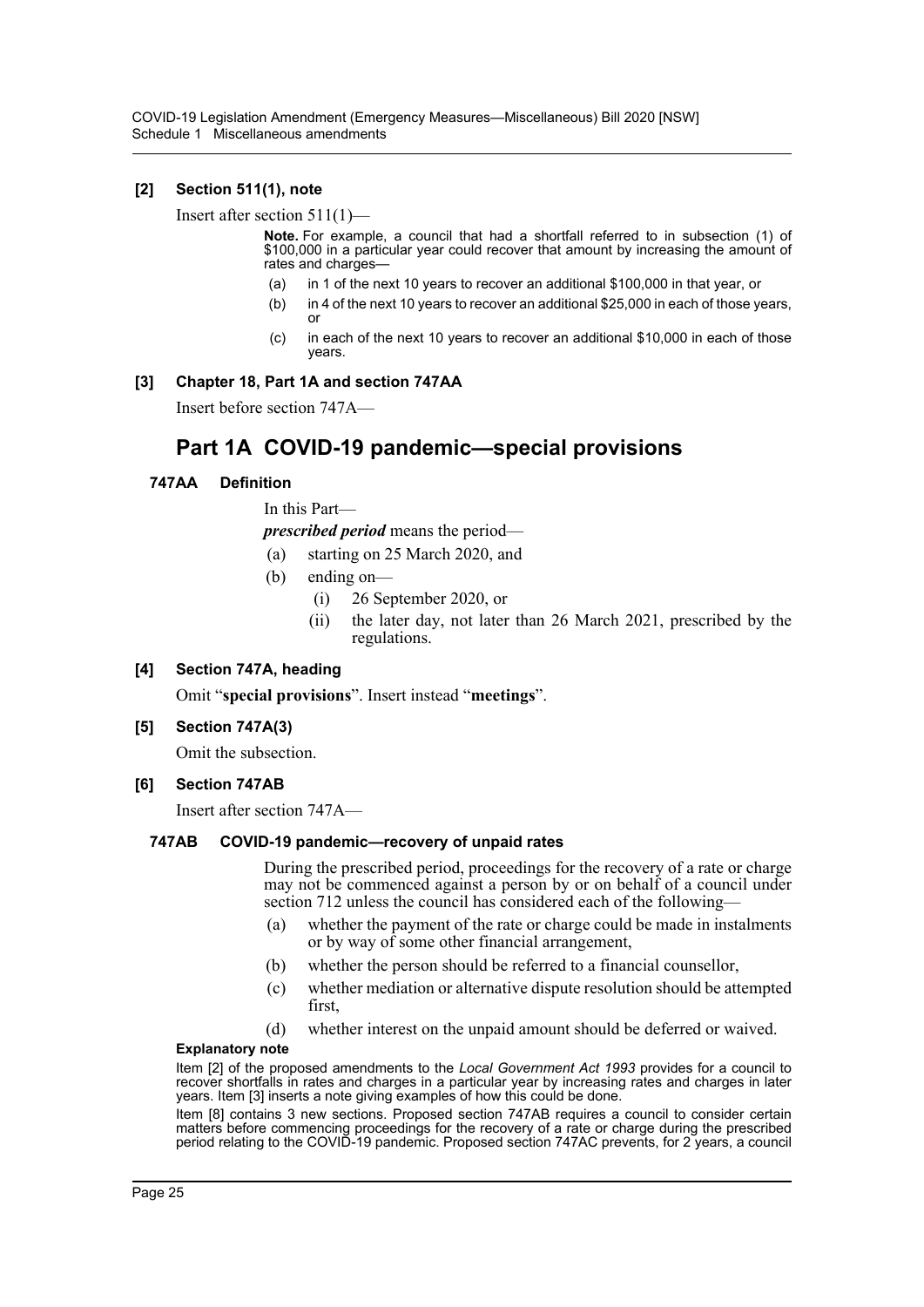from undertaking major building work involving certain council buildings. Proposed section 747AD permits the Minister, during the prescribed period relating to the COVID-19 pandemic, to set the maximum amount of general income that a particular council may derive from rates and charges in the year ending 30 June 2021. Item [5] inserts a missing heading and a definition of *prescribed period*. Items [1], [4], [6] and [7] make consequential amendments.

## **1.20 Long Service Leave Act 1955 No 38**

#### **Sections 15B and 15C**

Insert after section 15A—

#### **15B COVID-19 pandemic—taking long service leave**

- (1) This section has effect for the prescribed period and prevails to the extent of any inconsistency with any other provision of this Act.
- (2) Despite section 4(3)(b), an employer and worker may agree to the worker taking long service leave during the prescribed period in 2 or more separate periods of not less than 1 day.
- (3) In this section—

*prescribed period* means the period—

- (a) starting on the commencement of this section, and
- (b) ending on—
	- (i) the day that is 6 months after the commencement, or
	- (ii) the later day, not more than 12 months after the commencement, prescribed by the regulations.

#### **15C COVID-19 pandemic—accrual of long service leave**

- (1) If, during the prescribed period, a worker is stood down without pay by an employer as a direct or indirect result of the COVID-19 pandemic—
	- (a) the service of the worker with the employer is, despite that break, taken to be continuous service, and
	- (b) the worker continues to accrue long service leave while stood down.
- (2) This section extends to long service leave entitlements under any other Act.
- (3) In this section
	- *prescribed period* means the period—

(a) starting on 11 March 2020, and

- (b) ending on—
	- (i) 12 September 2020, or
	- (ii) a later day, not later than 12 March 2021, prescribed by the regulations.

*worker* includes any person who may access long service leave entitlements under this or any other Act.

#### **Explanatory note**

The proposed amendment inserts 2 new provisions into the *Long Service Leave Act 1955*. Proposed section 15B allows an employer and worker to agree to accrued long service leave being taken over multiple periods of not less than 1 day (for example, 4 periods, each being 2 days, in consecutive weeks) during the prescribed period.

Proposed section 15C ensures that a worker's long service leave continues to accrue during any period in the specified COVID-19 pandemic period during which the worker is stood down without pay as a direct or indirect result of the COVID-19 pandemic.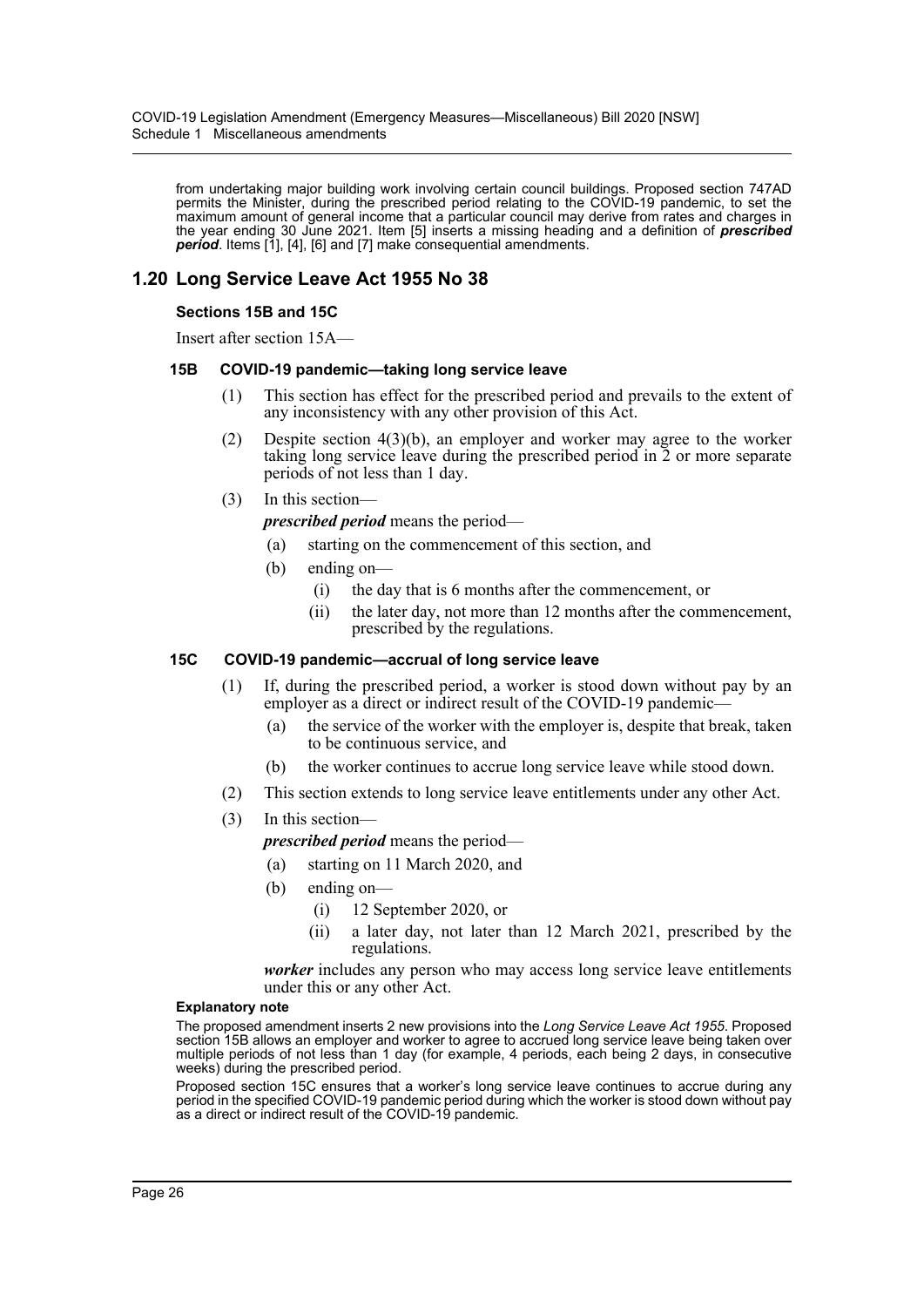## **1.21 Mental Health Act 2007 No 8**

#### **Section 203**

Insert after section 202—

#### **203 COVID-19 pandemic—examination by audio visual link for purpose of detention**

- (1) This section applies to an examination of a person or observation of a person's condition during the prescribed period for the purpose of determining under section 27 whether the person is a mentally ill person or a mentally disordered person.
- (2) Despite section 27A(1), an examination of a person or observation of a person's condition may be carried out using an audio visual link by—
	- (a) a medical practitioner, or
	- (b) an accredited person authorised by the medical superintendent of the mental health facility to do so.
- (3) An examination or observation may be carried out under subsection (2) only if the medical practitioner or accredited person is satisfied that—
	- (a) carrying out the examination or observation by audio visual link is necessary because of the COVID-19 pandemic, and
	- (b) the examination or observation can be carried out with sufficient skill or care using an audio visual link so as to form the required opinion about the person.
- (4) Section 27A(2), (4) and (5) of this Act applies to an examination or observation carried out under this section in the same way as it applies to an examination or observation carried out under section 27A.

#### (5) In this section—

- *prescribed period* means the period—
	- (a) starting on the commencement of this section, and
- (b) ending on—
	- (i) 26 September 2020, or
	- (ii) the later day, not later than 26 March 2021, prescribed by the regulations.

#### **Explanatory note**

The proposed amendment enables an assessment of a person detained in a mental health facility to be carried out by a medical practitioner or accredited person via audio visual link, for the purposes of determining whether the person is a mentally ill person or mentally disordered person.

Assessments may be done by audio visual link only if it is necessary because of the COVID-19 pandemic and if the assessment can be effectively carried out by audio visual link.

## **1.22 Mining Act 1992 No 29**

#### **Section 248L Power of inspectors to require answers**

Insert after section 248L(5)—

- (6) The inspector may, in the notice under subsection (4) or in a subsequent notice, authorise the person to answer the questions using an audio link or audio visual link of a kind approved by the inspector.
- (7) If the questions are to be answered by the person using an audio link or audio visual link—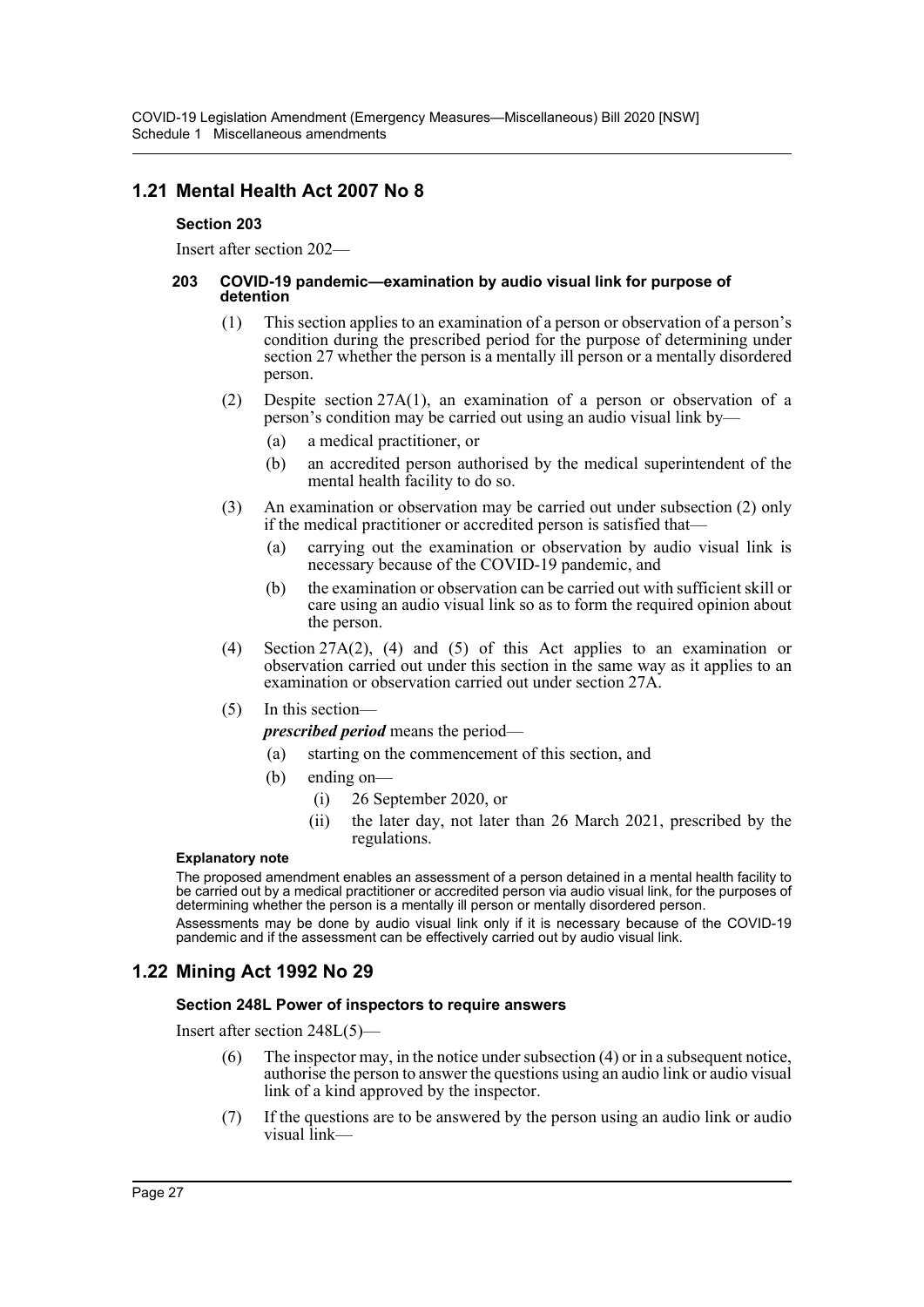- (a) the place at which the person is required to attend is taken to be any place having adequate facilities for the answering of questions in that manner at the time nominated under subsection (5), and
- (b) the person must ensure that the audio link or audio visual link is operated appropriately so that the answers given to the questions are clear to the inspector.
- (8) In this section—

*audio link* means technology that enables continuous and contemporaneous audio communication between persons at different places, including telephones.

*audio visual link* means technology that enables continuous and contemporaneous audio and visual communication between persons at different places, including video conferencing.

(9) This subsection and subsections (6)–(8) are repealed on 13 November 2020.

#### **Explanatory note**

Section 248L of the *Mining Act 1992* permits an inspector under that Act to require a person to answer questions about certain matters if the inspector suspects on reasonable grounds that the person has knowledge of those matters. The proposed amendment enables the inspector to authorise the questions to be answered using an audio link (for example a telephone) or an audio visual link (for example a video conferencing application).

## **1.23 Private Health Facilities Act 2007 No 9**

#### **Section 12A**

Insert after section 12—

#### **12A Special conditions during COVID-19 pandemic**

- (1) A licence may be subject to any conditions that the Secretary considers necessary, having regard to the COVID-19 pandemic, to protect the health and safety of the public, manage resources or ensure the provision of balanced and coordinated health services throughout the State.
- (2) A condition referred to in this section may be—
	- (a) specified in a licence when the licence is issued by the Secretary, or
	- (b) attached to a licence when the licence is amended by the Secretary under section  $17(3)(c)$ .
- (3) This section is repealed, and any conditions referred to in this section are revoked, on—
	- (a) 26 March 2021, or
	- (b) the later day, not later than 26 March 2022, prescribed by the regulations.

#### **Explanatory note**

The proposed amendment permits the Secretary of the Ministry of Health to impose any conditions on a licence for a private health facility that the Secretary considers necessary, having regard to the COVID-19 pandemic, to protect the health and safety of the public, manage resources or ensure the provision of balanced and coordinated health services. The proposed amendment is repealed on 26 March 2021 unless the regulations prescribe a later date for the repeal, not being later than 26 March 2022. Any condition imposed by the Secretary is also revoked on the same day that the proposed amendment is repealed.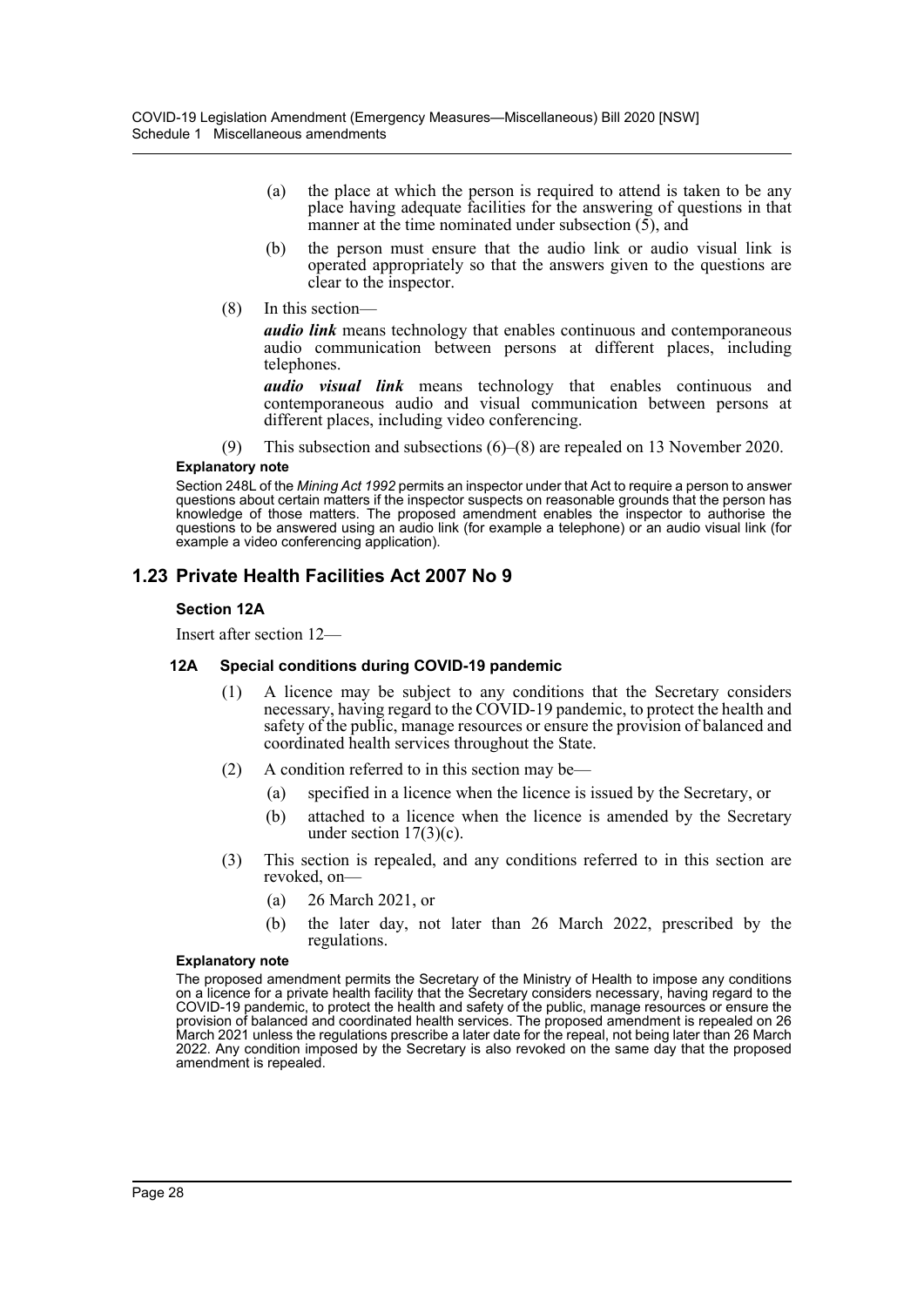## **1.24 Property and Stock Agents Act 2002 No 66**

## **[1] Section 232**

Insert after section 231—

#### **232 Use of Property Services Compensation Fund to assist residential landlords and tenants suffering hardship**

- (1) Parliament recommends that this Act be amended to allow the Secretary to establish a scheme to provide financial assistance from money held in the Property Services Compensation Fund to landlords who are suffering financial hardship caused directly or indirectly by the COVID-19 pandemic, being a scheme that provides for the following—
	- (a) the landlord demonstrating that a tenant—
		- (i) has suffered a loss of income of 25% or more, and
		- (ii) has less than \$5,000 in savings, and
		- (iii) is paying more that 30% of the tenant's income in rent to the landlord,
	- (b) a maximum payment of \$2,500 per landlord per tenancy is available to a landlord,
	- (c) the landlord being required to reduce the tenant's rent by the amount of any payment under the scheme.
- (2) Terms used in this section that are not defined in this Act have the same meanings as they have in the *Residential Tenancies Act 2010*.

### **[2] Schedule 1 Savings, transitional and other provisions**

Insert at the end of the Part inserted by Schedule 2.12 to the *Fair Trading Legislation Amendment (Reform) Act 2018*, with appropriate clause numbering—

#### **Expired or cancelled certificates of registration**

Section 26B(1) does not apply to an application for a certificate of registration if—

- (a) the application is made within 1 year after the commencement day, and
- (b) the applicant previously held a certificate of registration that expired or was cancelled within 1 year before the commencement day.

#### **Explanatory note**

The proposed amendment provides that, despite a general prohibition on applying for a certificate of registration under the *Property and Stock Agents Act 2002* within 1 year of the expiry or cancellation of a previous certificate of registration, an application of that kind may be made, if-

- (a) the application is made within 1 year after the commencement of section 26B(1) of the Act, and
- (b) the applicant previously held a certificate that expired or was cancelled within 1 year before the commencement of section 26B(1) of the Act.

## **1.25 Protection of the Environment Operations Act 1997 No 156**

#### **Section 203 Power of authorised officers to require answers**

Insert after section 203(6)—

(7) The authorised officer may, in the notice under subsection (5) or in a subsequent notice, authorise the person to answer the questions using an audio link or audio visual link of a kind approved by the authorised officer.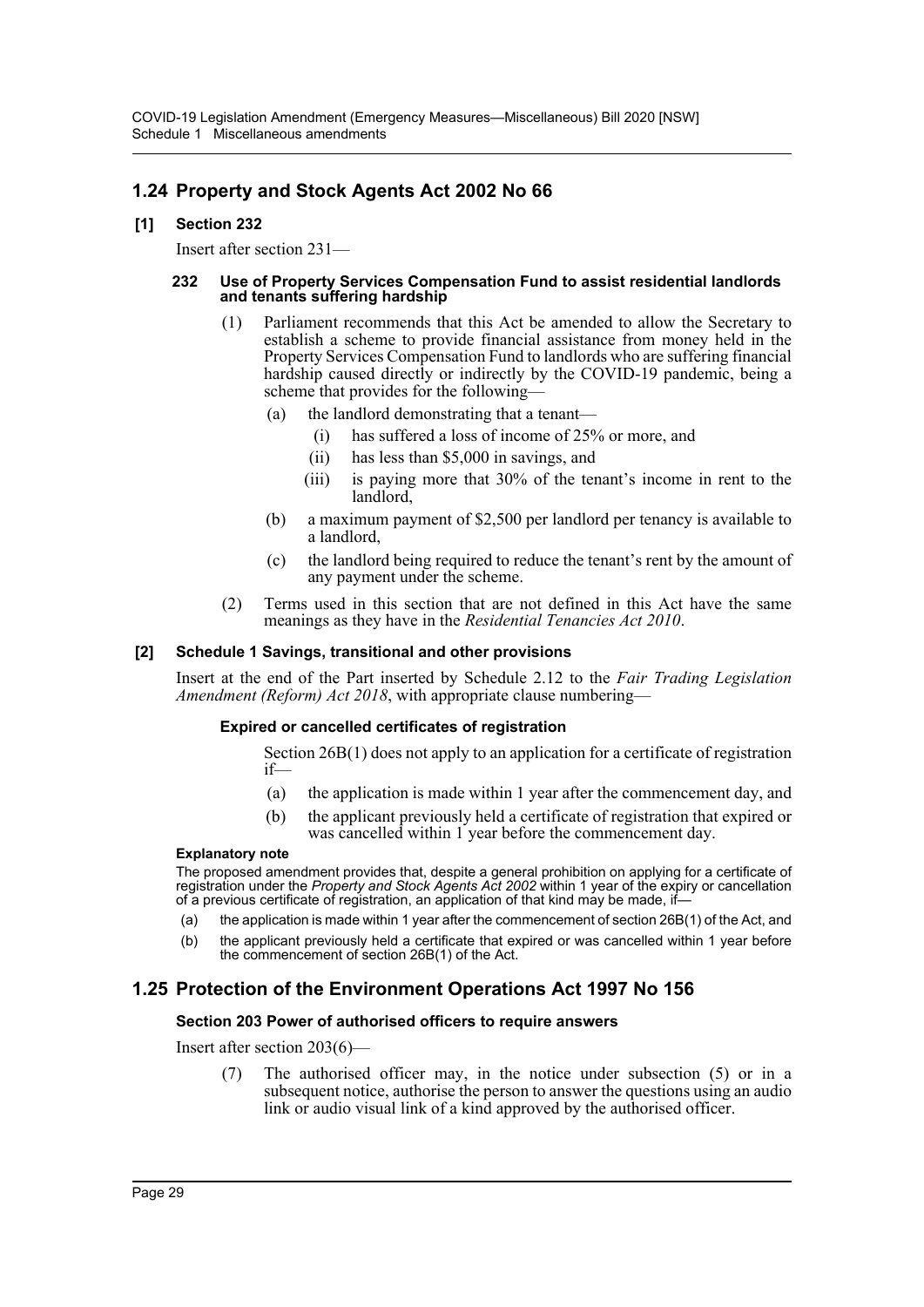- (8) If the questions are to be answered by the person using an audio link or audio visual link—
	- (a) the place at which the person is required to attend is taken to be any place having adequate facilities for the answering of questions in that manner at the time nominated under subsection  $(6)$ , and
	- (b) the person must ensure that the audio link or audio visual link is operated appropriately so that the answers given to the questions are clear to the authorised officer.
- (9) In this section—

*audio link* means technology that enables continuous and contemporaneous audio communication between persons at different places, including telephones.

*audio visual link* means technology that enables continuous and contemporaneous audio and visual communication between persons at different places, including video conferencing.

(10) This subsection and subsections (7)–(9) are repealed on 13 November 2020.

#### **Explanatory note**

Section 203 of the *Protection of the Environment Operations Act 1997* permits an authorised officer under that Act to require a person to answer questions about certain matters if the authorised officer suspects on reasonable grounds that the person has knowledge of those matters. The proposed amendment enables the authorised officer to authorise the questions to be answered using an audio link (for example a telephone) or an audio visual link (for example a video conferencing application).

## **1.26 Public Health Act 2010 No 127**

## **[1] Section 53 Notification of death arising from scheduled medical condition**

Omit the section.

#### **[2] Section 62 Making of public health orders relating to person with Category 4 or 5 condition or contact order condition**

Omit section 62(3)(g). Insert instead—

to undergo a specified kind of medical examination or test.

## **[3] Section 98 Public health and disease registers**

Insert "or class of persons" after "a person" where firstly occurring in section 98(6).

## **[4] Section 98(6A)**

Insert after section 98(6)—

- (6A) The Secretary may authorise the following classes of persons, or a subclass of persons from the following classes, for the purposes of subsection (6)—
	- (a) health practitioners,
		- **Note.** For example, medical practitioners are a subclass of health practitioners.
	- (b) health organisations within the meaning of the *Health Care Complaints Act 1993*,
	- (c) public authorities,
	- (d) any other class of persons prescribed by the regulations.

## **[5] Section 129A**

Insert after section 129—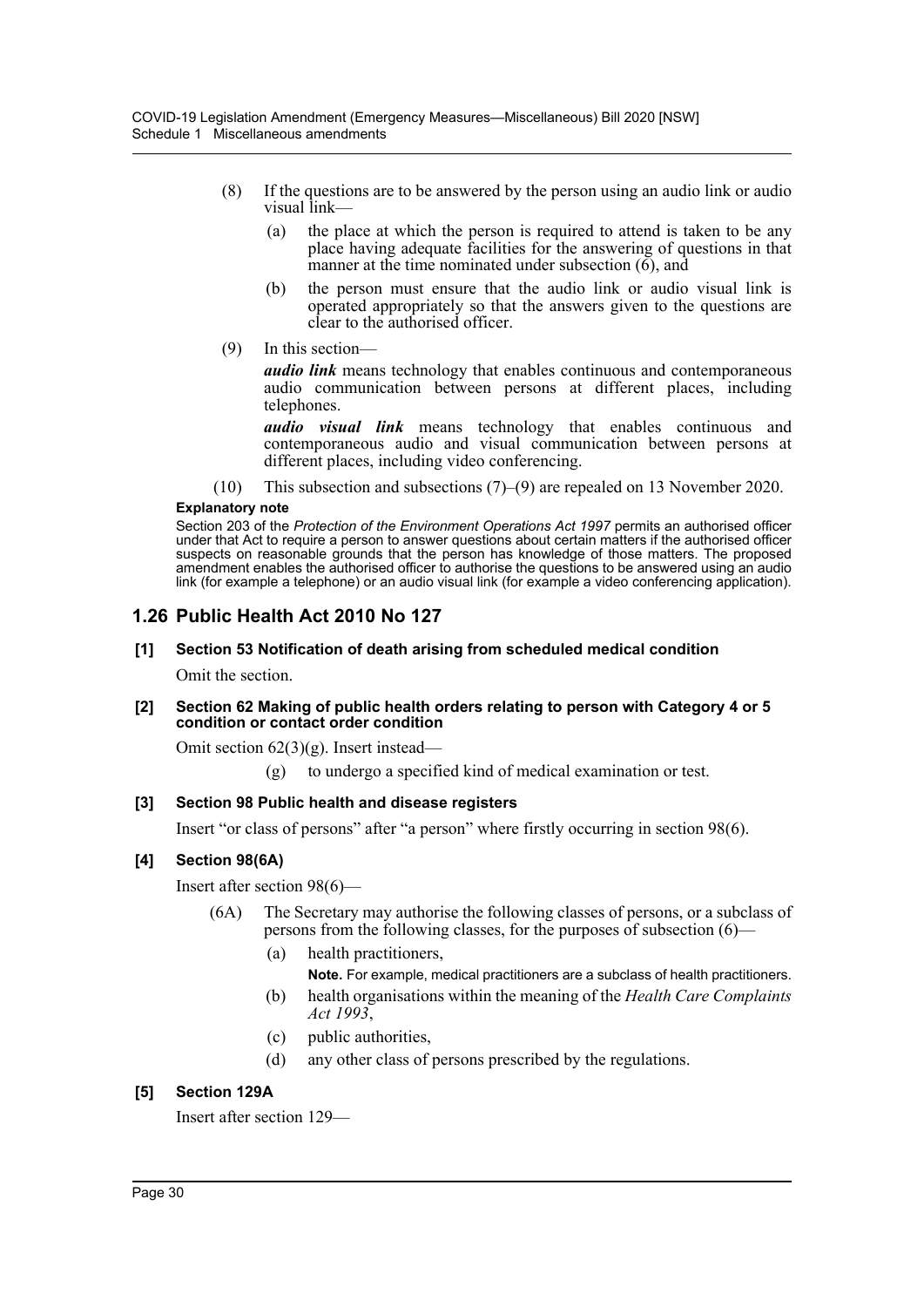COVID-19 Legislation Amendment (Emergency Measures—Miscellaneous) Bill 2020 [NSW] Schedule 1 Miscellaneous amendments

#### **129A Notification of deaths by Registrar of Births, Deaths and Marriages**

The Registrar of Births, Deaths and Marriages must, immediately after registering the death of a person under the *Births, Deaths and Marriages Registration Act 1995*, provide the Secretary with notice of the death in the form and manner, and containing the particulars, determined by the Secretary from time to time.

#### **Explanatory note**

Item [2] of the proposed amendments enables a public health order, being an order made under the *Public Health Act 2010* (the *Act*) in relation to a person who has a Category 4 or 5 medical condition such as COVID-19, to require the person subject to the order to undergo a specified kind of medical examination or test.

Items [3] and [4] provide for the Secretary of the Ministry of Health to approve certain classes of persons to provide personal information to a health records linkage organisation for the purpose of a public health or disease register established under the Act.

Item [5] requires the Registrar of Births, Deaths and Marriages to notify the Secretary of all deaths registered under the *Births, Deaths and Marriages Registration Act 1995*. Currently, the Registrar is only required to notify the Secretary of the death of a person if the apparent cause of death involves a scheduled medical condition within the meaning of the Act. Item [1] makes a consequential amendment.

## **1.27 Registered Clubs Act 1976 No 31**

#### **Section 77**

Insert after section 76—

#### **77 Special provision for COVID-19 pandemic**

- (1) This section applies if this Act or the rules of a registered club provide for a period in relation to the election of the governing body of the club responsible for the management of the business and affairs of the club.
- (2) The regulations may provide for the modification of the period.
- (3) A regulation under subsection (2)—
	- (a) may modify the period to extend it to a day that is no later than 12 months after the commencement of this section, and
	- (b) prevails to the extent of any inconsistency with any provision of this Act or the rules.
- (4) The Minister may recommend the making of a regulation under this section only if—
	- (a) the Minister considers the regulation is necessary for the purposes of responding to the public health emergency caused by the COVID-19 pandemic, and
	- (b) the Electoral Commissioner has agreed to the making of the regulation.
- (5) This section is repealed on 30 June 2021.

#### **Explanatory note**

The proposed amendment allows regulations to be made that will permit an election of the governing body of a registered club to be postponed for up to 12 months from the commencement of the amendment.

## **1.28 Residential Tenancies Act 2010 No 42**

#### **[1] Sections 228A–228C**

Insert before section 229—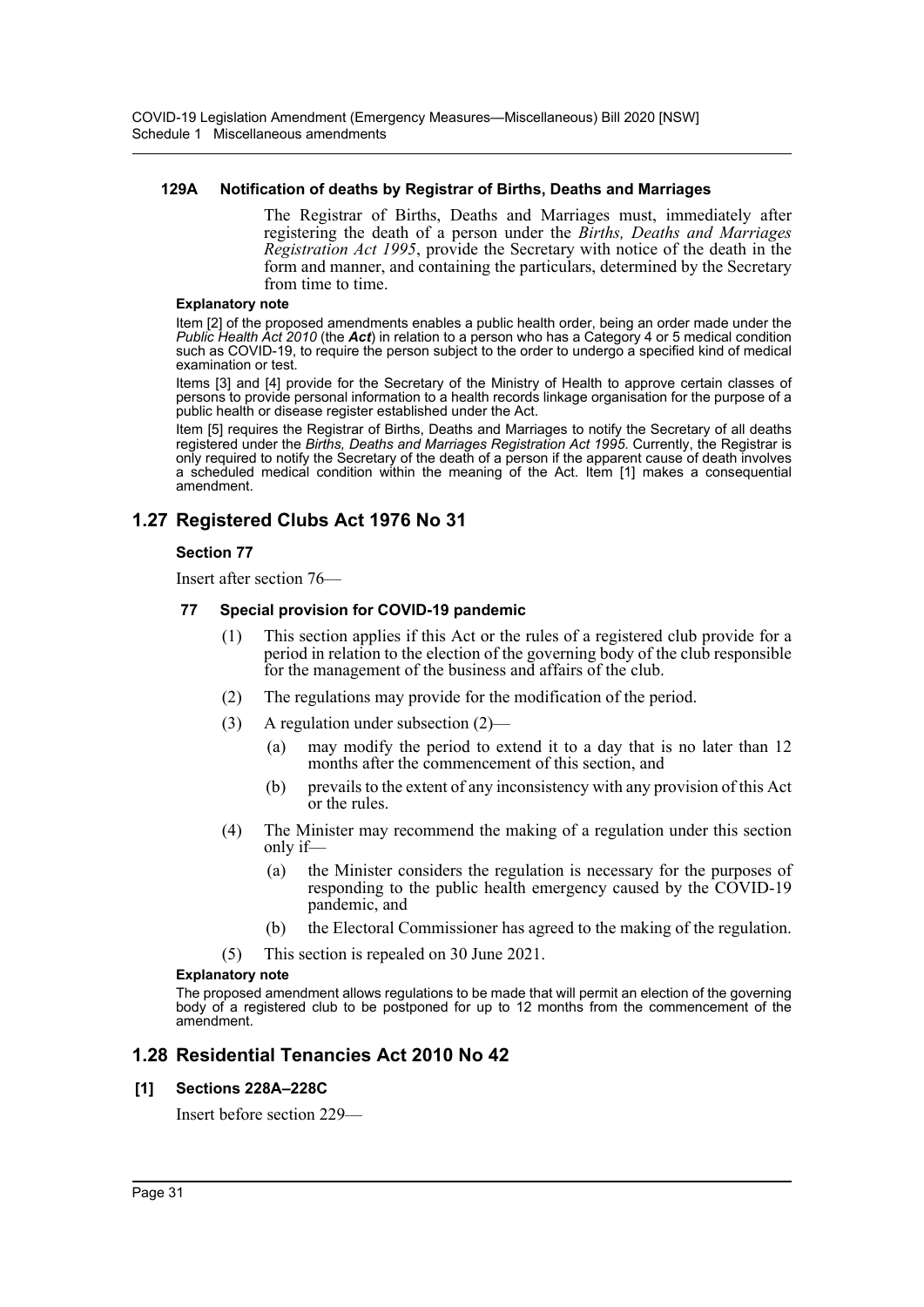COVID-19 Legislation Amendment (Emergency Measures—Miscellaneous) Bill 2020 [NSW] Schedule 1 Miscellaneous amendments

#### **228A Definitions**

#### In this Part—

*formal rent negotiation process* means a dispute resolution process between a landlord and an impacted tenant, facilitated by NSW Fair Trading, to negotiate the rent payable under a residential tenancy agreement having regard to the specific circumstances of the landlord and the impacted tenant.

*household* means any tenants or other persons living together in the same residential premises.

*impacted tenant* means a tenant who is a member of a household impacted by the COVID-19 pandemic.

*moratorium period* means the period ending at the end of 15 October 2020.

*rent-paying member* of a household means any member of the household who regularly contributes towards the rent payable under a residential tenancy agreement for the residential premises in which the household resides.

*termination notice* has the same meaning as in section 80.

*termination order* has the same meaning as in section 80.

#### **228B When a household is impacted by COVID-19 pandemic**

- (1) For the purposes of this Part, a household is impacted by the COVID-19 pandemic if—
	- (a) any 1 or more rent-paying members of the household have—
		- (i) lost employment or income as a result of the impact of the COVID-19 pandemic, or
		- (ii) had a reduction in work hours or income as a result of the impact of the COVID-19 pandemic, or
		- (iii) had to stop working, or materially reduce the member's work hours, because of-
			- (A) the member's illness with COVID-19, or
			- (B) another member of the household's illness with COVID-19, or
			- (C) the member's carer responsibilities for a family member ill with COVID-19, and
	- (b) as a result of any of the matters stated in paragraph (a), the weekly household income for the household has been reduced by at least 25% compared to the weekly household income for the household before the occurrence of any of the matters.
- (2) In this section—

*weekly household income* means the total of the weekly income, including any government payments, received by each rent-paying member of the household.

#### **228C Termination by Tribunal on application by impacted tenants**

- (1) The Tribunal may, on application by an impacted tenant, make a termination order if satisfied that, during the moratorium period—
	- (a) the impacted tenant has, by written notice given to the landlord or landlord's agent, asked the landlord to participate in a formal rent negotiation process and the landlord—
		- (i) has not responded to the notice within 7 days of the impacted tenant making the request, or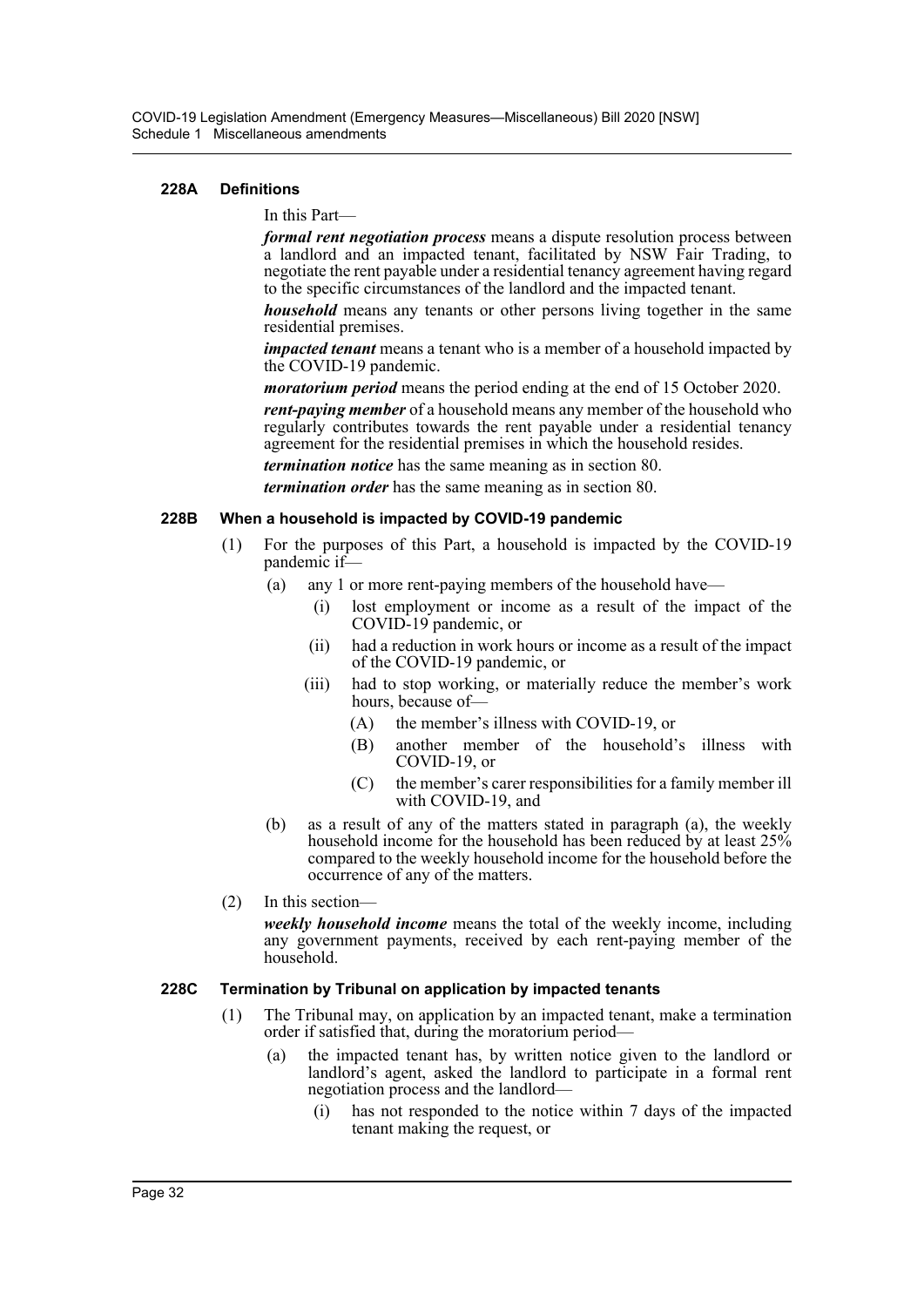- (ii) has refused to participate in a formal rent negotiation process, or
- (iii) has agreed to participate in, but has subsequently failed to respond to or participate in the process, or
- (b) the landlord-
	- (i) does not respond to notice of any part of the formal negotiation process given by NSW Fair Trading within 7 days of the giving of the notice, or
	- (ii) fails to participate in, or stops participating in, the formal rent negotiation process, or
- (c) the impacted tenant and the landlord have participated in a formal rent negotiation process in good faith but are not able to reach an agreement that would avoid financial hardship for the impacted tenant because of—
	- (i) the amount of rent that would be payable under an arrangement the landlord could agree to, or
	- (ii) the amount of unpaid rent that has accrued, or will accrue, if the agreement is not terminated.
- (2) For the purposes of determining any of the matters stated in subsection (1), the Tribunal may have regard to the following—
	- (a) any advice provided by NSW Fair Trading relating to the participation of the landlord or impacted tenant in the formal rent negotiation process, including whether the landlord or impacted tenant refused, or refused to make, a reasonable offer about rent,
	- (b) whether the impacted tenant has continued to make any payments towards the rent,
	- (c) the nature of any financial hardship experienced by the landlord or impacted tenant, including the general financial position of each party,
	- (d) any special vulnerability of the impacted tenant,
	- (e) any other matter the Tribunal considers relevant.
- (3) An impacted tenant may make an application under this section without giving the landlord a termination notice.
- (4) An impacted tenant must give a copy of the application to the landlord or landlord's agent.
- (5) If the Tribunal makes the termination order, the Tribunal may also order the impacted tenant pay compensation to the landlord of an amount of not more than 2 weeks rent.

## **[2] Section 230**

Insert at the end of Part 13—

#### **230 Repeal of Part**

- This Part is repealed—
- (a) on 26 September 2020, or
- (b) on a later day, no later than 26 March 2021, prescribed the regulations.

#### **[3] Schedule 2 Savings, transitional and other provisions**

Insert in alphabetical order in clause 22—

*1899 Act* means the *Landlord and Tenant Act 1899*.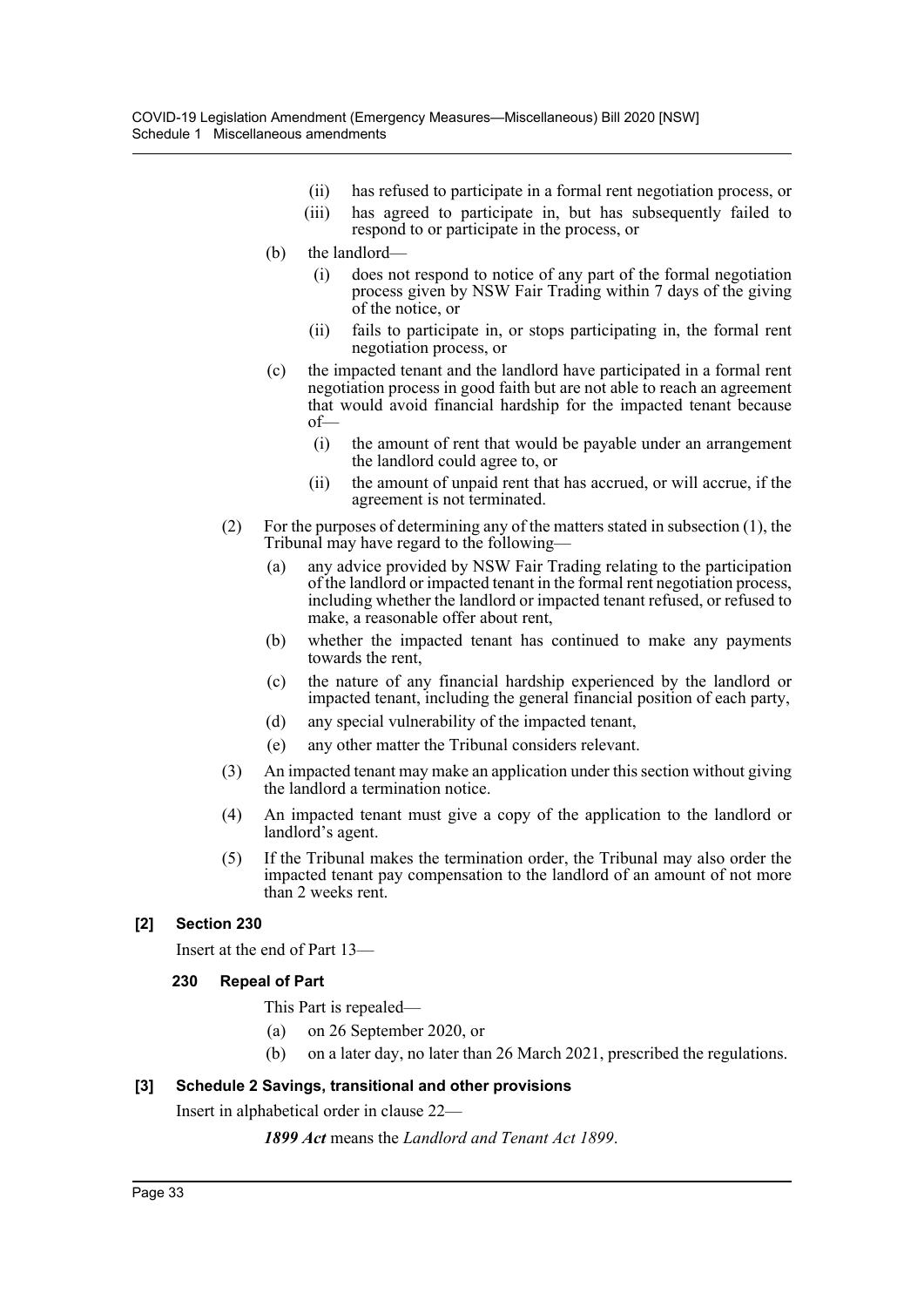## **[4] Schedule 2, clause 24(4) and (5)**

Insert after clause 24(3)—

- (4) Despite its repeal by Schedule 3 to the *Statute Law (Miscellaneous Provisions) Act 2020*, the *Landlord and Tenant Regulation 2015* continues to apply to prescribed premises as if the Regulation had not been repealed until the 1948 Act ceases to apply to the premises under this clause.
- (5) Despite the repeal of the 1899 Act by section 1D of that Act, the 1899 Act continues to apply, but only to the extent and for the period necessary for the continuation of the 1948 Act under this clause.

#### **Explanatory note**

Item [1] of the proposed amendments insert provisions into Part 13 of the *Residential Tenancies Act 2010* (the *Act*) to—

- (a) enable the NSW Civil and Administrative Tribunal (the *Tribunal*), on application by a tenant who is a member of a household financially impacted by the COVID-19 pandemic (an *impacted tenant*), to terminate a residential tenancy agreement if satisfied–
	- the impacted tenant has asked the landlord to formally negotiate the rent payable under the agreement and the landlord has not responded to the request within 7 days, has refused to negotiate the rent, or has agreed to negotiate but the negotiations have not started within 7 days of the landlord's agreement, or
	- (ii) the impacted tenant and landlord are not able, after negotiating in good faith, to reach an agreement about the rent that would avoid financial hardship for the impacted tenant, and
- (b) if the Tribunal makes a termination order—require the impacted tenant to pay to the landlord compensation of an amount equal to 2 weeks rent.

Item [2] repeals Part 13 of the Act on 26 September 2020 or a later day (no later than 26 March 2021) prescribed by the regulations.

Item [4] of the proposed amendments extends the application of the *Landlord and Tenant Regulation 2015* to certain premises to which the repealed *Landlord and Tenant (Amendment) Act 1948* continues to apply. The *Landlord and Tenant Regulation 2015* is repealed by Schedule 1.18 to this Act. Item [4] also continues the application of the *Landlord and Tenant Act 1899* to the extent necessary for the continuation of the *Landlord and Tenant (Amendment) Act 1948*. Section 1D of the *Landlord and Tenant Act 1899* provides for the repeal of that Act 5 years after the commencement of that section (which was 29 June 2015).

Item [3] makes a consequential amendment.

## **1.29 Residential Tenancies Regulation 2019**

#### **[1] Clause 41A Definitions**

Omit the definitions of *formal rent negotiation process*, *household*, *impacted tenant*, *moratorium period* and *rent-paying member*.

#### **[2] Clause 41B When a household is impacted by the COVID-19 pandemic**

- Omit the clause.
- **Explanatory note**

The proposed amendments omit redundant definitions.

## **1.30 Retirement Villages Act 1999 No 81**

#### **Sections 204 and 205**

Insert after section 203—

#### **204 COVID-19 pandemic—Ministerial exemptions**

(1) During the prescribed period, the Minister may, by order published in the Gazette, exempt any of the following from a specified provision of this Act or the regulations—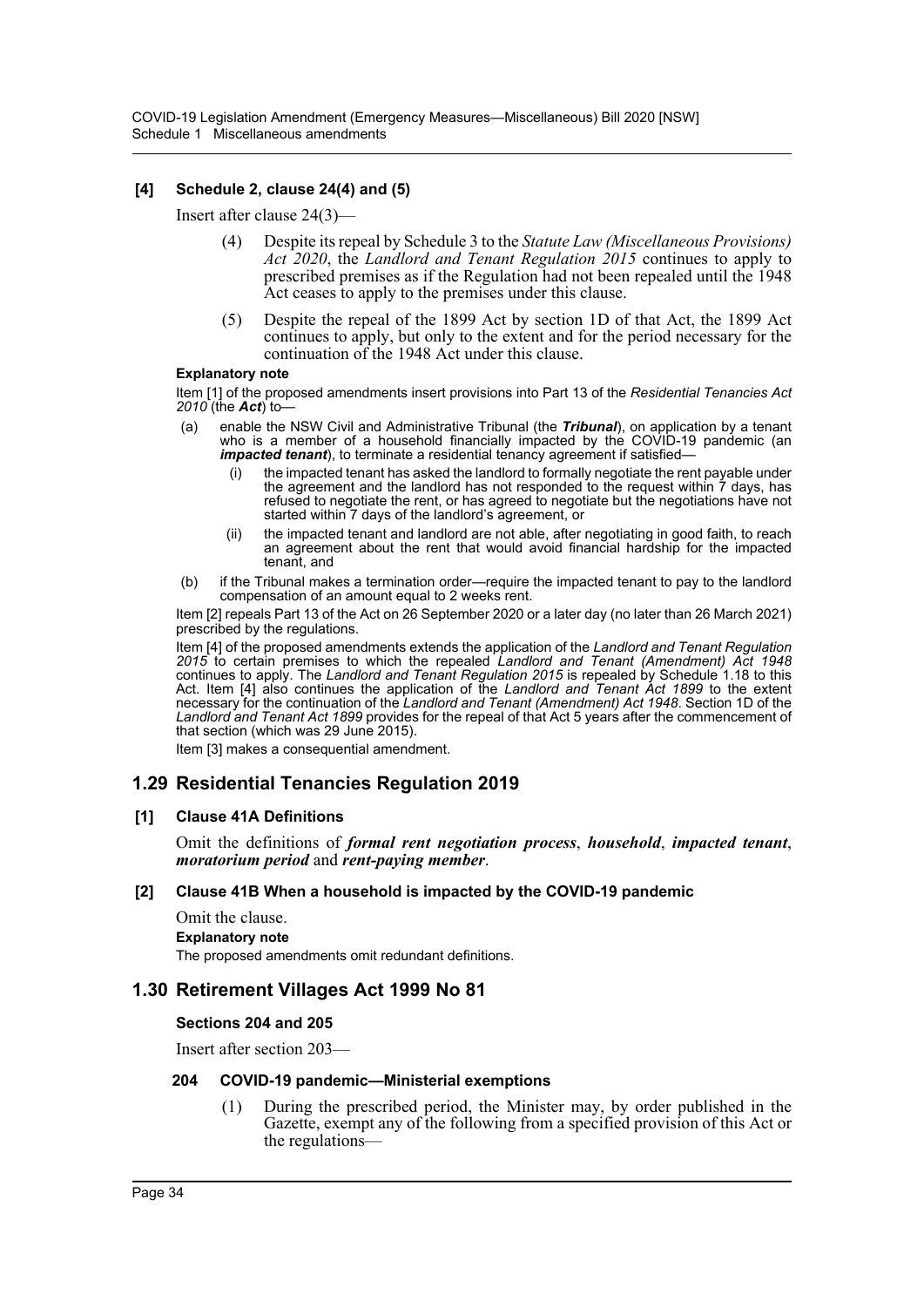- (a) a retirement village or a class of retirement villages,
- (b) a resident of a retirement village or a class of residents,
- (c) an operator of a retirement village or a class of operators,
- (d) the Secretary.

**Note.** Power to make an order includes power to amend or repeal the order—see section 43(2) of the *Interpretation Act 1987*.

- (2) An exemption granted under this section is subject to any conditions specified in the order.
- (3) In particular, an order may specify that the exemption operates only to the extent that alternative requirements, specified in the order, are complied with instead of the provision from which the exemption is granted.
- (4) The Minister must not grant an exemption under this section unless the Minister is satisfied that the exemption is necessary because the provision from which the exemption is granted requires non-compliance with a specified order under section 7 of the *Public Health Act 2010* that relates to COVID-19.
- (5) An application to the Tribunal for an order under another provision of this Act cannot be made in respect of a person's failure to comply with a provision from which the person has been granted an exemption under this section if the failure is in compliance with the exemption.
- (6) However, an application may be made to the Tribunal for an administrative review under the *Administrative Decisions Review Act 1997* of a decision to grant an exemption under this section.
- (7) In this section—

*prescribed period* means the period—

- (a) starting on the commencement of this section, and
- (b) ending on—
	- (i) 26 September 2020, or
	- (ii) the day, not later than 26 March 2021, prescribed by the regulations.

#### **205 COVID-19 pandemic—non-compliance with conditions of Ministerial exemptions**

- (1) If the Minister reasonably believes a person is failing to comply with a condition of an exemption granted under section 204, the Minister may give the person a notice (a *compliance notice*) requiring the person to comply with the condition within the period specified in the notice.
- (2) A person must comply with a compliance notice given to the person.

Maximum penalty—100 penalty units (in the case of a corporation) or 50 penalty units (in any other case).

#### **Explanatory note**

The proposed amendment enables the Minister for Better Regulation and Innovation to grant, by order published in the Gazette, exemptions from provisions of or under the *Retirement Villages Act 1999* that require non-compliance with an order under section 7 of the *Public Health Act 2010* relating to COVID-19. The amendment also enables the Minister to require, by the giving of a compliance notice, compliance with a condition of an exemption.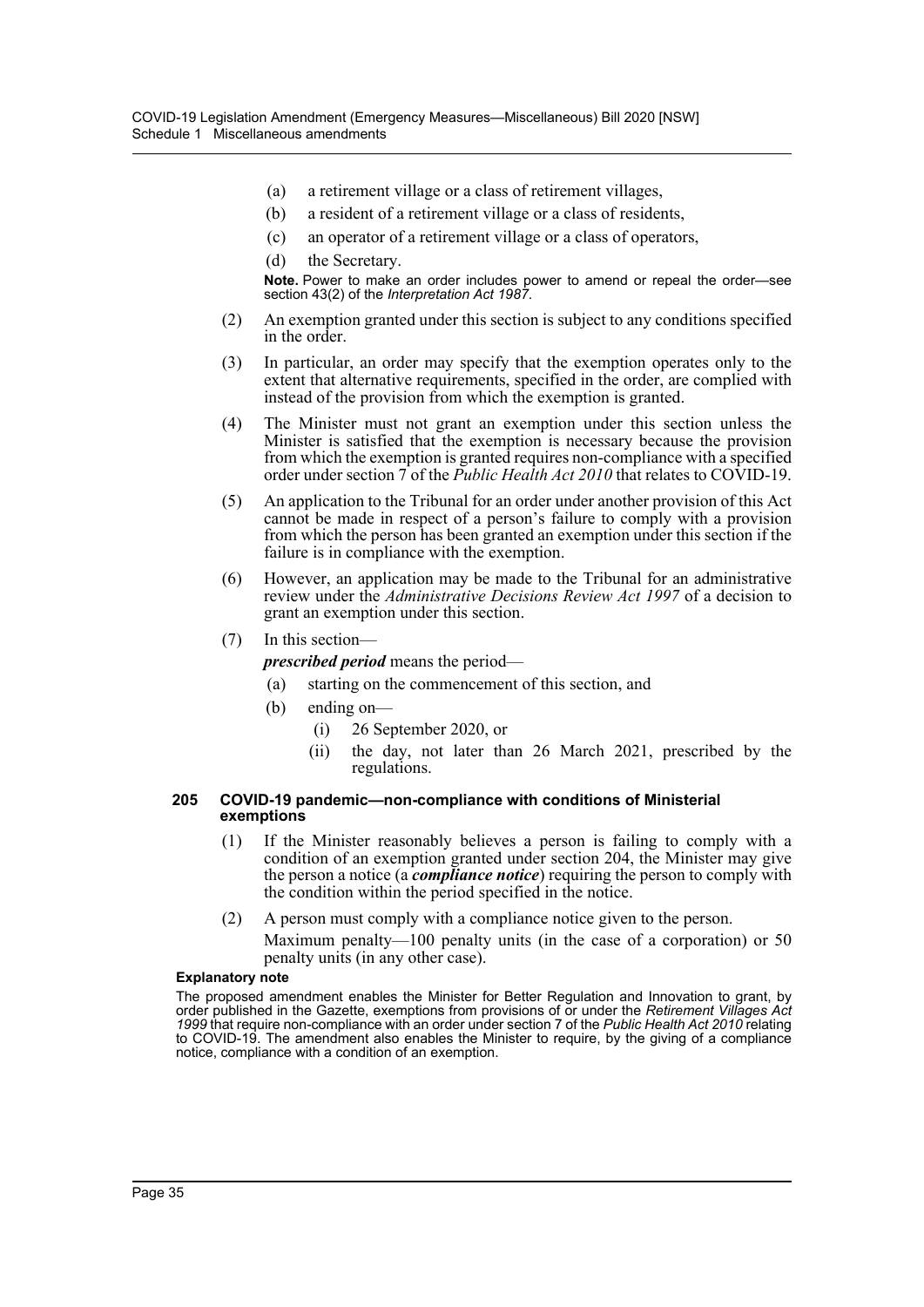## **1.31 Strata Schemes Management Act 2015 No 50**

## **[1] Section 271A**

Insert after section 271—

#### **271A Regulation-making power for COVID-19 pandemic**

- (1) The regulations under this Act may provide for the following matters for the purposes of responding to the public health emergency caused by the COVID-19 pandemic—
	- (a) altered arrangements for convening a relevant strata meeting, including arrangements for the issue or service of notices and other documents in relation to the meeting,
	- (b) altered arrangements for the means of voting at a relevant strata meeting, including—
		- (i) the circumstances in which the altered arrangements for voting may apply, and
		- (ii) conditions that apply to the way the vote is exercised,
	- (c) an alternative to affixing the seal of the owners corporation, including any requirements for witnessing or attesting to the alternative way,
	- (d) extension of a time period in which a thing is required to be done under the Act.
- (2) However, a regulation made under subsection  $(1)(d)$  must not result in the total time period within which the thing is required to be done to be extended to be a time period of more than 6 months.
- (3) Regulations made under this section—
	- (a) are not limited by the regulation-making power in this Act, and
	- (b) may override a provision of this Act.
- (4) Regulations made under this section expire on—
	- (a) the day that is 6 months after the day on which the regulation commences, or
	- (b) the earlier day decided by Parliament by resolution of either House of Parliament.
- (5) This section is repealed on—
	- (a) 13 November 2020, or
	- (b) a later day, not later than 13 May 2021, prescribed by the regulations.
- (6) In this section—

#### *relevant strata meeting* means—

- (a) an annual general meeting or other general meetings of an owners corporation for a strata scheme, or
- (b) a meeting of the strata committee of an owners corporation.

## **[2] Schedule 3 Savings, transitional and other provisions**

Insert after section 16—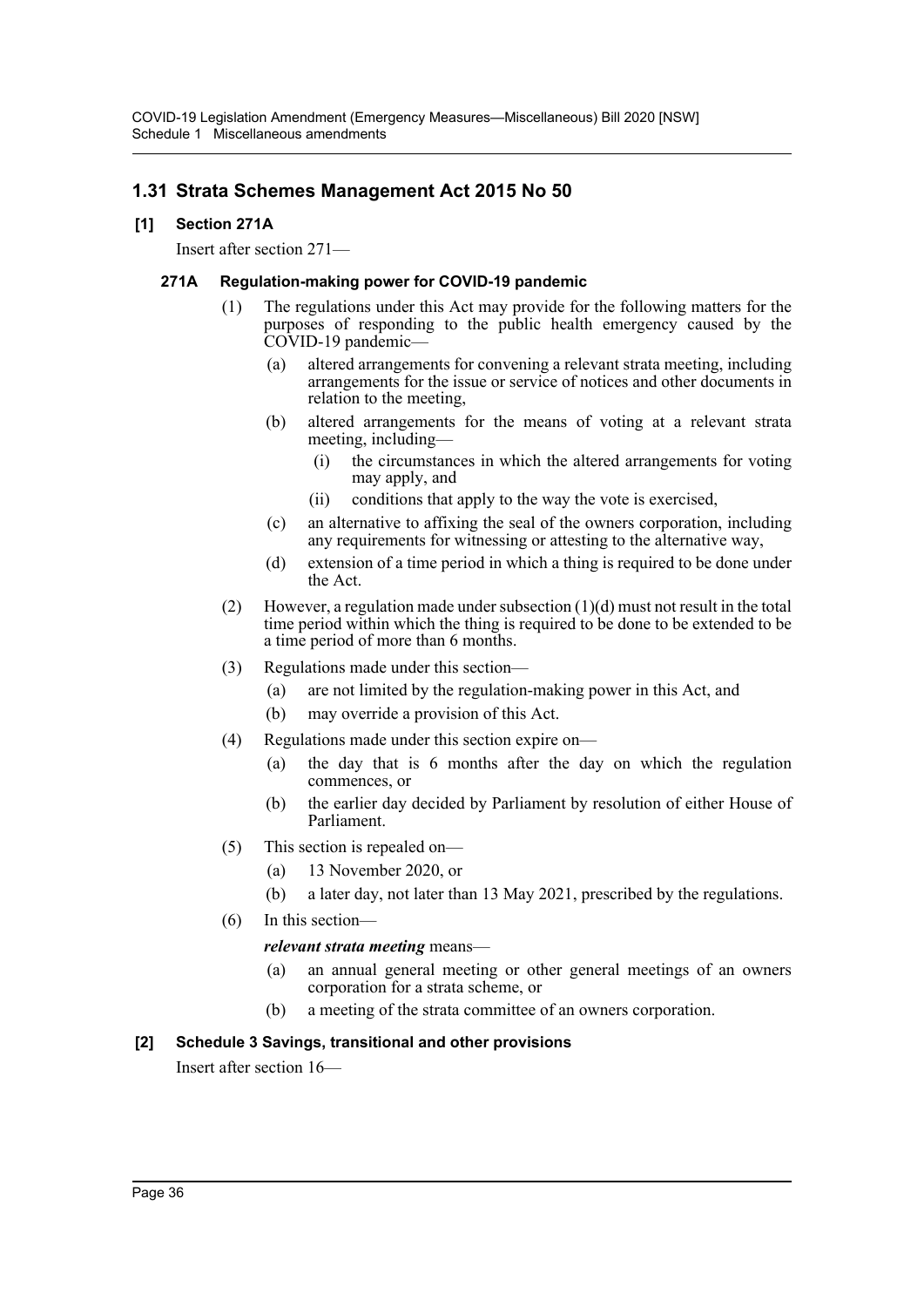#### **17 Saving of a variation of a time period prescribed by regulation for COVID-19**

A regulation made under section 271A(1)(d) continues to have effect until the end of the time period specified by the regulation, despite the repeal of section 271A or the expiry of the regulation.

#### **Explanatory note**

The proposed amendments provide that regulations may be made to provide for the following matters—

- (a) altered arrangements for convening meetings of an owners corporation for a strata scheme and meetings of the strata committee of an owners corporation, including for the issue or service of notices and other documents in relation to those meetings,
- (b) altered arrangements for the way a vote may be conducted at the meetings,
- (c) an alternative to affixing the seal of the owners corporation,
- (d) extending the time period in which a thing is required to be done under the Act.

The proposed amendments also provide that a variation of a time period prescribed by the regulations continues to have effect for the specified time despite the repeal of the section or the expiry of the regulation.

The regulations expire 6 months after commencement, unless earlier resolved by Parliament.

The proposed amendments are repealed on 13 November 2020, unless the regulations prescribe a later date for the repeal, being not later than 13 May 2021.

## **1.32 Waste Avoidance and Resource Recovery Act 2001 No 58**

#### **Section 53A**

Insert after section 53—

#### **53A COVID 19 response—exemptions by EPA**

- (1) The EPA may exempt a person, or class of persons, from any specified provision of this Act or the regulations or from any agreement or arrangement made under the Act, if the EPA is satisfied the exemption is reasonable for the purposes of responding to the COVID-19 pandemic.
- (2) The exemption may be granted by the EPA on its own motion or on the application of a person.
- (3) The regulations may prescribe the manner in which a person must apply for an exemption under this section.
- (4) An exemption—
	- (a) is effected by order made by the EPA and published in the Gazette, and
	- (b) takes effect from the date the order is published or a later date specified in the order, and
	- (c) has effect for the period specified in the order or until the repeal of this section (whichever occurs first).
- (5) If the exemption is granted in an emergency, the order—
	- (a) may take effect when it is made or on a later date specified in the order, and
	- (b) is to be published in the Gazette as soon as practicable after it is made.
- (6) An exemption may be unconditional or may be subject to conditions specified in the order.
- (7) An exemption may be revoked, varied or renewed by a further order made and published in accordance with this section.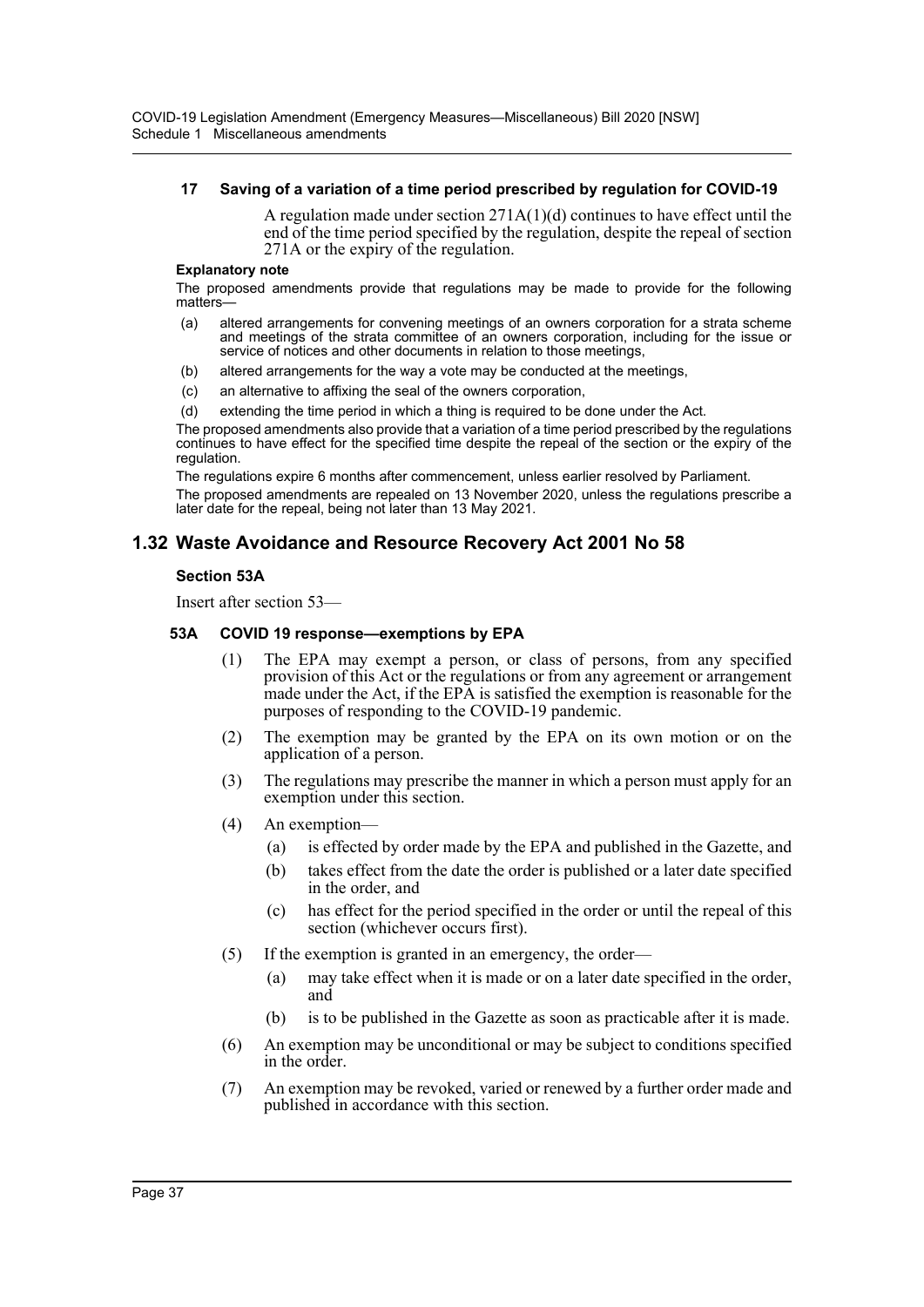- (8) If an exemption is granted, any person may make a written request to the EPA for the reasons for the exemption and the EPA is to provide a written statement of the reasons to the person.
- (9) The regulations may make provision with respect to any such statement of reasons, including—
	- (a) the time within which a request for reasons must be made or within which the statement of reasons must be provided, and
	- (b) the matters to be set out in a statement of reasons, and
	- (c) the cases in which a statement of reasons is not required to be provided.
- (10) This section is repealed on—
	- (a) 26 September 2020, or
	- (b) the later day, no later than 26 March 2021, prescribed by the regulations.

#### **Explanatory note**

The proposed amendment to the *Waste Avoidance and Resource Recovery Act 2001* (the *principal Act*) permits the Environment Protection Authority (the *EPA*) to exempt a person, or class of persons, from provisions of the principal Act or regulations or agreements or arrangements made under the principal Act if the EPA is satisfied the exemption is reasonable for the purposes of responding to the COVID-19 pandemic. The exemption is granted by order published in the Gazette. The provisions authorising the granting of exemptions are repealed on 26 September 2020 or a later day prescribed by regulations under the principal Act. The later day prescribed by the regulations cannot be later than 26 March 2021.

## **1.33 Water Management Act 2000 No 92**

#### **Section 338B Power of authorised officers to require answers**

Insert after section 338B(5)—

- (6) The authorised officer may, in the notice under subsection (4) or in a subsequent notice, authorise the person to answer the questions using an audio link or audio visual link of a kind approved by the authorised officer.
- (7) If the questions are to be answered by the person using an audio link or audio visual link—
	- (a) the place at which the person is required to attend is taken to be any place having adequate facilities for the answering of questions in that manner at the time nominated under subsection  $(5)$ , and
	- (b) the person must ensure that the audio link or audio visual link is operated appropriately so that the answers given to the questions are clear to the authorised officer.
- (8) In this section—

*audio link* means technology that enables continuous and contemporaneous audio communication between persons at different places, including telephones.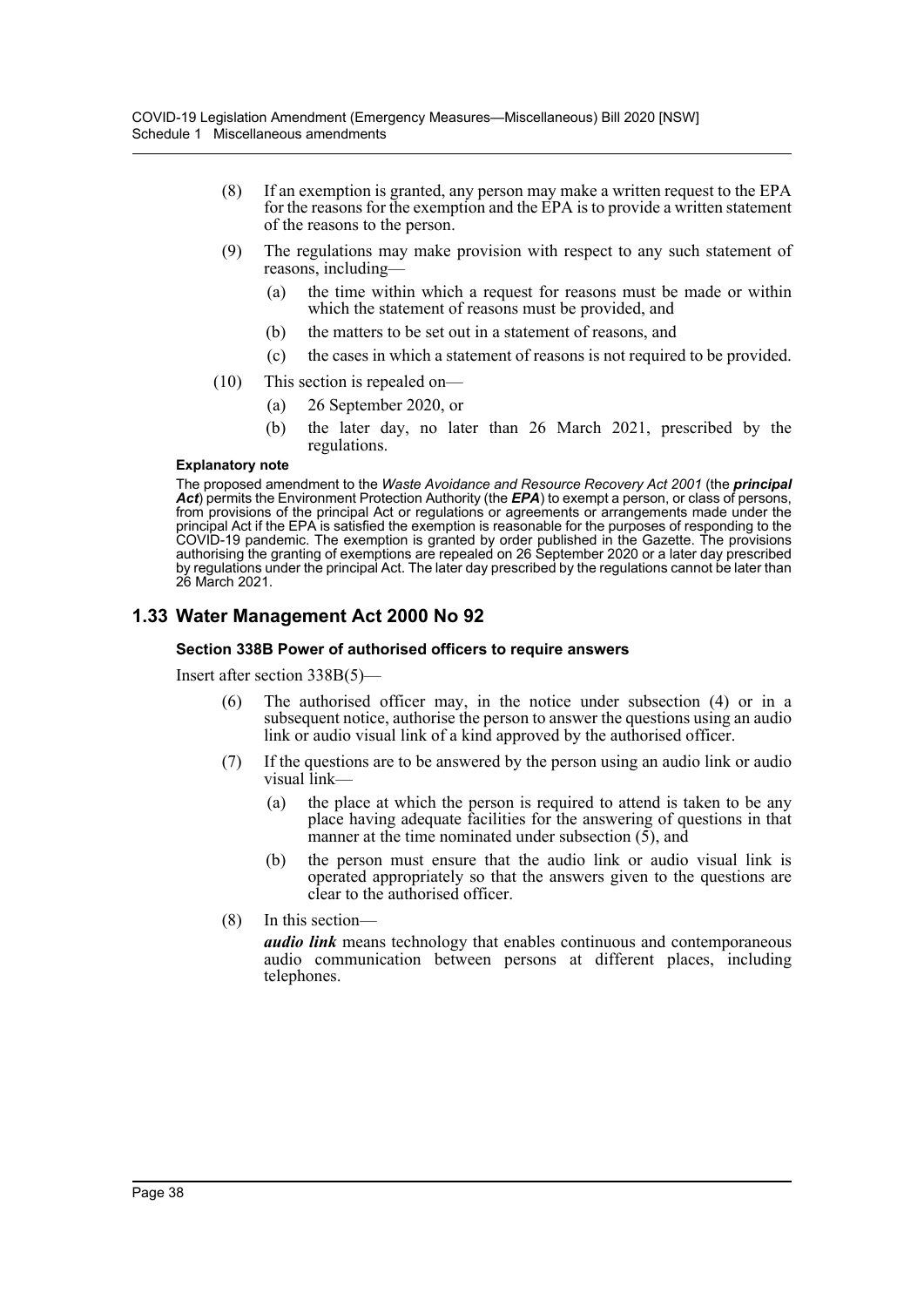*audio visual link* means technology that enables continuous and contemporaneous audio and visual communication between persons at different places, including video conferencing.

(9) This subsection and subsections (6)–(8) are repealed on 13 November 2020.

#### **Explanatory note**

Section 338B of the *Water Management Act 2000* permits an authorised officer under that Act to require a person to answer questions about certain matters if the authorised officer suspects on reasonable grounds that the person has knowledge of those matters. The proposed amendment enables the authorised officer to authorise the questions to be answered using an audio link (for example a telephone) or an audio visual link (for example a video conferencing application).

## **1.34 Workers Compensation Act 1987 No 70**

### **[1] Section 19B**

Insert after section 19A—

#### **19B Presumptions relating to certain employment in relation to COVID-19**

- (1) If a worker, during a time when the worker is engaged in prescribed employment, contracts the disease COVID-19 (also known as Novel Coronavirus 2019), then for the purposes of this Act, it is presumed (unless the contrary is established)—
	- (a) that the disease was contracted by the worker in the course of the employment, and
	- (b) the employment
		- in the case of a person to whom clause 25 of Part 19H of Schedule 6 applies—was a substantial contributing factor to contracting the disease, or
		- (ii) in any other case—was the main contributing factor to contracting the disease.
- (2) A worker is taken to have contracted COVID-19 for the purposes of this Act if the result of a medical test—
	- (a) that complies with requirements prescribed by the regulations in relation to the disease, and
	- (b) that was carried out for the purpose of determining if the worker has contracted the disease,

is a result prescribed by the regulations in respect of the disease.

- (3) A worker is taken to have contracted COVID-19 for the purposes of this Act if the worker is classified by a medical practitioner as having COVID-19, having satisfied the epidemiological or clinical criteria (or both) prescribed by the regulations for the purpose of making that classification.
- (4) For the purposes of this Act, the date of the injury in relation to COVID-19 is the date of whichever of the following occurs first—
	- (a) the worker is diagnosed by a medical practitioner as having COVID-19 following a prescribed test result, as referred to in subsection (2),
	- (b) the worker is classified by a medical practitioner as having COVID-19, as referred to in subsection (3),
	- (c) the worker dies as a result of COVID-19.
- (5) For the purposes of this Act, it is presumed (unless the contrary is established) that a worker the subject of a presumption under subsection (1) is incapable of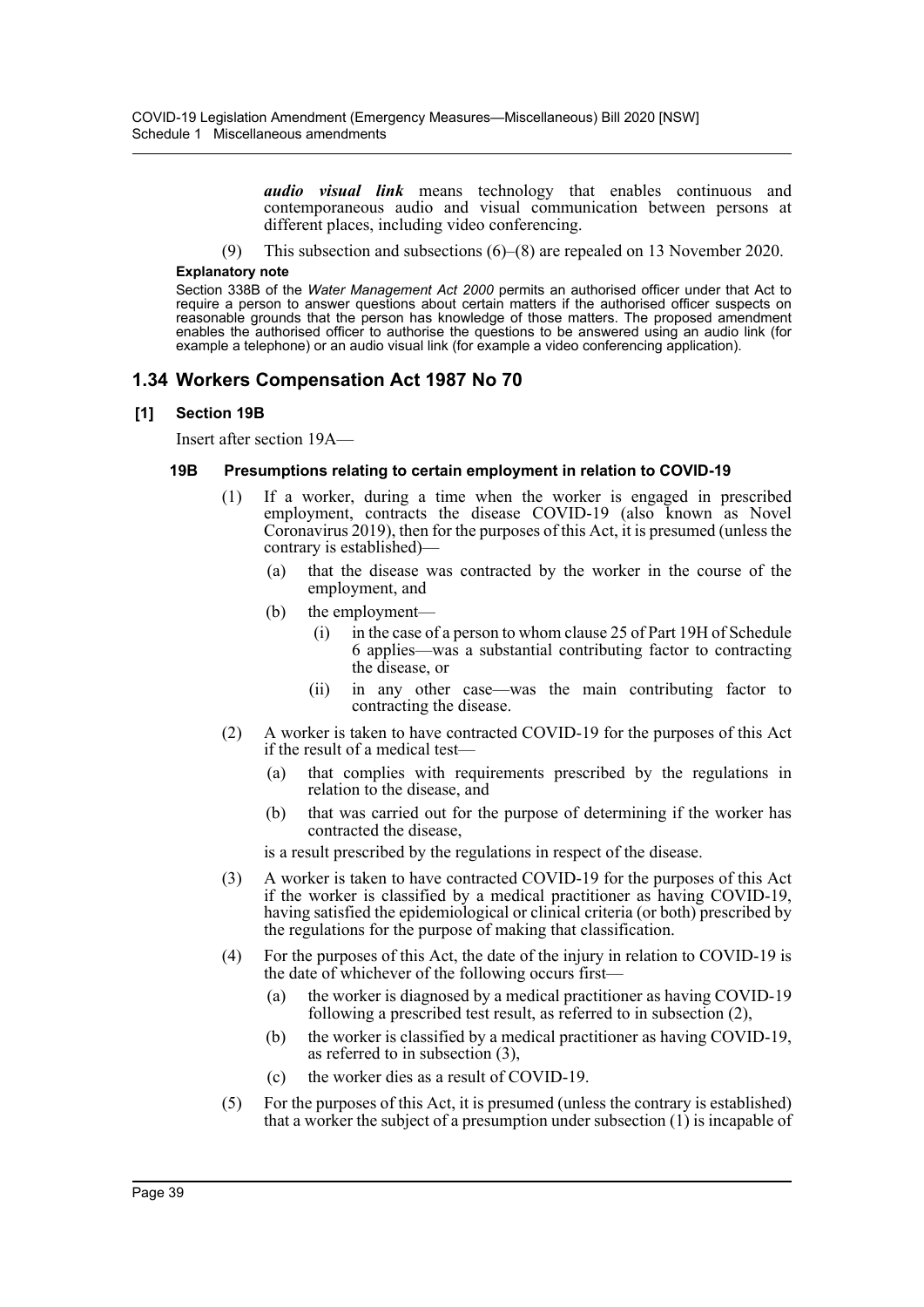work as a result of COVID-19 for the period starting on the date of the injury and ending (unless sooner ended by the death of the worker)—

- (a) on a date established in accordance with the regulations, or
- (b) if no regulations are made under paragraph (a)—on a date that is 7 days after the date on which a medical practitioner certifies that the worker no longer has the disease.
- (6) This section applies to a casual worker in prescribed employment only if the worker has performed casual work in the employment on 1 or more of the 21 days preceding the date of the injury.
- (7) The regulations may make provision for or with respect to any matter relating to the application of this Act to or in respect of workers who have or are suspected of having COVID-19.
- (8) In particular, the regulations may make provision for or with respect to the following matters-
	- (a) the modification of the provisions of this Act in their application to or in respect of workers who have COVID-19,
	- (b) (without limitation) the application of the Act to workers who suffer permanent impairment as a result of COVID-19,
	- (c) the use of employers' claims histories relating to COVID-19-related claims in calculating premiums payable under the Act,
	- (d) the sharing of the financial risk arising out of COVID-19 between all insurers under the Act, including through the imposition and enforcement of risk equalisation arrangements for that purpose,
	- (e) (without limiting clause 1 of Part 20 of Schedule 6) transitional provisions for or with respect to claims relating to confirmed or cases of COVID-19 arising before the commencement of this section.
- (9) In this section—

*prescribed employment* means employment in any of the following—

- (a) the retail industry (other than businesses providing only on-line retail),
- (b) the health care sector, including ambulance officers and public health employees,
- (c) disability and aged care facilities,
- (d) educational institutions, including pre-schools, schools and tertiary institutions (other than establishments providing only on-line teaching services),
- (e) police and emergency services (including fire brigades and rural fire services),
- (f) refuges, halfway houses and homeless shelters,
- (g) passenger transport services,
- (h) libraries,
- (i) courts and tribunals,
- (j) correctional centres and detention centres,
- (k) restaurants, clubs and hotels,
- (l) the construction industry,
- (m) places of public entertainment or instruction (including cinemas, museums, galleries, cultural institutions and casinos),